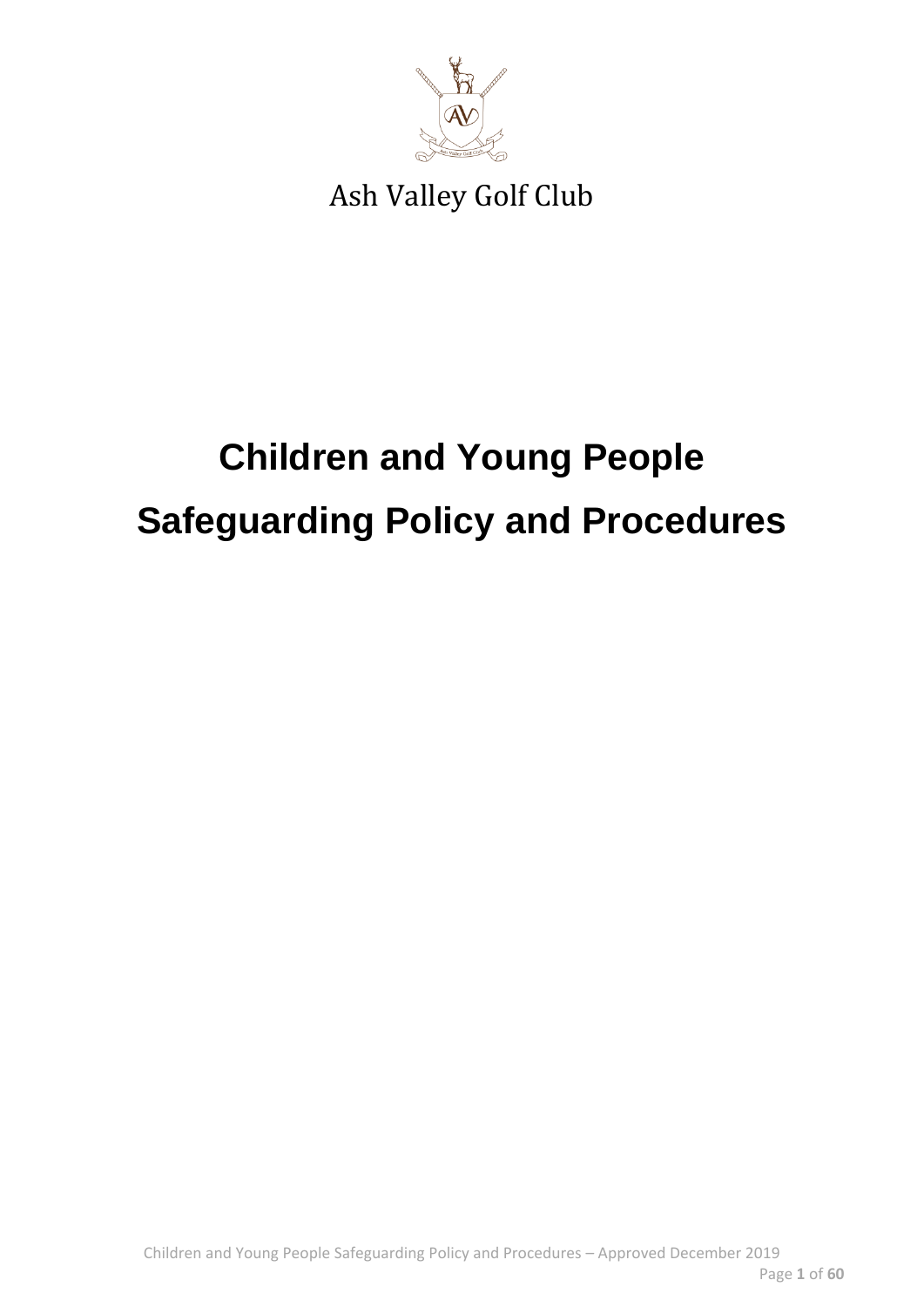

## Contents

| * If for any reason a Club Welfare Officer is not in post or is unavailable a principle of least delay is<br>important. Please contact the England Golf Lead Safeguarding Officer 01526 351824 |  |
|------------------------------------------------------------------------------------------------------------------------------------------------------------------------------------------------|--|
|                                                                                                                                                                                                |  |
|                                                                                                                                                                                                |  |
|                                                                                                                                                                                                |  |
|                                                                                                                                                                                                |  |
|                                                                                                                                                                                                |  |
|                                                                                                                                                                                                |  |
|                                                                                                                                                                                                |  |
|                                                                                                                                                                                                |  |
|                                                                                                                                                                                                |  |
|                                                                                                                                                                                                |  |
|                                                                                                                                                                                                |  |
|                                                                                                                                                                                                |  |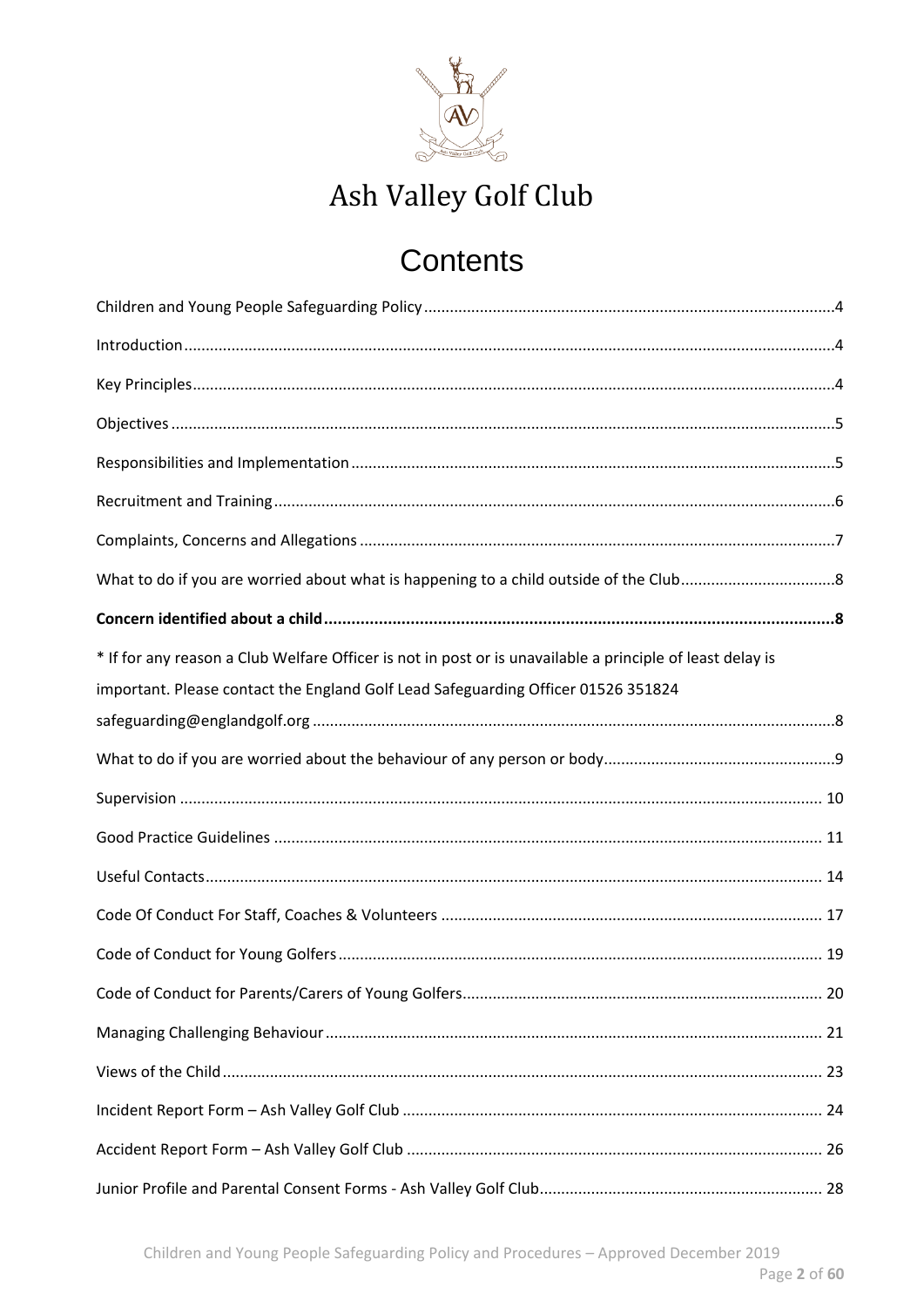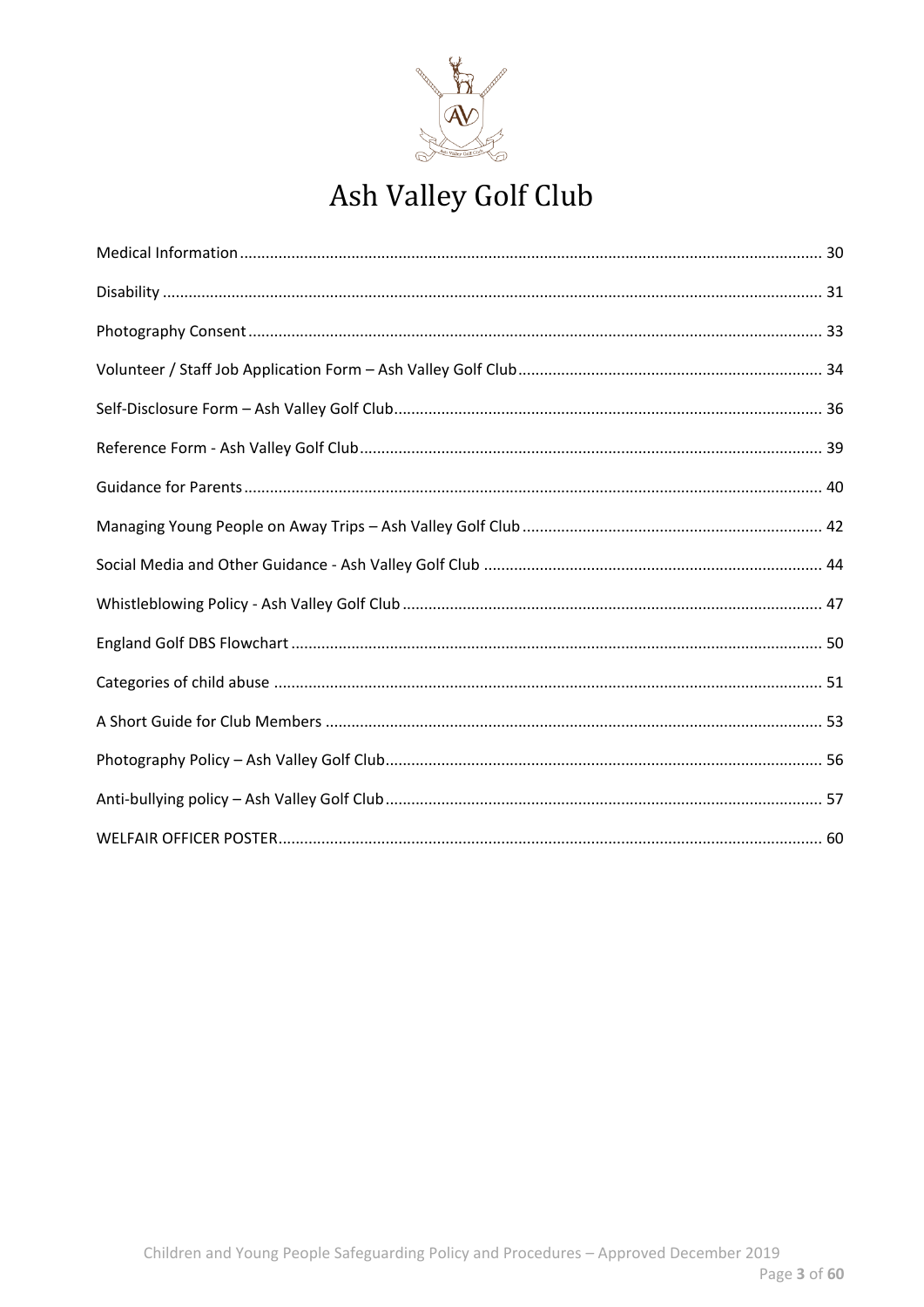

## <span id="page-3-0"></span>**Children and Young People Safeguarding Policy**

### <span id="page-3-1"></span>Introduction

Everyone working with children and young people has a responsibility for keeping them safe, irrespective of their role, whether they are paid members of staff or volunteers. England Golf is committed to ensure that the sport of golf is one within which all participants can thrive in a safe environment and that all children and young people have an enjoyable and positive experience when playing golf.

### <span id="page-3-2"></span>Key Principles

- The welfare of children is paramount.
- A child is defined by law in England and Wales as a person under the age of 18 years.
- All children, regardless of their Age, Race, Religion or Belief, Disability, Gender identity or
- Sexual Orientation, have the right to protection from abuse.

• All concerns and allegations of abuse and poor practice will be taken seriously and responded to swiftly and appropriately.

- All children have the right to be safe.
- All children have the right to be treated with dignity and respect.
- The Ash Valley Golf Club will work with children, their parents/carers and external organisations to safeguard the welfare of children participating in golf.
- We recognise the authority of the statutory agencies and are committed to complying with Local Safeguarding Children Board Guidelines (LSCB), Working Together under the Children Act 2004, and any legislation and statutory guidance that supersedes these.
- Ash Valley Golf Club is committed to working in partnership with other key UK Golf Bodies to continually improve and to promote safeguarding initiatives across the sport.
- Ash Valley Golf Club owes a legal duty of care to children on their premises or engaged in their activities. That duty is to take reasonable care to ensure their reasonable safety and the duty is higher than it would be for adults.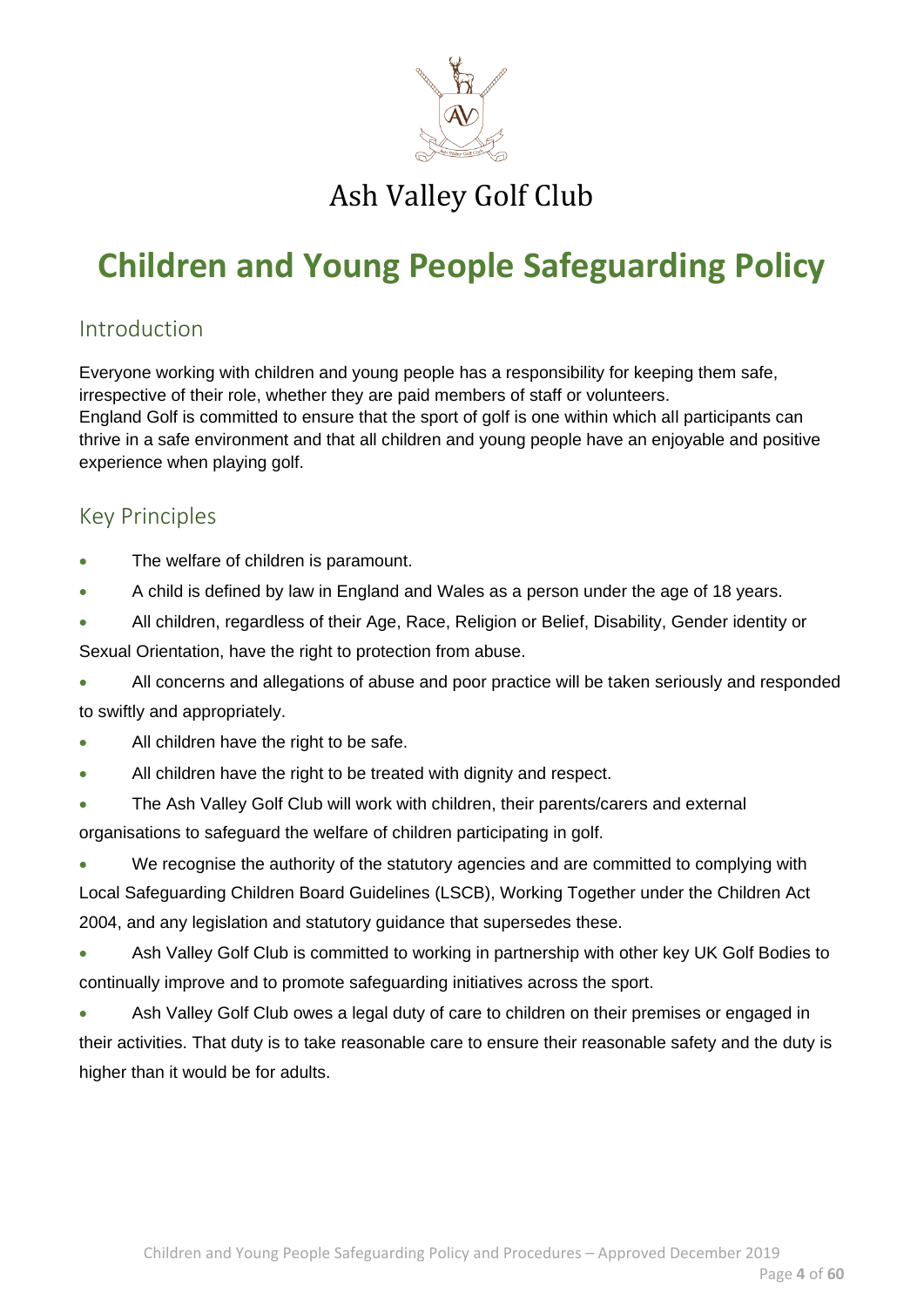

### <span id="page-4-0"></span>Objectives

Ash Valley Golf Club aims to:

• Provide a safe environment for children and young people participating in golfing activities and try to ensure that they enjoy the experience.

- Ensure robust systems are in place to manage any concerns or allegations.
- Support adults (staff, volunteers, PGA Professionals, coaches, members and visitors) to understand their roles and responsibilities with regard to their duty of care and protection of children.
- Provide appropriate level training, support and resources for staff, volunteers & coaches to make informed and confident responses to specific safeguarding issues and fulfill their role effectively.
- Ensure that children and their parents/carers are informed and consulted and, where appropriate, fully involved in decisions that affect them.

• Reassure parents and carers that all children and young people will receive the best care possible whilst participating in club activities and communicate Policy and Procedure to them through website/letter/consents.

### <span id="page-4-1"></span>Responsibilities and Implementation

Ash Valley Golf Club will seek to promote the principles of safeguarding children by:

- Reviewing their policy and procedures every three years or whenever there is a major change in legislation. Guidance from England Golf will be sought as part of the review process.
- Conducting a risk assessment of club activities with regard to safeguarding and take appropriate action to address the identified issues within suitable timescales.
- Using appropriate recruitment procedures to assess the suitability of volunteers and staff working with children and young people in line with guidance from England Golf.
- Following National Governing Body (NGB) procedures to report concerns and allegations about the behaviour of adults and ensuring that all staff, volunteers, parents and children are aware of these procedures.
- Directing staff, volunteers & coaches to appropriate safeguarding training and learning opportunities, where this is appropriate to their role.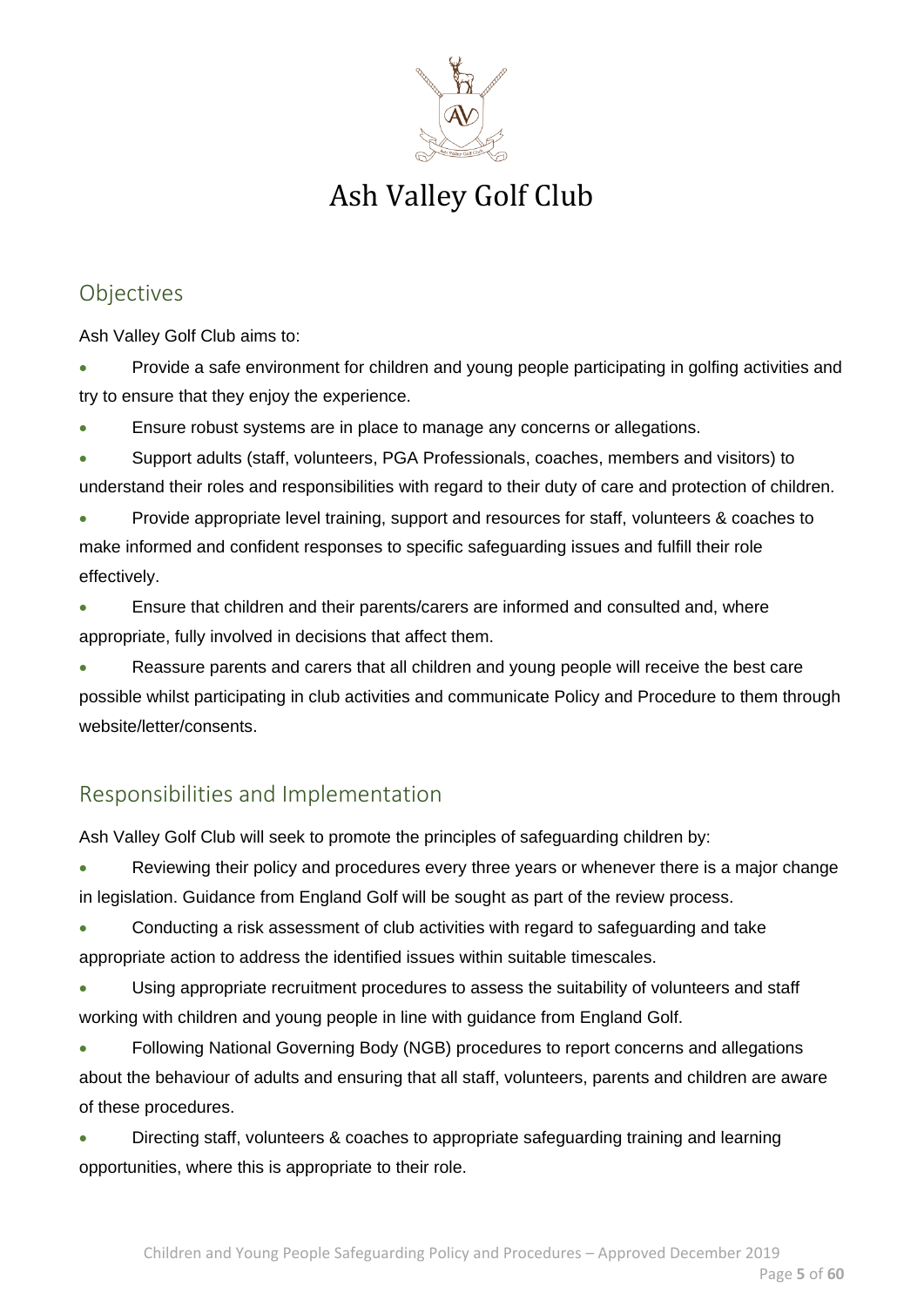

### <span id="page-5-0"></span>Recruitment and Training

Ash Valley Golf Club will endeavour to ensure that all volunteers and staff working with children and young people are appropriate and suitable to do so, and that they have all the information they require to undertake their job effectively and appropriately.

Each role which involves an element of responsibility with regard to children, particularly those involving the regular supervision of children, whether voluntary or paid, should be assessed by the recruiting body to establish which qualifications, checks and other requirements are necessary. These will include the following:

- An application form **(Appendix 1)**
- A self-disclosure form **(Appendix 2)**
- References from 2 people **(Appendix 3)**
- A signed Code of Conduct **(Appendix 4)**
- A Disclosure & Barring Service (DBS) check on people involved in 'regulated activity' with

### children **(Guidance on Regulated Activity & DBS- Appendix 16)**

• Details of the requirements and the qualifications and checks of individuals will be recorded by the Club Welfare Officer/Secretary/Manager who will also hold copies of the necessary Safeguarding and Protecting Children (SPC) certificates. The nominated person will possess all relevant and appropriate contact details of all staff / volunteers and other relevant bodies.

All staff, volunteers & coaches will be offered access to appropriate child protection training. Ash Valley Golf Club recommends attendance at the UK Coaching Safeguarding and Protecting Children (SPC) workshop and will ensure that all volunteers and staff who have significant contact with children attend. An online UK Coaching refresher course should be completed and repeated every three years for those involved in "Regulated Activity."

All staff, volunteers & coaches working with children and young people will be asked to read and become familiar with the Ash Valley Golf Club Safeguarding Policy and Procedures.

All staff, volunteers & coaches involved with children and young people will be asked to read the Ash Valley Golf Club Code of Conduct relevant to their role, and sign to indicate their understanding and agreement to act in accordance with the code. The code is linked to the Ash Valley Golf Club's Disciplinary Procedures. **(Codes of Conduct-Appendix 4,5,6)**

Ash Valley Golf Club are committed to the fact that every child and participant in golf should be afforded the right to thrive through being involved in sporting activity for life, in an enjoyable, safe environment, and be protected from harm. Ash Valley Golf Club acknowledge the additional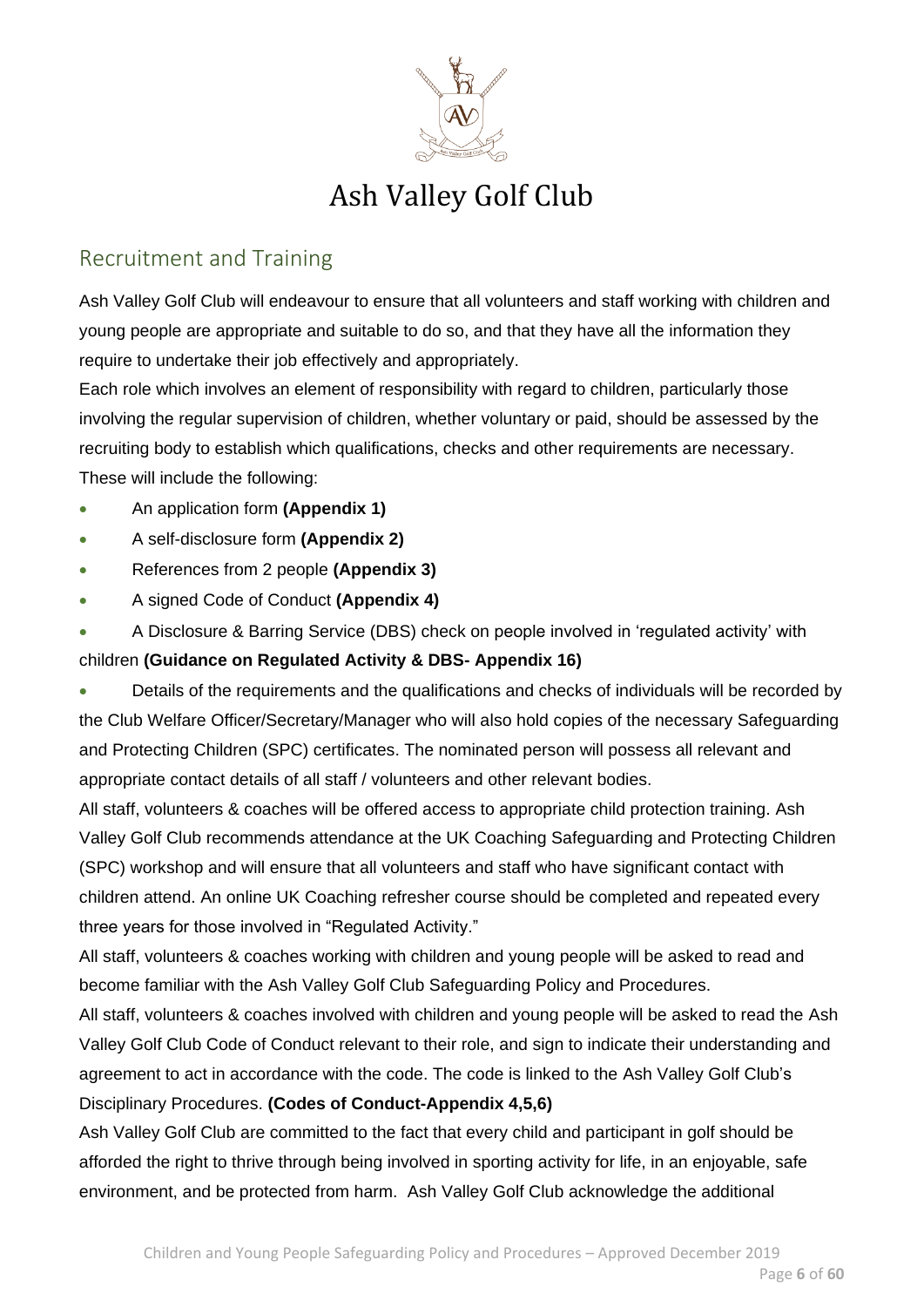

vulnerability of some groups of children (e.g. disabled, looked after children, those with communication differences). Ash Valley Golf Club will ensure that the environment is appropriate for the child, and tailored to their needs so that they have a positive experience of their sport without risk of harm.

### <span id="page-6-0"></span>Complaints, Concerns and Allegations

If a player, parent/carer, member of staff or volunteer has a concern about the welfare of a child, or the conduct of another child/young person or an adult (whether they are a parent, coach, member, or otherwise), these concerns should be brought to the attention of the Club Welfare Officer without delay. The person reporting the concern is not required to decide whether abuse has occurred, but simply has a duty to pass their concerns and any relevant information to the Welfare Officer. Please refer to Flowcharts 1 & 2 for further details (see below).

• All concerns will be treated in confidence. Details should only be shared on a "need to know" basis with those who can help with the management of the concern.

• Concerns will be recorded on an Incident Report Form and sent to the England Golf Lead Safeguarding Officer and retained confidentially within the club. The England Golf Lead Safeguarding Officer can assist with completion of this form if required, tel: 01526 351824. **(Incident Report Form-Appendix 8)**

• Ash Valley Golf Club will work with England Golf and other external agencies to take appropriate action where concerns relate to potential abuse or serious poor practice. The Ash Valley Golf Club disciplinary procedures will be applied and followed where possible.

• In the event of a child making a disclosure of any type of abuse, the following quidance is given:

• Reassure them that they have done the right thing to share the information

Listen carefully

• Do not make promises that cannot be kept, such as promising not to tell anyone else

• Do not seek to actively question the child or lead them in any way to disclose more information than they are comfortably able to: this may compromise any future action. Only ask questions to clarify your understanding where needed e.g. can you tell me what you mean by the word XXXX?

Record what the child has said as soon as possible on an incident report form.

• You should explain to children, young people and families at the outset, openly and honestly, what and how information will, or could be shared and why, and seek their agreement.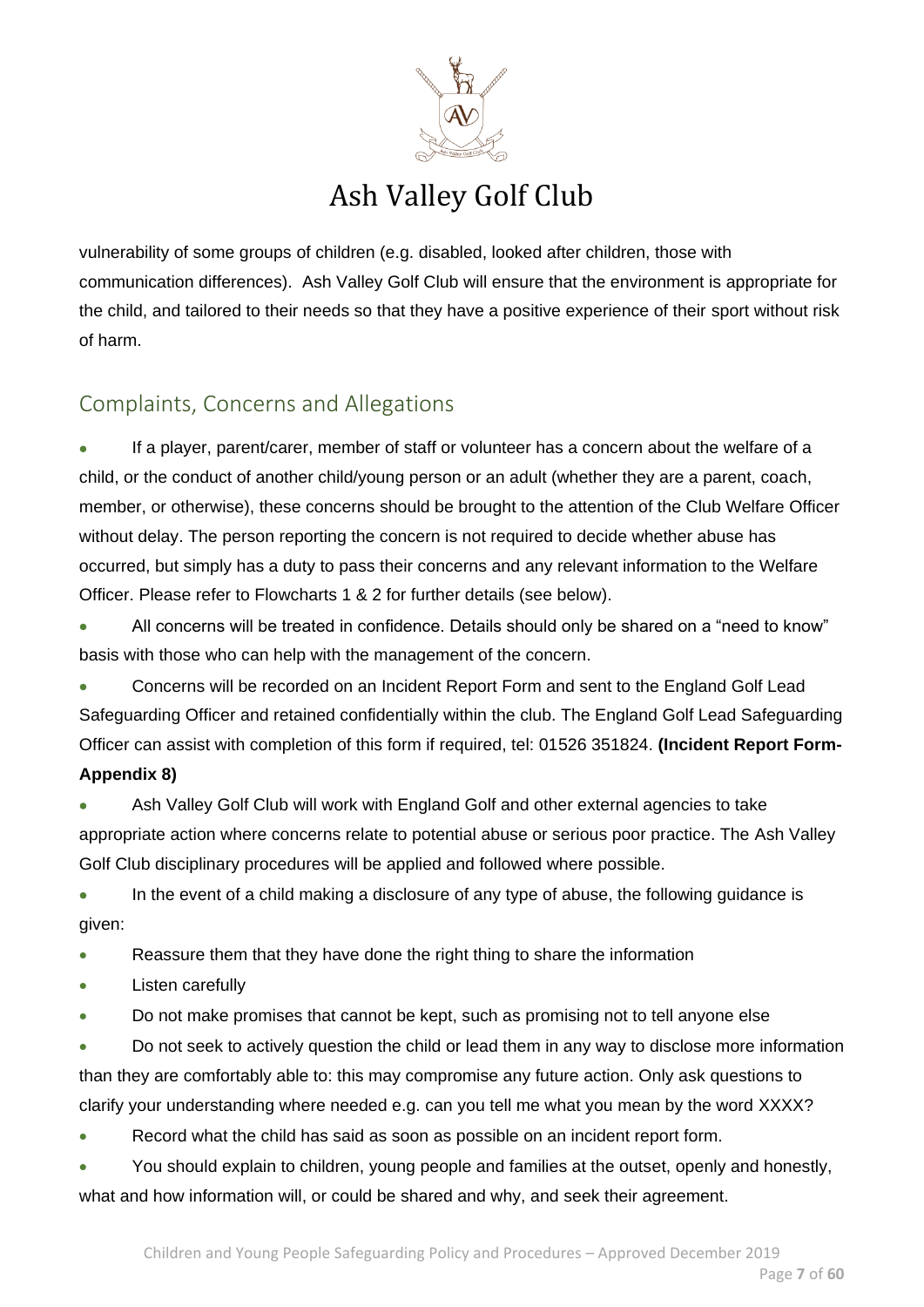

Parents or Carers should be informed if the allegation does not involve them.

• The NSPCC Helpline is available to discuss concerns regarding poor practice and abuse in confidence with members of the public who need support. Those with concerns are encouraged to use this service. The Helpline number is 0808 800 5000.

Safeguarding children and young people requires everyone to be committed to the highest possible standards of openness, integrity and accountability. Ash Valley Golf Club supports an environment where staff, volunteers, parents/carers and the public are encouraged to raise safeguarding and child protection concerns. Anyone who reported a legitimate concern to the organisation (even if their concerns subsequently appear to be unfounded) will be supported. All concerns will be taken seriously. **(Whistleblowing Policy-Appendix 15)**

### <span id="page-7-0"></span>What to do if you are worried about what is happening to a child outside of the Club

FLOW CHART 1 What to do if you are worried about what is happening to a child outside of the Club (but the concern is identified through the child's involvement in golf**)**

Concern identified about a child

If the child requires immediate medical attention, call an ambulance and inform the doctor there is a child protection concern.

Report your concerns to the Club Welfare Officer who will if necessary refer the matter to Children's Social Care/Police without delay. Make a record of everything that has said and/or what

has been observed with dates and times, using the 'Incident Report Form' forms

\* If for any reason a Club Welfare Officer is not in post or is unavailable a principle of least delay is important. Please contact the England Golf Lead Safeguarding Officer 01526 351824

[safeguarding@englandgolf.org](mailto:safeguarding@englandgolf.org)

- Complete the Incident Report Form
- Report to the Club Welfare Officer \*
	- If you have urgent concerns or the Welfare Officer is not available, refer immediately to Children's Social Care/Police and copy the incident report form to them within 24 hours.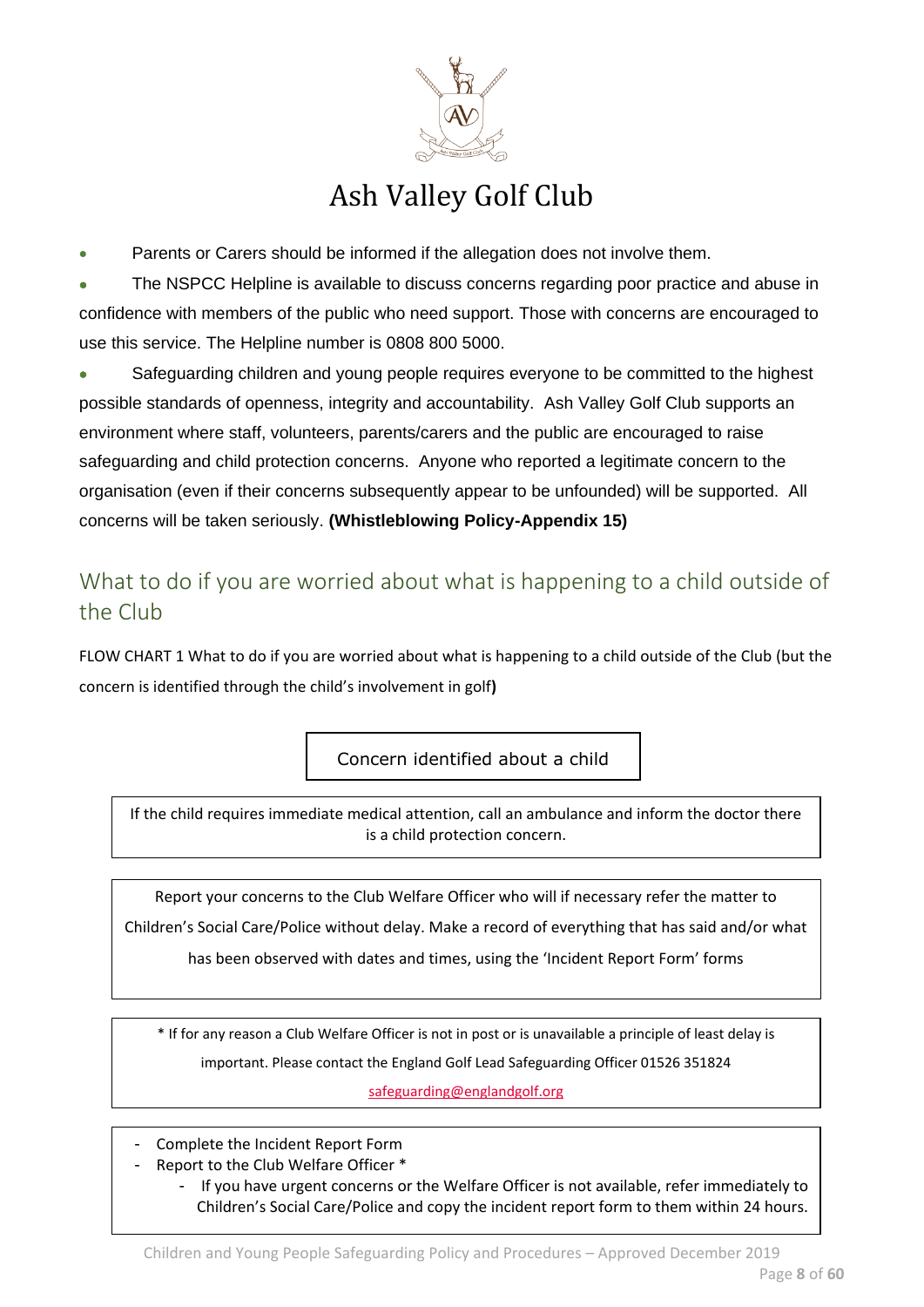

### <span id="page-8-0"></span>What to do if you are worried about the behaviour of any person or body

**FLOW CHART 2** - What to do if you are worried about the behaviour of any member, parent/carer, volunteer,

staff, Professional, coach or official in golf or affiliated organisations

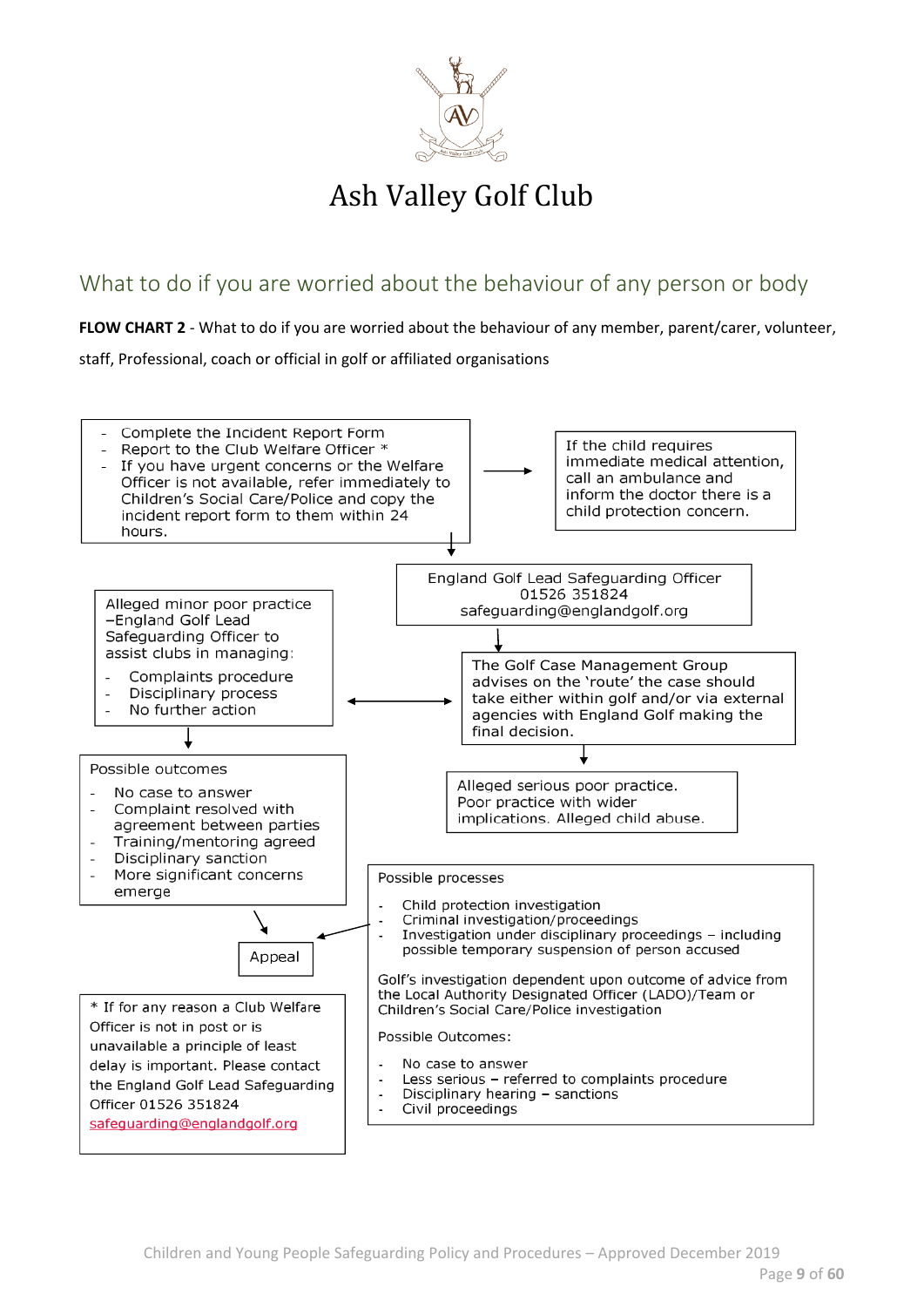

Emergencies and Incidents

**4.1** Parental Consent Forms will be obtained and retained by Ash Valley Golf Club for all children who are participating in events or activities, or attending coaching organised by the club. These forms will be treated in confidence and only shared with those who require the information they contain to perform their role effectively. **(Junior Profile and Parental Consent Forms-Appendix 10)**

**4.2** In the event of a child requiring medical attention:

- The parents will be contacted immediately.
- In the event of failure to contact parents, the alternative emergency contacts will be used.
- The consent form will be consulted to establish whether parents have given their consent for a club representative to act in loco parentis.
- An adult club representative will accompany the child to seek medical attention, if appropriate, ensuring that they take the consent form with them.
- A record of the action taken will be made and retained by a club representative.
- **4.3** Where a parent is late in collecting their child the following procedure will apply:
- Attempt to contact the parent/carer using the contact details on the Parental Consent Form
- Attempt to contact the first, then the second emergency contact nominated on the Consent Form
- Wait with the young person(s) at the venue with, wherever possible, other staff/volunteers or parents.
- If no one is reachable, contact the Club's Welfare Officer for advice.
- If all attempts to make contact fail, consideration should be given to contacting the police for their advice.
- Staff, volunteers and coaches should try to avoid:
- Taking the child home or to another location without consent.
- Asking the child to wait in a vehicle or the club with them alone.
- Sending the child home with another person without permission.

### <span id="page-9-0"></span>Supervision

**5.1** During coaching sessions, coaches should conduct a risk assessment to inform decision making about appropriate supervision levels. Regardless of the recommended ratio of adults to participants, it is recommended that a minimum of two adults should be present. This ensures at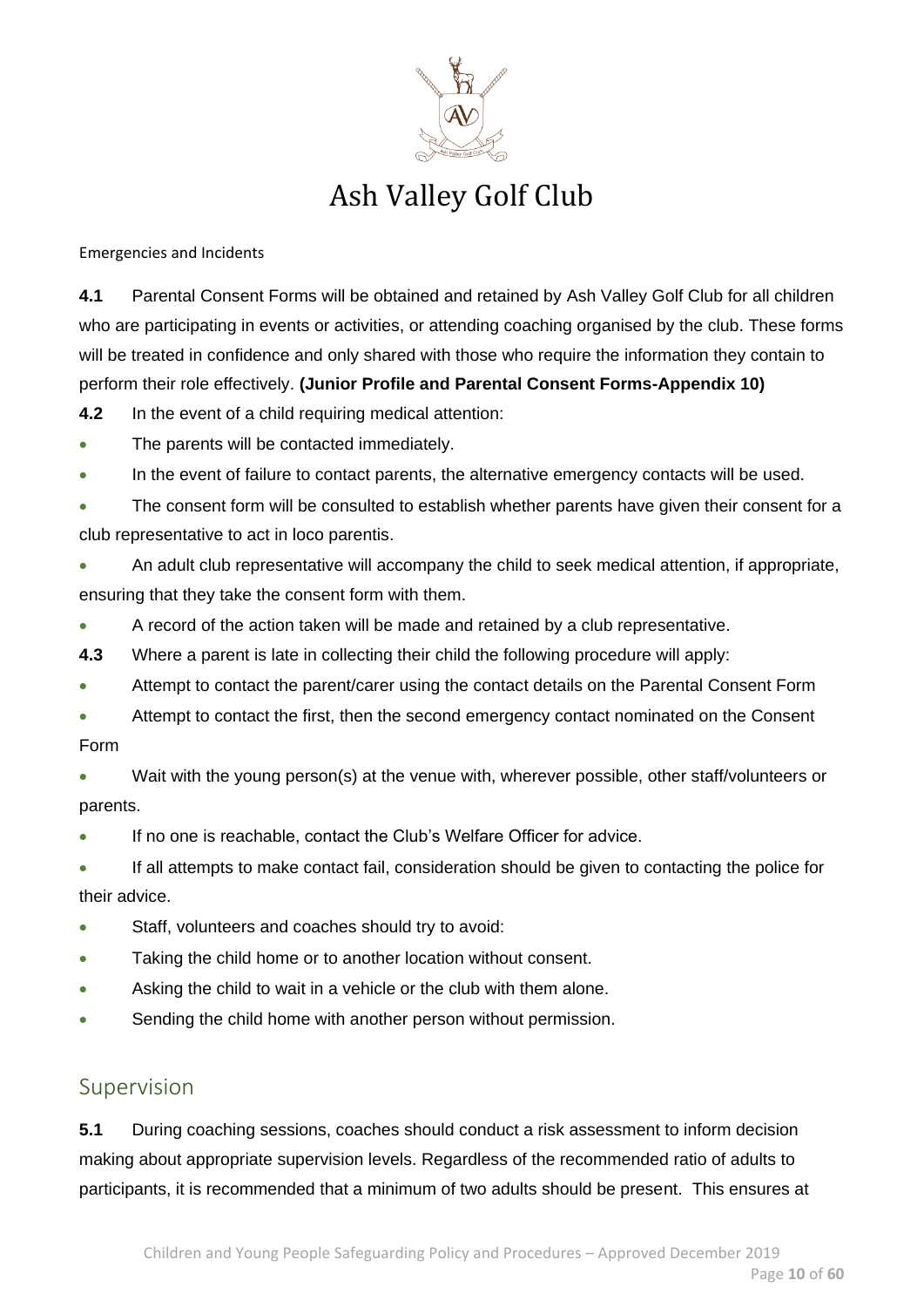

least basic cover in the event of something impacting on the availability of one of the adults during the activity.

**5.2** Parents may be encouraged to stay for coaching/competitions & other events where their children are of an age where greater levels of parental supervision are required.

**5.3** Wherever possible adults will avoid changing or showering at the same time as children but parents will be made aware that with limited changing room space there will be occasions when adults and children may need to share the facilities.

**5.4** Parents should be aware that if children are left at a venue unsupervised, other than to attend specific coaching sessions, competitions, or other organised events, the club cannot accept supervisory responsibility.

**5.5** Special arrangements will be made for away trips. Parents will receive full information about arrangements for any such trip and will be required to provide their consent for their child's participation. **(Managing Young People on Away Trips-Appendix 13)**

### <span id="page-10-0"></span>Good Practice Guidelines

### **6.1 Behaviour of adults and children**

**6.1.1** Adults who work with children are placed in a position of trust in relation to children, and therefore it is important they behave appropriately and provide a strong positive role model for children, both to protect children and those working with children from false allegations of poor practice. Codes of conduct will be issued to junior members & adults working with them to promote good practice.

**6.1.2** Ash Valley Golf Club requires that all staff and volunteers working with children and young people adhere to the standards set out in the Code of Conduct relevant to their role. Similarly, children are expected to follow their own Code of Conduct to ensure the enjoyment of all participants and assist the club in ensuring their welfare is safeguarded.

**6.1.3** Ash Valley Golf Club requires that all staff and volunteers working with children adhere to the guidelines on Managing Challenging Behaviour. **(Managing Challenging Behaviour-Appendix 7).**

**6.1.4** Parents and carers should also work together with the club to ensure that the welfare of all children is safeguarded. A sheet on "Parental Guidance" is provided to assist them in understanding how they can best assist the club **(Parental Guidance-Appendix 12)**

### **6.2 Adults and Children playing golf together**

One of the reasons for the popularity of golf is that the game is not restricted by ability, age or gender. Responsible interaction between adults and children helps bring mutual respect and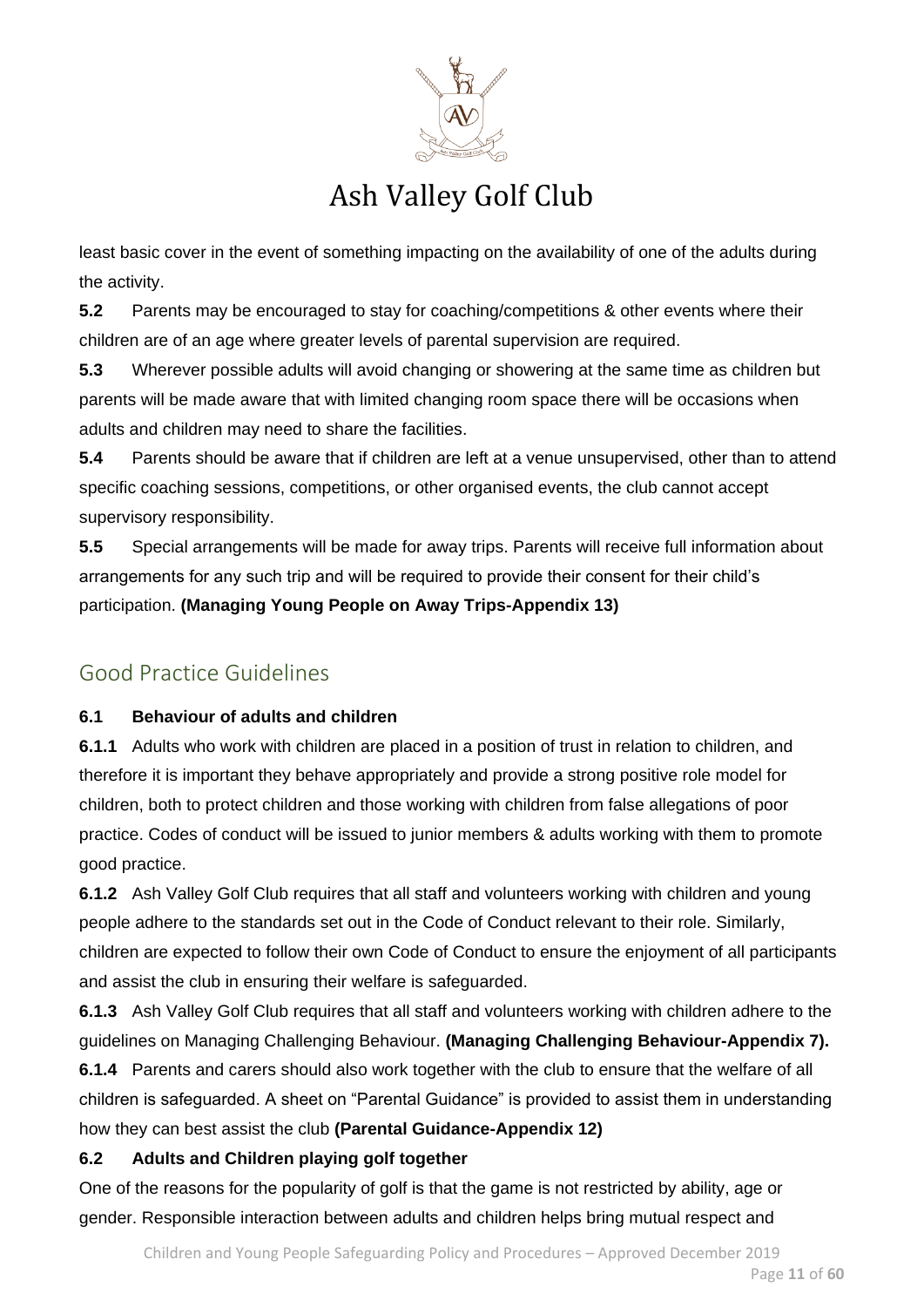

understanding and will be encouraged as part of club activities. Adults should always be aware however that age related differences do exist and conduct themselves in a manner that both recognises this and prioritises the welfare of any children involved.

#### **6.3 Physical Contact**

Physical contact with children by coaches or volunteers should always be intended to meet the needs of the child and the sport, not the adult. That is, to develop golf technique, to protect the child from injury, to provide first aid or treat an injury. It should always take place in an open environment, and should not, as a general principle, be made gratuitously or unnecessarily.

#### **6.4 Transport**

**6.4.1** The club believes it is primarily the responsibility of parents/carers to transport their child/children to and from events. It is not the responsibility of club volunteers or coaches to transport children and young people to and from events, activities, tournaments or matches.

**6.4.2** The club may make arrangements for transport in exceptional circumstances, such as team events. Where this is the case, the written permission of the parents of the relevant children will be sought. The drivers used will be checked for their suitability to transport and supervise children (see Section 1 Recruitment and Training) and their insurance arrangements verified.

**6.4.3** Children and young people are often involved in competition. When taking young people away from their home club, consideration and planning needs to be paramount to ensure the duty of care for the young people within the team is fulfilled.

#### **6.5 Photography/ Videoing**

**6.5.1** Permission will be sought from parents prior to the publication or use of any video or photographic images of their child, for instance in newspapers, websites or for coaching purposes. The personal details of the child will not be used in any promotional material. **(Photography** 

#### **Consent-Appendix 11)**

**6.5.2** Any press/official photographers attending events will be required to seek permission from the club before taking photographs and also permission of parents to use the images. **(Photography** 

### **Policy – Appendix 20)**

#### **6.6 Social Media**

Social media provides unique opportunities for the club to engage and develop relationships with people in a creative and dynamic forum where users are active participants. It is important that all staff, volunteers, coaches, officials/referees, board members, or anyone working on behalf of the club are aware of the club Social Media policy **(Social Media Guidance–Appendix 14)**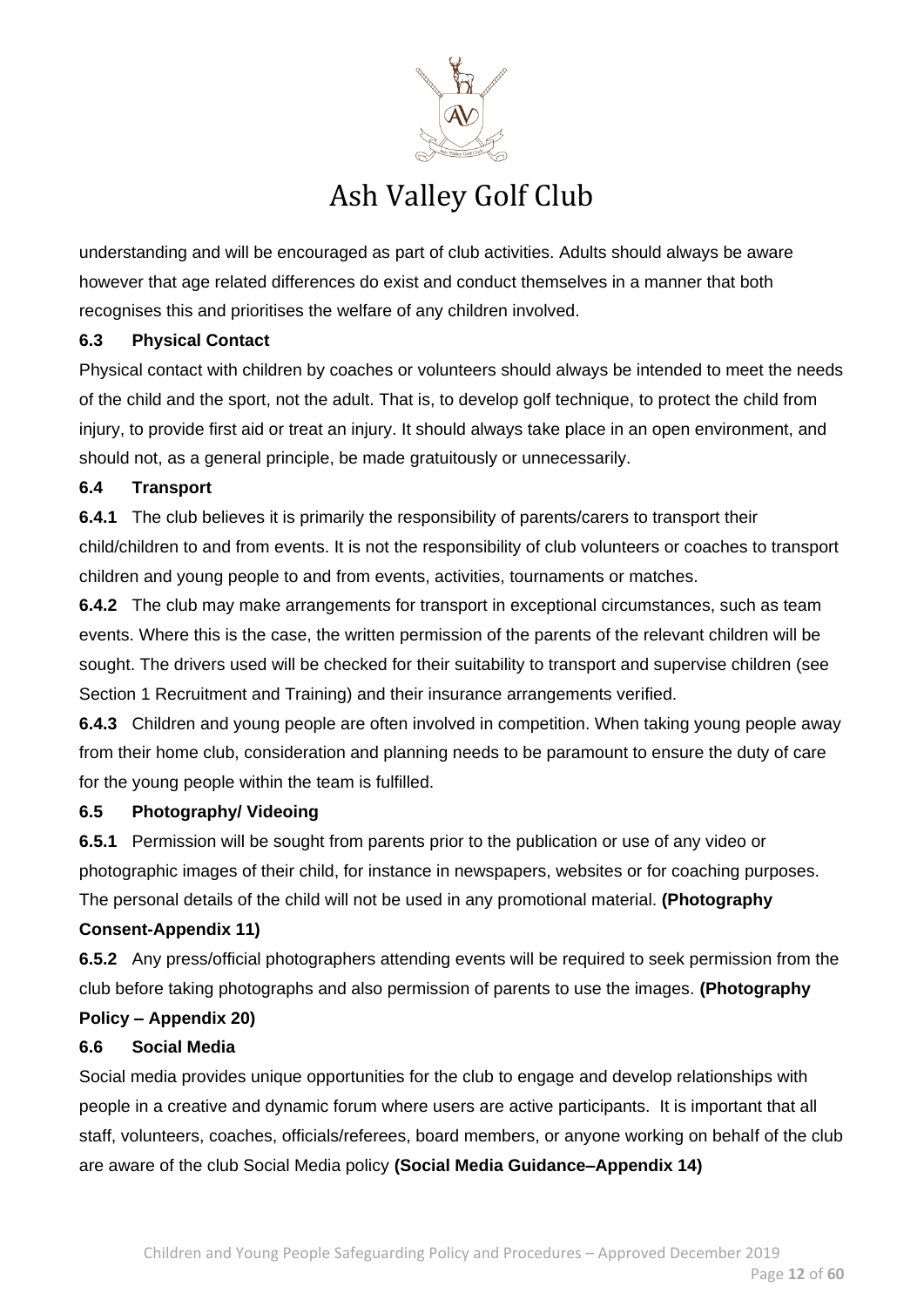

### **6.7 Anti-Bullying Procedures**

**6.7.1** We believe that every effort must be made to eradicate bullying in all its forms. Bullying can be difficult to define and can take many forms which can be categorised as;

- Physical hitting, kicking, theft
- Verbal homophobic or racist remarks, threats, name calling
- Emotional isolating an individual from activities or a group

All forms of bullying include;

- Deliberate hostility & aggression towards an individual(s)
- A victim who is weaker and less powerful than the bully or bullies
- An outcome which is always painful & distressing for the victim

Bullying behaviour may also include;

- Other forms of violence
- Sarcasm, spreading rumours, persistent teasing
- Tormenting, ridiculing, humiliation
- Racial taunts, graffiti, gestures
- Unwanted physical contact or abusive or offensive comments of a sexual nature.

The Club and its Staff, Volunteers & Coaches will not tolerate bullying in any of its forms during club matches, competitions, coaching or at any other time while at the club. **(Anti-Bullying Policy -**

#### **Appendix 21)**

**6.7.2** We will:

- Provide a point of contact where those being bullied can report their concerns in confidence The Club Welfare Officer.
- Take the problem seriously.
- Investigate any and all incidents and accusations of bullying.
- Talk to bullies and their victims separately along with their parents/carers.
- Impose sanctions where appropriate
- Keep a written record of all incidents referred to England Golf and the action taken.
- Have discussions about bullying and why it matters.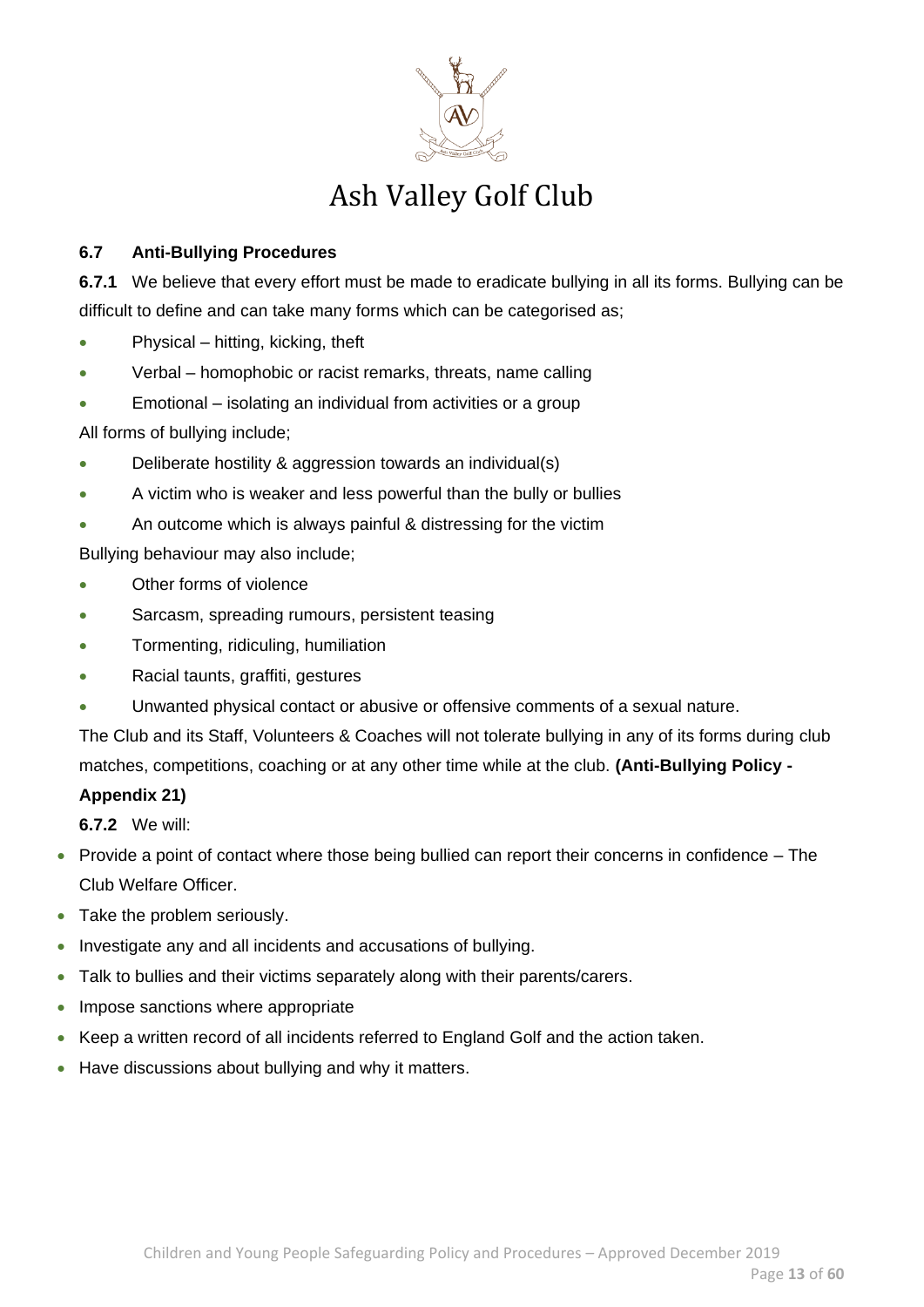

#### **6.8 Confidentiality**

**6.8.1** Details of all juniors will be kept on file in the office and will not be shared with a third party without parent/carer consent.

**6.8.2** All concerns/allegations will be dealt with confidentially by the club and information will only be shared on a need-to-know basis, either internally or externally depending on the nature/seriousness of the concern/allegation.

### **6.9 Changing rooms**

The changing rooms are used by all members & visitors. Juniors will only be supervised if needed at club organised events. Parents will be made aware that adults use the changing rooms throughout the day for changing & showering. Where a parent/carer does not consent to their child accessing the changing rooms, it is their responsibility to either supervise the child while in the changing rooms or ensure that they do not use them.

| <b>Golf Contacts</b>        |                             |                               |
|-----------------------------|-----------------------------|-------------------------------|
| Name                        | Address                     | Number                        |
| Club Welfare Officer - Ash  | Ash Valley Club House       | Mob: 07961 113438             |
| <b>Valley Golf Club</b>     |                             | Email:faye@ashvalley.co.uk or |
|                             |                             | faye_vm_dixon@hotmail.com     |
|                             |                             |                               |
| <b>England Golf Lead</b>    | <b>England Golf</b>         | 01526 351824                  |
| <b>Safeguarding Officer</b> | <b>National Golf Centre</b> | safeguarding@englandgolf.org  |
|                             | The Broadway                |                               |
|                             | <b>Woodhall Spa</b>         |                               |
|                             | Lincolnshire                |                               |
|                             | <b>LN10 6PU</b>             |                               |
| Club Secretary - James      | XXXXXX                      | Mob:                          |
| O'Sullivan                  |                             | Email:                        |

### <span id="page-13-0"></span>Useful Contacts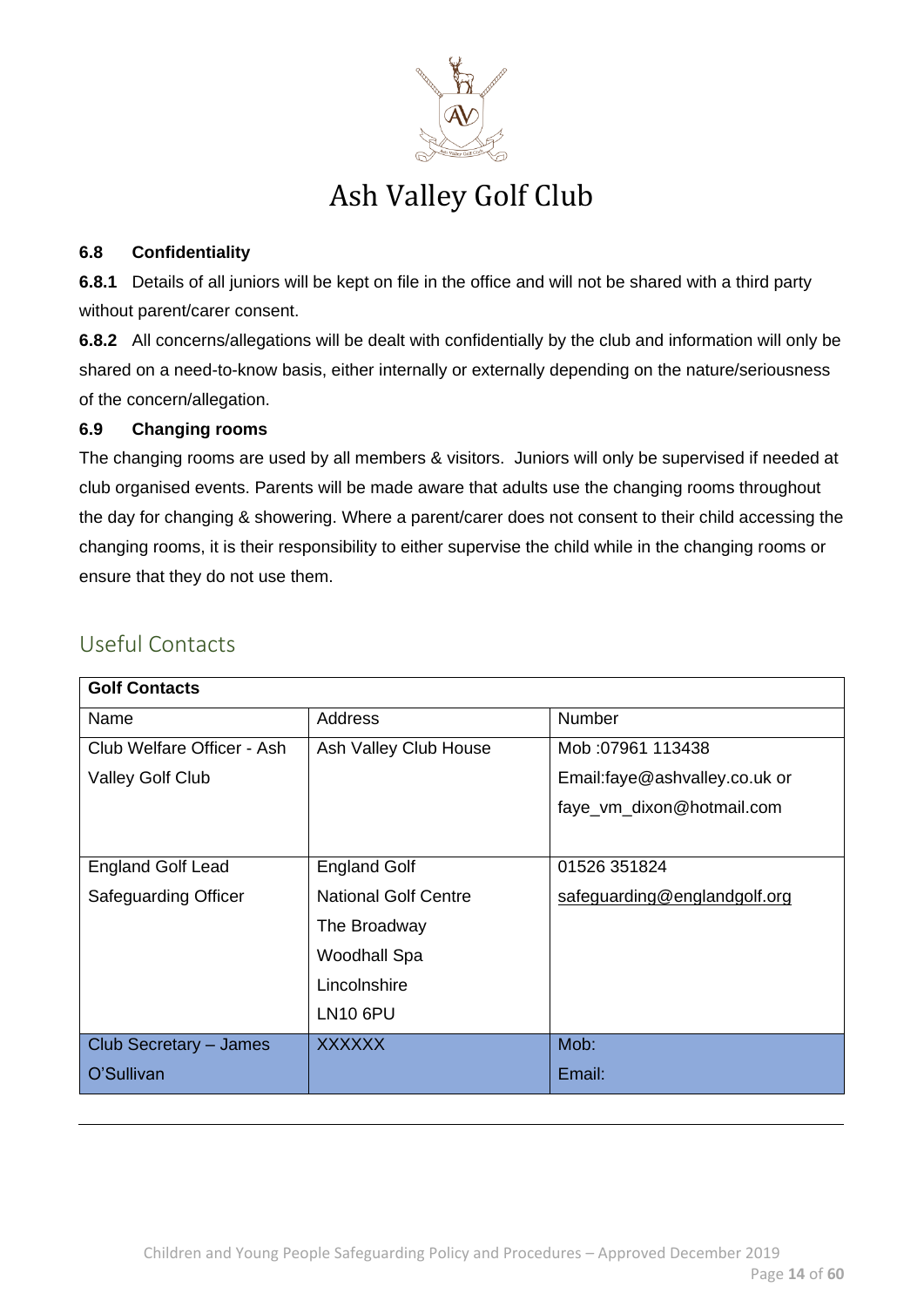

| <b>Local Contacts</b>     |                                                       |                         |
|---------------------------|-------------------------------------------------------|-------------------------|
| Local Children's          | <b>Hertfordshire</b>                                  | <b>OUT OF HOURS</b>     |
| Social Care               | 0300 123 4043                                         | 0300 123 4043           |
| (including out of         | https://www.hertfordshire.gov.uk/services/childrens-  | After 5pm or at the     |
| office hours              | social-care/child-protection/report-child-protection- | weekends please         |
| contact)                  | concern.aspx                                          | contact The             |
| NB. In an                 |                                                       | <b>Emergency Social</b> |
| emergency, the            |                                                       | <b>Work Duty Team</b>   |
| Samaritans will hold      |                                                       |                         |
| the Duty Officer's        |                                                       |                         |
| contact number            |                                                       |                         |
| <b>Local Authority</b>    | <b>XXXX</b>                                           | <b>XXXXXXXX</b>         |
| <b>Designated Officer</b> |                                                       |                         |
| (LADO)                    |                                                       |                         |
| <b>Samaritans</b>         |                                                       | 116 123                 |
|                           |                                                       | 08457 90 90 90          |
| <b>Local Police child</b> | <b>XXXXXXXX</b>                                       | XXXXXXXXXXXX            |
| protection teams          |                                                       |                         |
| In an emergency           |                                                       |                         |
| contact 999               |                                                       |                         |
| <b>NSPCC Freephone</b>    |                                                       | 0808 800 5000           |
| 24 hour Helpline          |                                                       |                         |
| <b>NSPCC</b>              |                                                       | 0808 028 0285           |
| Whistleblowing            |                                                       |                         |
| Helpline for              |                                                       |                         |
| Professionals             |                                                       |                         |

| <b>National Contacts</b> |                        |                    |
|--------------------------|------------------------|--------------------|
| The NSPCC                | <b>National Centre</b> | Tel: 0808 800 5000 |
|                          | 42 Curtain Road        | help@nspcc.org.uk  |
|                          | London                 |                    |
|                          | EC2A 3NH               |                    |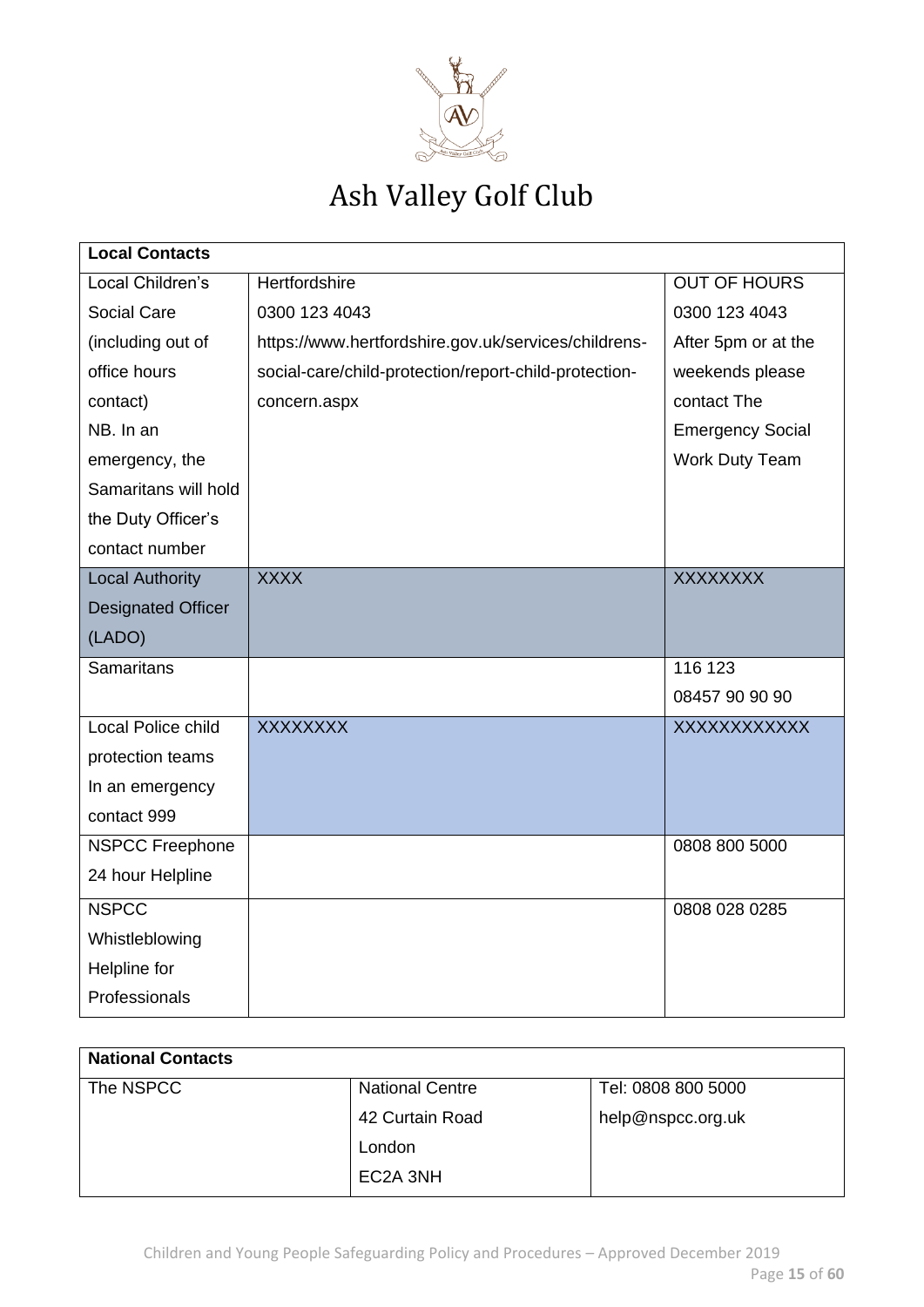

| Childline UK                    | Freepost 1111        | Tel: 0800 1111     |
|---------------------------------|----------------------|--------------------|
|                                 | London N1 0BR        |                    |
| NI Childline                    | 74 Duke Street       | Tel: 028 90 327773 |
|                                 | Londonderry          |                    |
| NSPCC Child Protection in Sport | 3 Gilmour Close      | Tel: 0116 234 7278 |
| Unit                            | <b>Beaumont Leys</b> | cpsu@nspcc.org.uk  |
|                                 | Leicester            |                    |
|                                 | LE4 1EZ              |                    |
|                                 |                      |                    |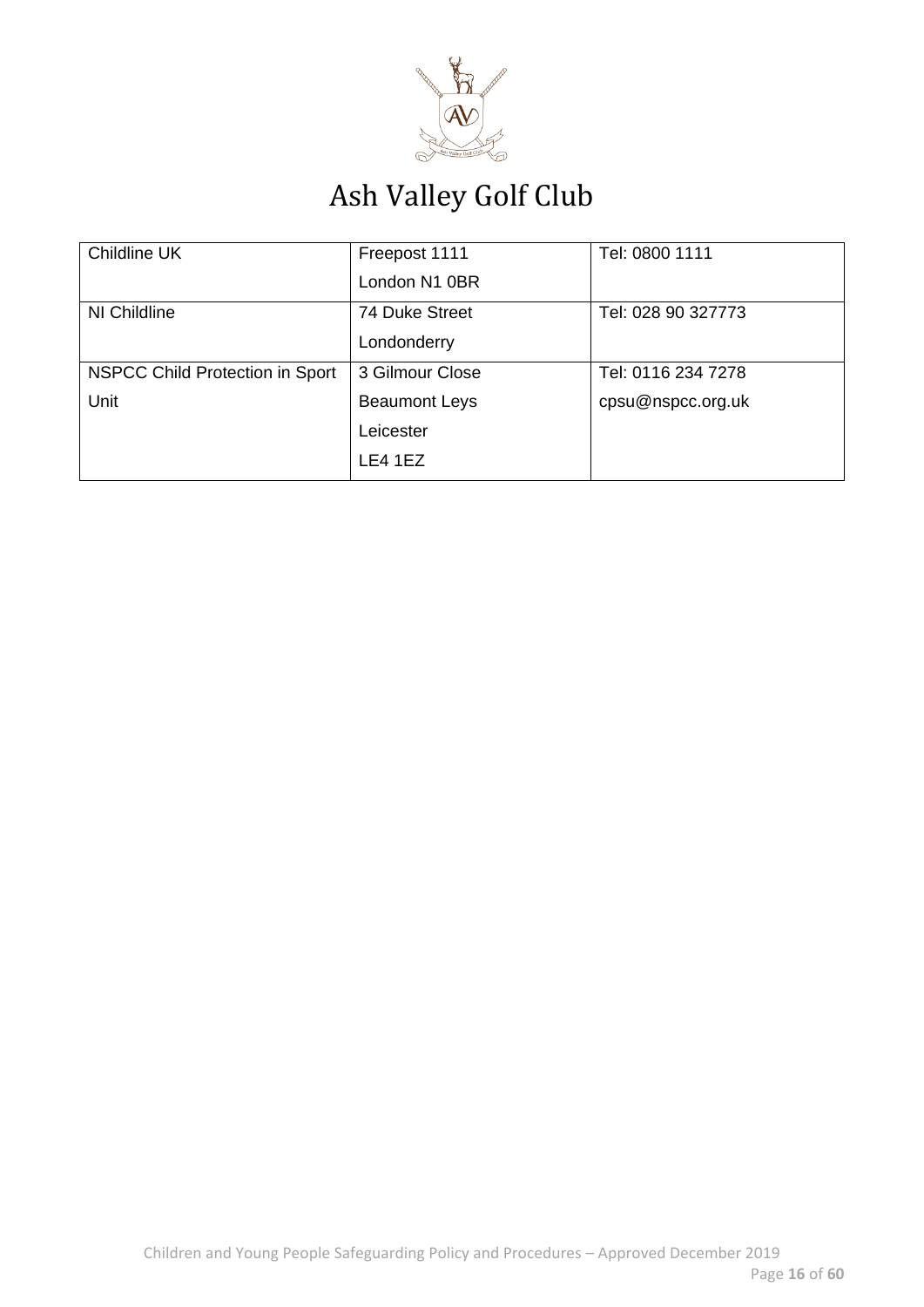

### <span id="page-16-0"></span>Code Of Conduct for Staff, Coaches & Volunteers

Respect the rights, dignity and worth of every person within the context of golf

• Treat everyone equally and do not discriminate on the grounds of age, gender, race, religion or belief, sexual orientation or disability

- If you see any form of discrimination, do not condone it or allow it to go unchallenged
- Place the well-being and safety of the young person above the development of performance
- Develop an appropriate working relationship with young people, based on mutual trust and respect

• Ensure that physical contact is appropriate and necessary and is carried out within recommended guidelines with the young person's full consent and approval

- Always work in an open environment (e.g. avoid private or unobserved situations and encourage an open environment)
- Do not engage in any form of sexually related contact with a young player. This is strictly forbidden as is sexual innuendo, flirting or inappropriate gestures and terms
- You should not have regular contact outside your club role with the juniors and should not engage in regular communication through text, email or social network sites
- Know and understand the Ash Valley Golf Club Child Safeguarding Policies and Procedures
- Respect young people's opinions when making decisions about their participation in golf
- Inform players and parents of the requirements of golf
- Be aware of and report any conflict of interest as soon as it becomes apparent
- Display high standards of language, manner, punctuality, preparation and presentation
- Do not smoke, drink or use recreational drugs while actively working with young people in the club. This reflects a negative image and could compromise the safety of the young people
- Do not give young people alcohol when they are under the care of the club
- Hold relevant qualifications and insurance cover. All Staff, Volunteers & Coaches who work regularly with children must have current DBS clearance, approved by England Golf Governance **Department**

• Ensure the activities are appropriate for the age, maturity, experience and ability of the individual

- Promote the positive aspects of golf e.g. fair play
- Display high standards of behaviour and appearance
- Follow Club Procedures & good practice guidelines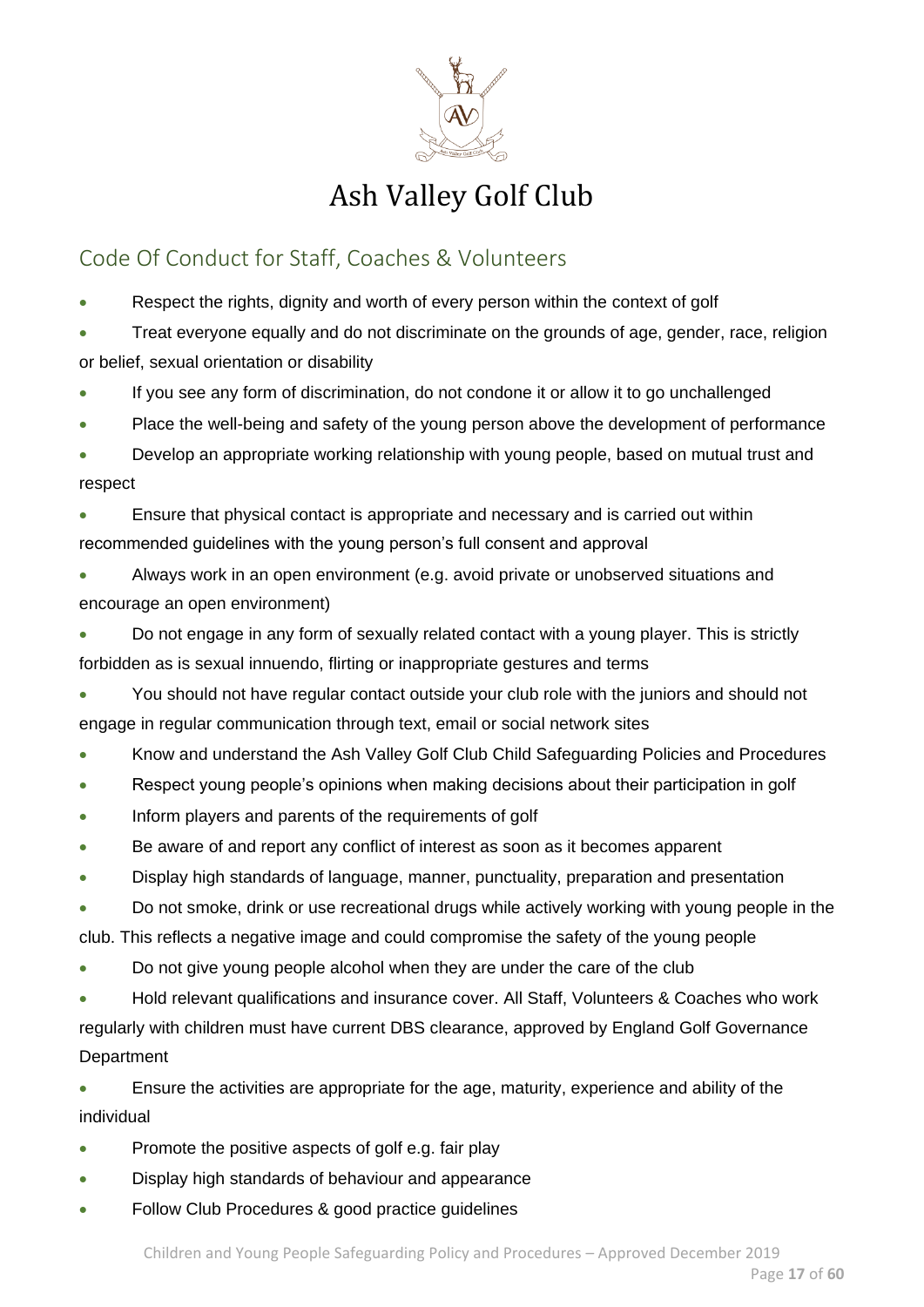

• Ensure that you attend appropriate training to keep up to date with your role and the welfare of young people

• Report any concerns you may have in relation to a child or the behaviour of an adult, following reporting procedures laid down by Ash Valley Golf Club

| Signed:            | Date: |
|--------------------|-------|
| <b>PRINT NAME:</b> |       |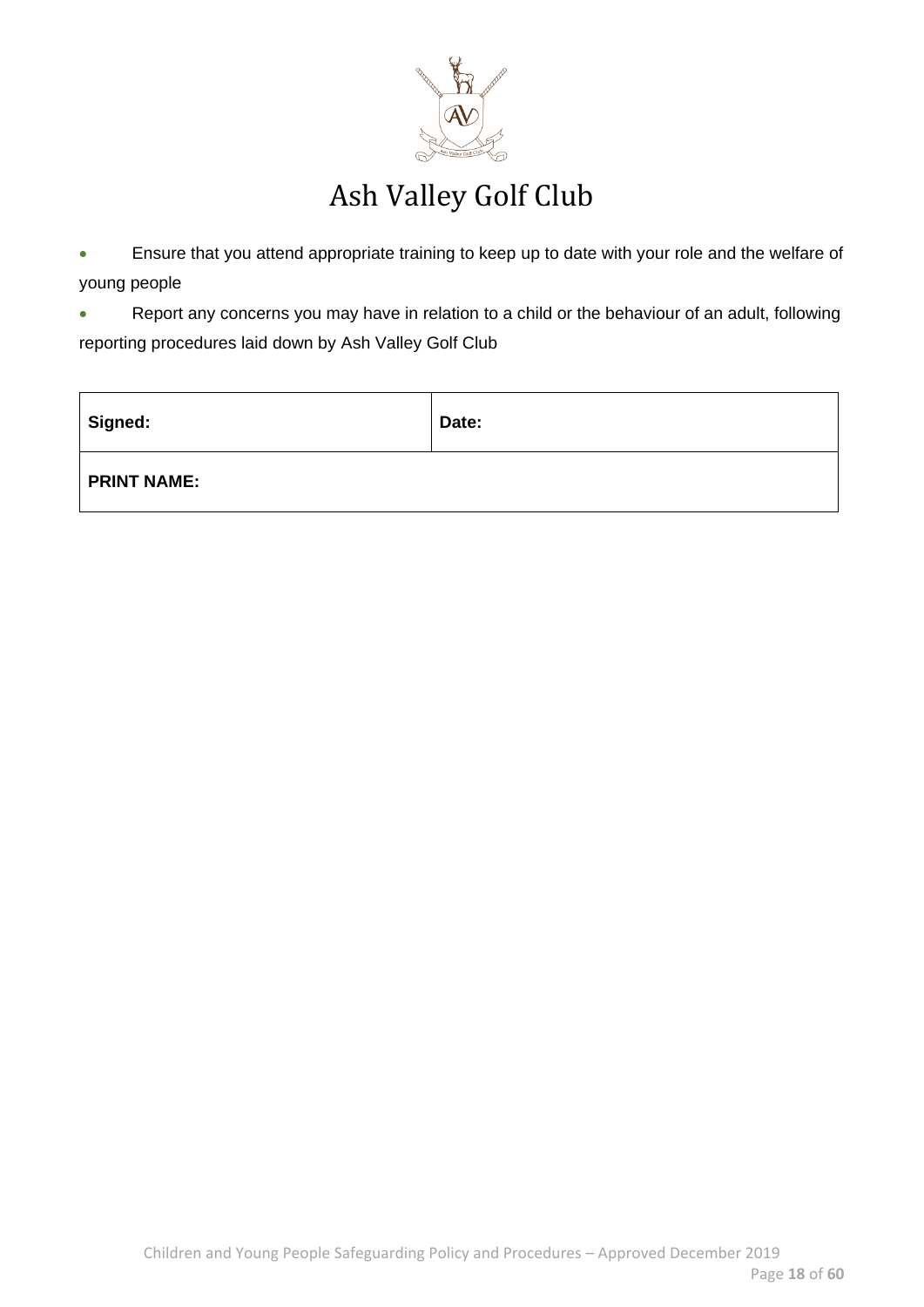

### <span id="page-18-0"></span>Code of Conduct for Young Golfers

As a young golfer taking part in a Ash Valley Golf Club activity, you should:

- Help create and maintain an environment free of fear and harassment
- Demonstrate fair play and apply golf's standards both on and off the course
- Understand that you have the right to be treated as an individual
- Respect the advice that you receive
- Treat others as you would wish to be treated yourself
- Respect other people and their differences
- Look out for yourself and for the welfare of others
- Speak out (to your parents or a club representative) if you consider that you or others have been poorly treated
- Be organised and on time
- Tell someone in authority if you are leaving the venue
- Accept that these guidelines are in place for the well-being of all concerned
- Treat organisers and coaches with respect
- Observe instructions or restrictions requested by the adults looking after you

You should not take part in any irresponsible, abusive, inappropriate or illegal behaviour which includes:

- Smoking
- Using foul language
- Publicly using critical or disrespectful descriptions of others either in person or through text,

email or social network sites

• Consuming alcohol, illegal performance-enhancing drugs or stimulants

• This paragraph is for individual golf clubs to insert specific risks pertinent to their own circumstances. Dangerous roads, footpaths, lakes, rivers, animals, chemicals, factories etc. Please delete if not required.

| <b>Signed:</b>     | Date: |
|--------------------|-------|
| <b>PRINT NAME:</b> |       |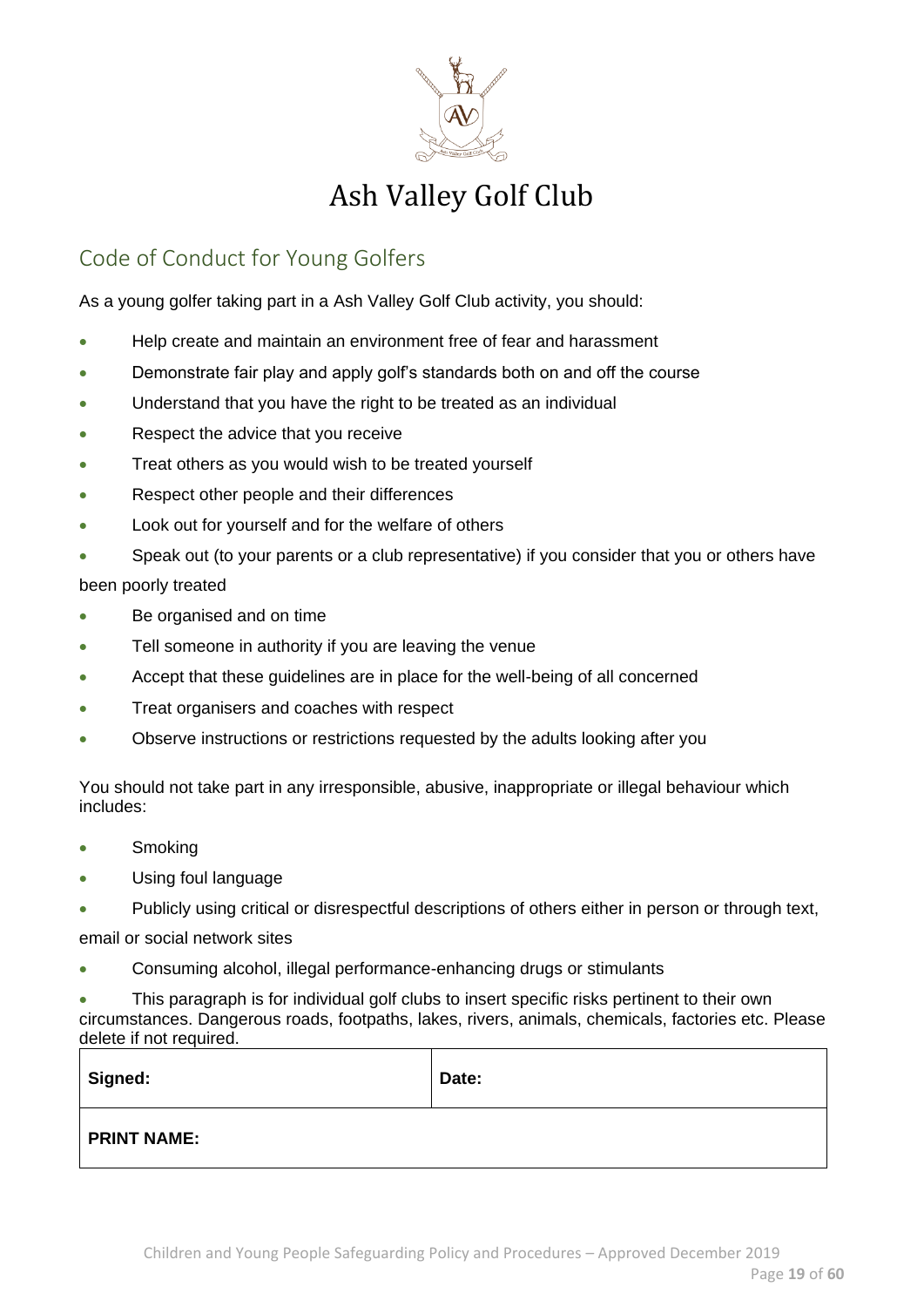

### <span id="page-19-0"></span>Code of Conduct for Parents/Carers of Young Golfers

As parents you are expected to:

- Positively reinforce your child and show an interest in their chosen activity
- Do not place your child under pressure or push them in to activities they do not want to do
- Be realistic and supportive
- Promote your child's participation in playing sport for fun
- Complete and return the Player Profile Form and Consents pertaining to your child's participation in activities at Ash Valley Golf Club
- Report and update Ash Valley Golf Club with any changes relevant to your child's health and wellbeing
- Deliver and collect your child punctually before and after coaching sessions/competitions
- Ensure your child has clothing and kit appropriate to the weather conditions
- Ensure you child has appropriate equipment, plus adequate food and drink
- Ensure that you child understands the rules of Golf
- Teach your child that they can only do their best
- Ensure that your child understands their Code of Conduct
- Behave responsibly at Ash Valley Golf Club and on the golf course; do not embarrass your child
- Show appreciation and support the coaches, volunteers and staff at Ash Valley Golf Club
- Accept the decision and judgement of the officials during events and competition
- As a parents/carer you have the right to:
- Be assured that your child is safeguarded during their participation in the sport
- Be informed of problems or concerns relating to your child
- Be informed if your child is injured
- Have consent sought for issues such as trips and photography
- Contribute to the decisions of the club
- Have any concerns about any aspect of your child's welfare listened to and responded to

Any breaches of this code of conduct will be dealt with immediately by **Faye Dixon** at Ash Valley Golf Club. Persistent concerns or breaches may result in you being asked not to attend games if your attendance is considered detrimental to the welfare of young participants.

The ultimate action should a parent/carer continue to breach the code of conduct may be Ash Valley Golf Club regrettably asking your child to leave the session, event or club.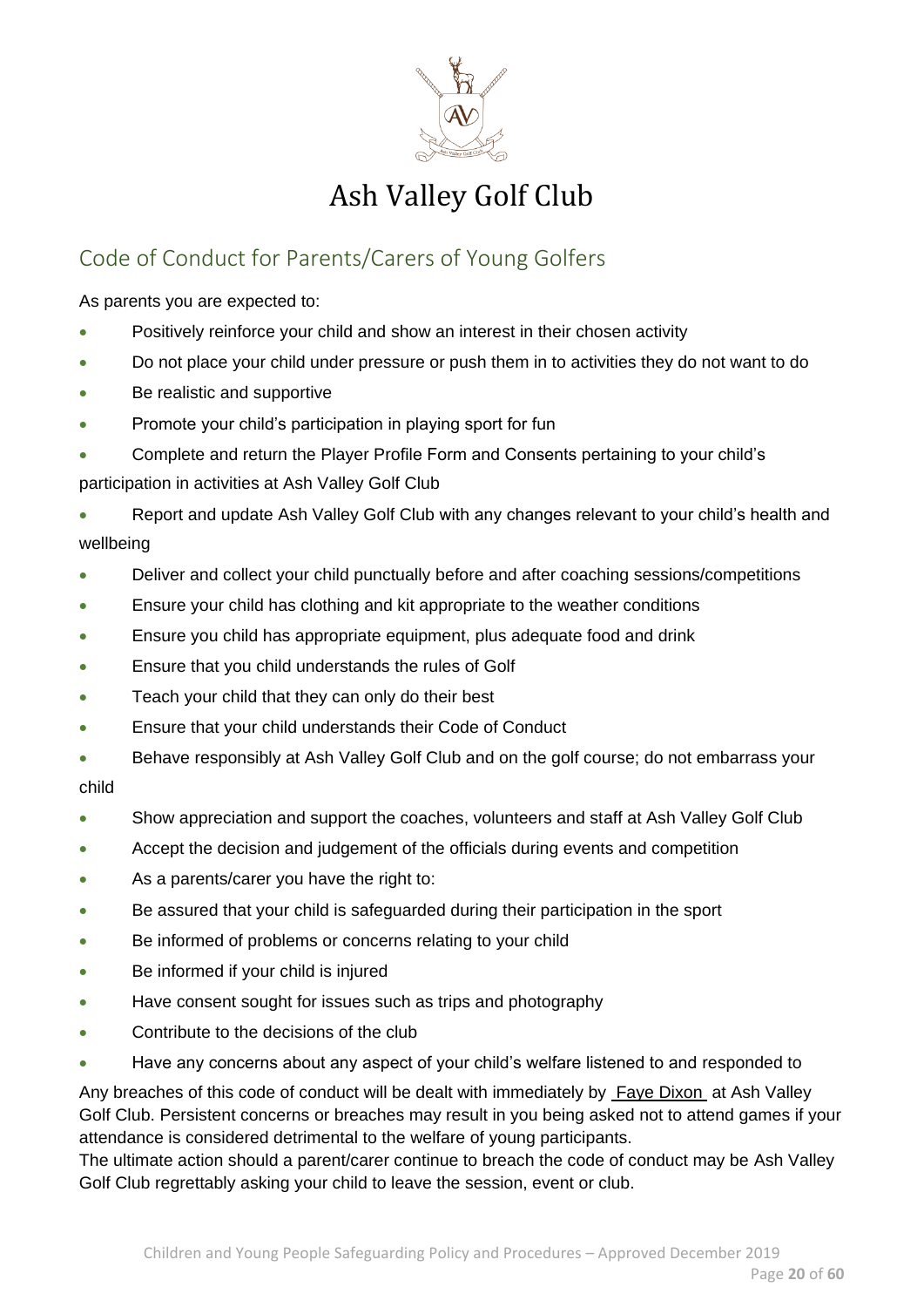

### <span id="page-20-0"></span>Managing Challenging Behaviour

Staff/volunteers who deliver sports activities to children may, on occasions, be required to deal with a child's challenging behaviour. These guidelines aim to promote good practice and are based on the following principles:

- The welfare of the child is the paramount consideration.
- Children must never be subject to any form of treatment that is harmful, abusive, humiliating or degrading.

• The specific needs a child may have (e.g. communication, behaviour management, comprehension and so on) should be discussed with their parent/carer and where appropriate the child, before activities start. Where appropriate it may be helpful to record the details of any agreed plan or approach and provide copies to all parties.

• Every child should be supported to participate. Consideration to exclude a child from activities should apply only as a last resort and after all efforts to address any challenge have been exhausted, in exceptional circumstances where the safety of that child or of other children cannot be maintained.

### **Planning Activities**

- Planning for activities should include consideration of whether any child involved may need additional support or supervision to participate safely. This should address:
- Assessment of additional risk associated with the child's behaviour
- Appropriate supervision ratios and whether numbers of adults should be increased
- Information sharing for all/volunteers on managing any challenging behaviour to ensure a consistent approach

• Specialist expertise or support that may be needed from carers or outside agencies. This is particularly relevant where it is identified that a child may need a level of physical intervention to participate safely (see below).

### **Agreeing Acceptable and Unacceptable Behaviours**

• Staff, volunteers, children, young people and parents/carers should be involved in developing an agreement about:

- what constitutes acceptable and unacceptable behaviour (code of conduct)
- the range of sanctions which may be applied in response to unacceptable behaviour.
- This can be done at the start of the season, in advance of a trip away from home or as part of

a welcome session at a residential camp. It should involve the views of children and young people to encourage better buy in and understanding.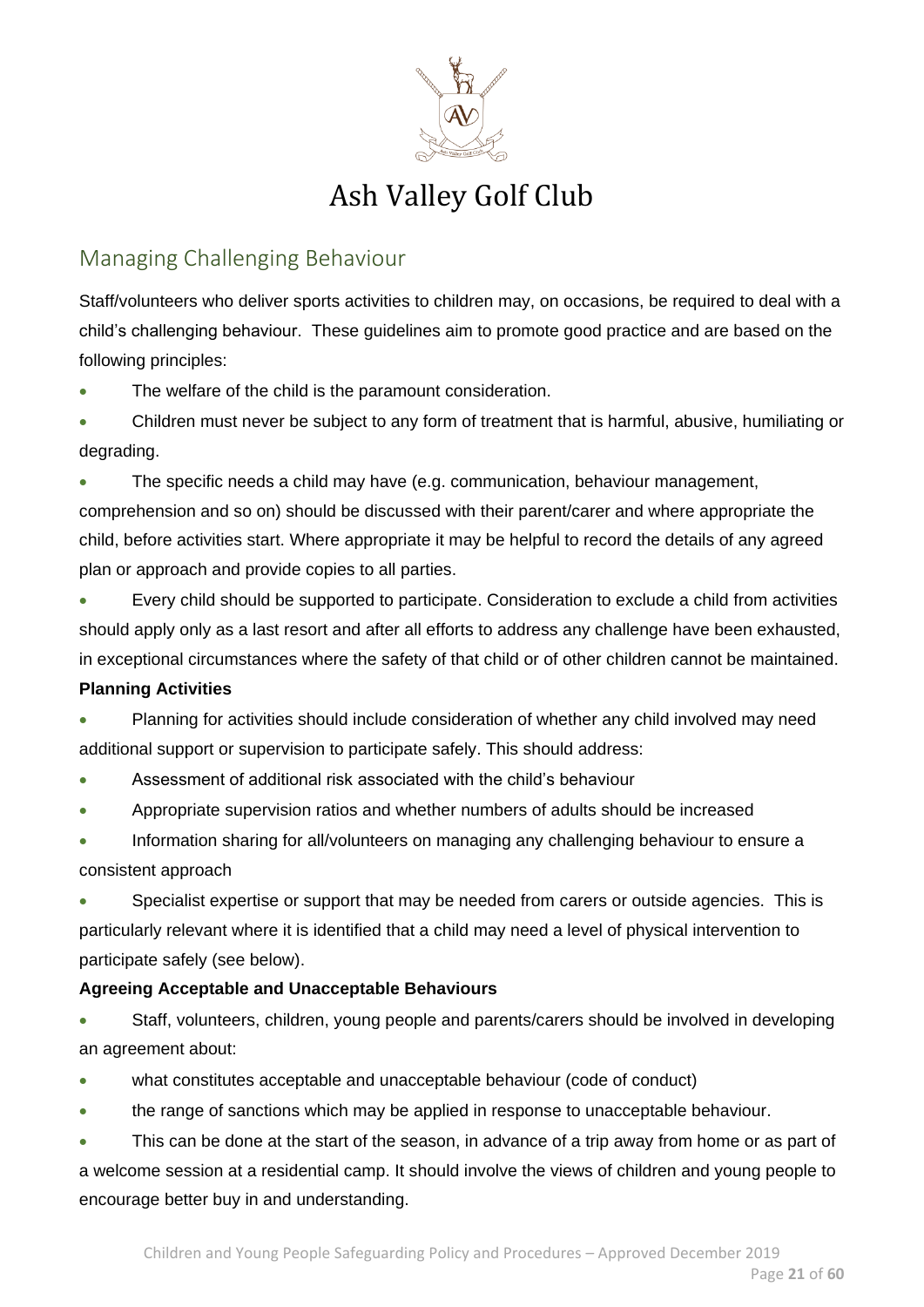

• Where challenges are anticipated in light, for example of a child's impairment or other medical condition, a clear plan/agreement should be established and written down. Ensure that parents/carers understand the expectations on their children and ask them to reinforce this ahead of any trip or activity.

#### **Managing Challenging Behaviour Contin..**

In responding to challenging behaviour the response should always be:

- Proportionate to the actions you are managing.
- Imposed as soon as is practicable.
- Fully explained to the child and their parents/carers.
- In dealing with children who display negative or challenging behaviours, staff and volunteers might consider the following options:
- Time out from the activity, group or individual work.
- Reparation the act or process of making amends.
- Restitution the act of giving something back.
- Behavioural reinforcement rewards for good behaviour, consequences for negative behaviour.
- De-escalation of the situation talking with the child and distracting them from challenging behaviour.
- Increased supervision by staff/volunteers.
- Use of individual 'contracts' or agreements for the child's future or continued participation.
- Sanctions or consequences e.g. missing an outing or match
- Seeking additional/specialist support through working in partnership with other agencies.
- Temporary or permanent exclusion.
- The following should never be permitted as a means of managing a child's behaviour:
- Physical punishment or the threat of such.
- Refusal to speak to or interact with the child.
- Being deprived of food, water, access to changing facilities or toilets or other essential facilities.
- Verbal intimidation, ridicule or humiliation.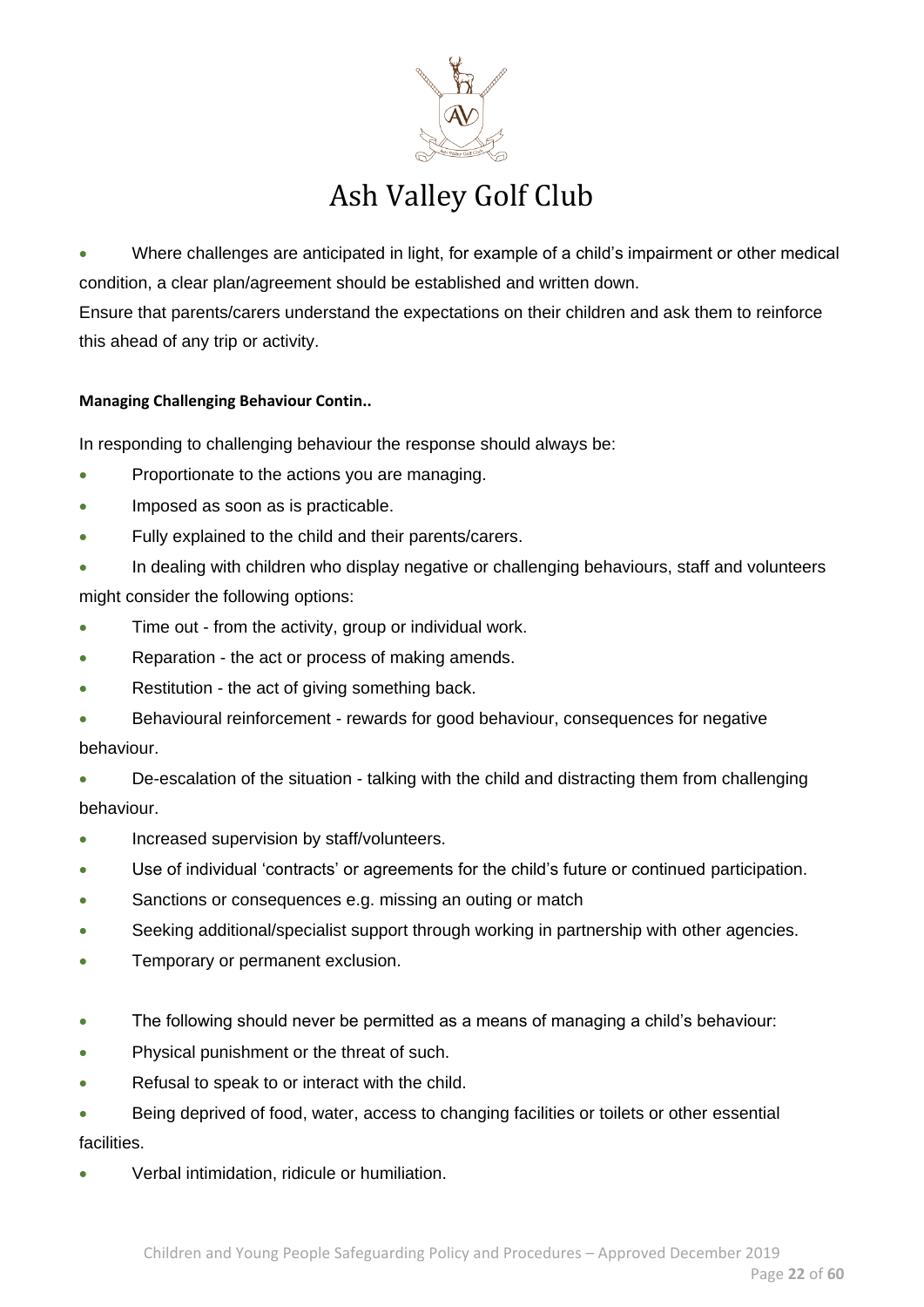

• Staff/volunteers should consider the risks associated with employing physical intervention compared with the risks of not employing physical intervention.

The use of physical intervention should always:

Be avoided unless it is absolutely necessary to prevent a child injuring themselves or others, or causing serious damage to property.

• Aim to achieve an outcome that is in the best interests of the child whose behaviour is of immediate concern.

- Form part of a broader approach to the management of challenging behaviour.
- Be the result of conscious decision-making and not a reaction to an adult's frustration.
- Employ the minimum force needed to avert injury to a person or serious damage to property applied for the shortest period of time.
- Used only after all other strategies have been exhausted.
- Be recorded as soon as possible using the appropriate organisational reporting form and procedure.
- Parents should always be informed following an incident where a coach/volunteer has had to physically intervene with their particular child.

Physical intervention must not:

- Involve contact with buttocks, genitals and breasts.
- Be used as a form of punishment.
- Involve inflicting pain.

### <span id="page-22-0"></span>Views of the Child

A timely de-brief for staff/volunteers, the child and parents should always take place in a calm environment following an incident where physical intervention has been used. Even children who haven't directly been involved in the situation may need to talk about what they have witnessed. There should also be a discussion with the child and parents about the child's needs and continued safe participation in the group or activity.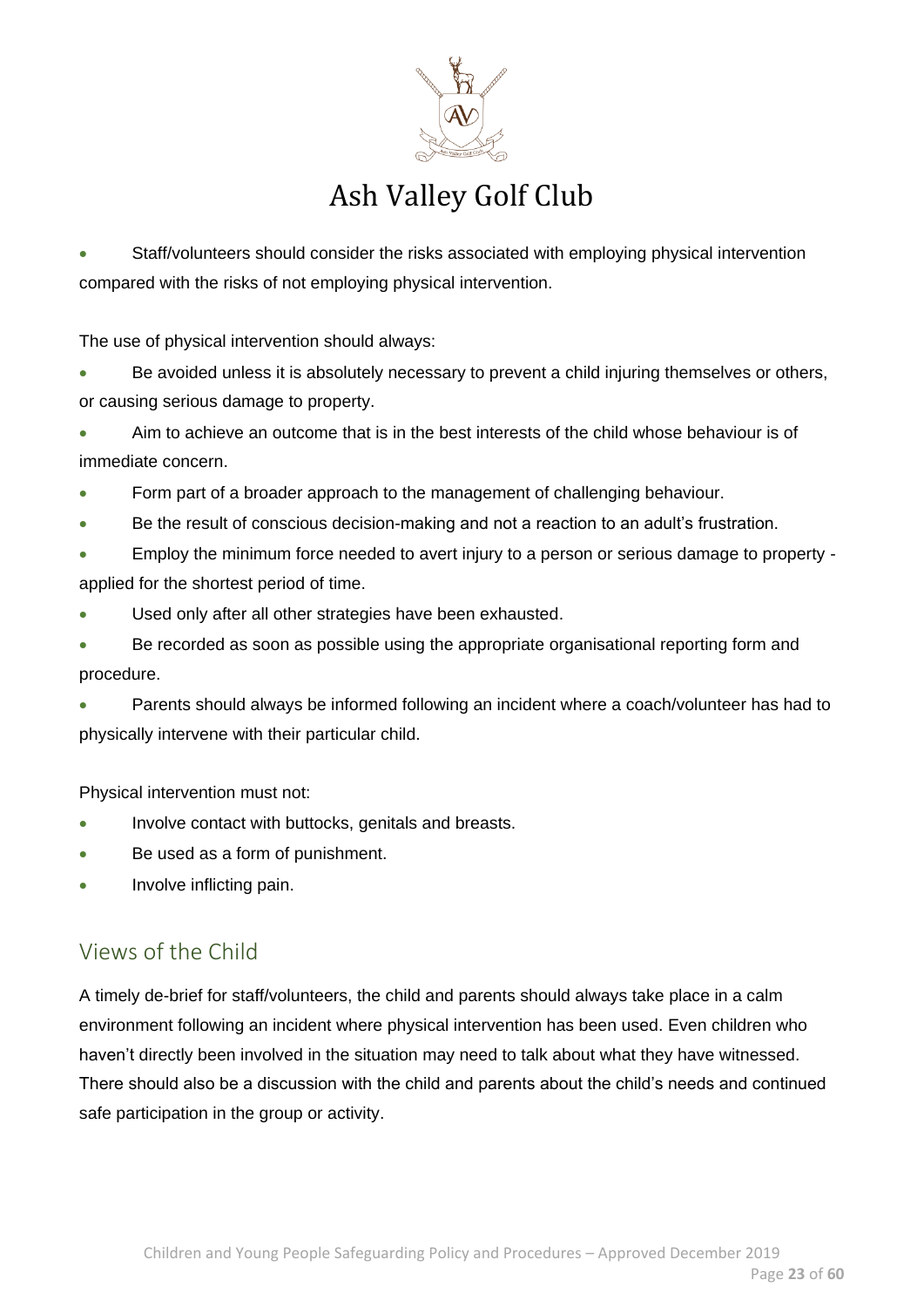

### <span id="page-23-0"></span>Incident Report Form - Ash Valley Golf Club

| Recorder's Name: |               |
|------------------|---------------|
| Address:         |               |
|                  |               |
| Post Code:       | Telephone No: |

| Child's Name: |               |
|---------------|---------------|
| Address:      |               |
|               |               |
| Post Code:    | Telephone No: |

| <b>Complainant's Name:</b> |               |
|----------------------------|---------------|
| Address:                   |               |
|                            |               |
| Post Code:                 | Telephone No: |

| Details of the allegations: [include: date; time; location; and nature of the incident] |
|-----------------------------------------------------------------------------------------|
|                                                                                         |
| Additional information: [include: witnesses; corroborative statements; etc.]            |
|                                                                                         |
|                                                                                         |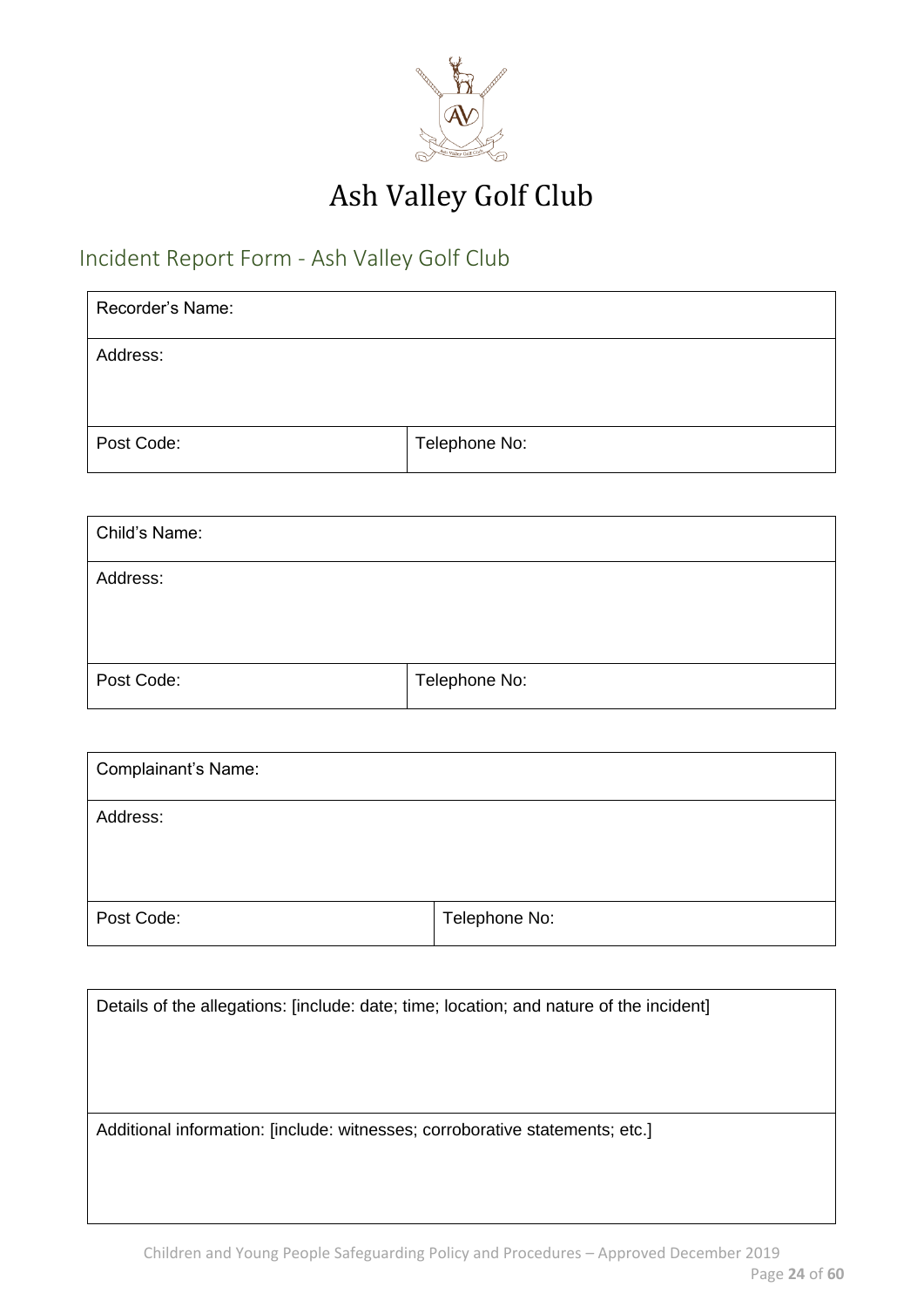

| England Golf Governance department notified (01526 351824)                                     |                                                                                                    |
|------------------------------------------------------------------------------------------------|----------------------------------------------------------------------------------------------------|
| Case Number (if allocated):                                                                    |                                                                                                    |
|                                                                                                |                                                                                                    |
| Name of person spoken to:                                                                      |                                                                                                    |
| Date:                                                                                          | Time:                                                                                              |
|                                                                                                |                                                                                                    |
| Action taken:                                                                                  |                                                                                                    |
|                                                                                                |                                                                                                    |
|                                                                                                |                                                                                                    |
| Date:                                                                                          | Time:                                                                                              |
| Signature of Recorder:                                                                         |                                                                                                    |
|                                                                                                |                                                                                                    |
| <b>Signature of Complainant:</b>                                                               |                                                                                                    |
|                                                                                                |                                                                                                    |
| Data protection:                                                                               |                                                                                                    |
|                                                                                                | Ash Valley Golf Club and England Golf Governance Department may use the information in this        |
|                                                                                                | form (together with other information they obtain as a result of any investigation) to investigate |
|                                                                                                | the alleged incident and to take whatever action is deemed appropriate, in accordance with their   |
| Children and Young People Safeguarding Policy and Procedures.                                  |                                                                                                    |
|                                                                                                | Strict confidentiality will be maintained and information will only be shared on a "need to know"  |
| basis in the interests of safeguarding and in accordance with the company's data protection    |                                                                                                    |
| policy. This may involve disclosing certain information to a number of organisations and       |                                                                                                    |
| individuals including relevant clubs and County bodies, individuals that are the subject of an |                                                                                                    |
| investigation and/or Statutory agencies such as the Police and Children's Social Care.         |                                                                                                    |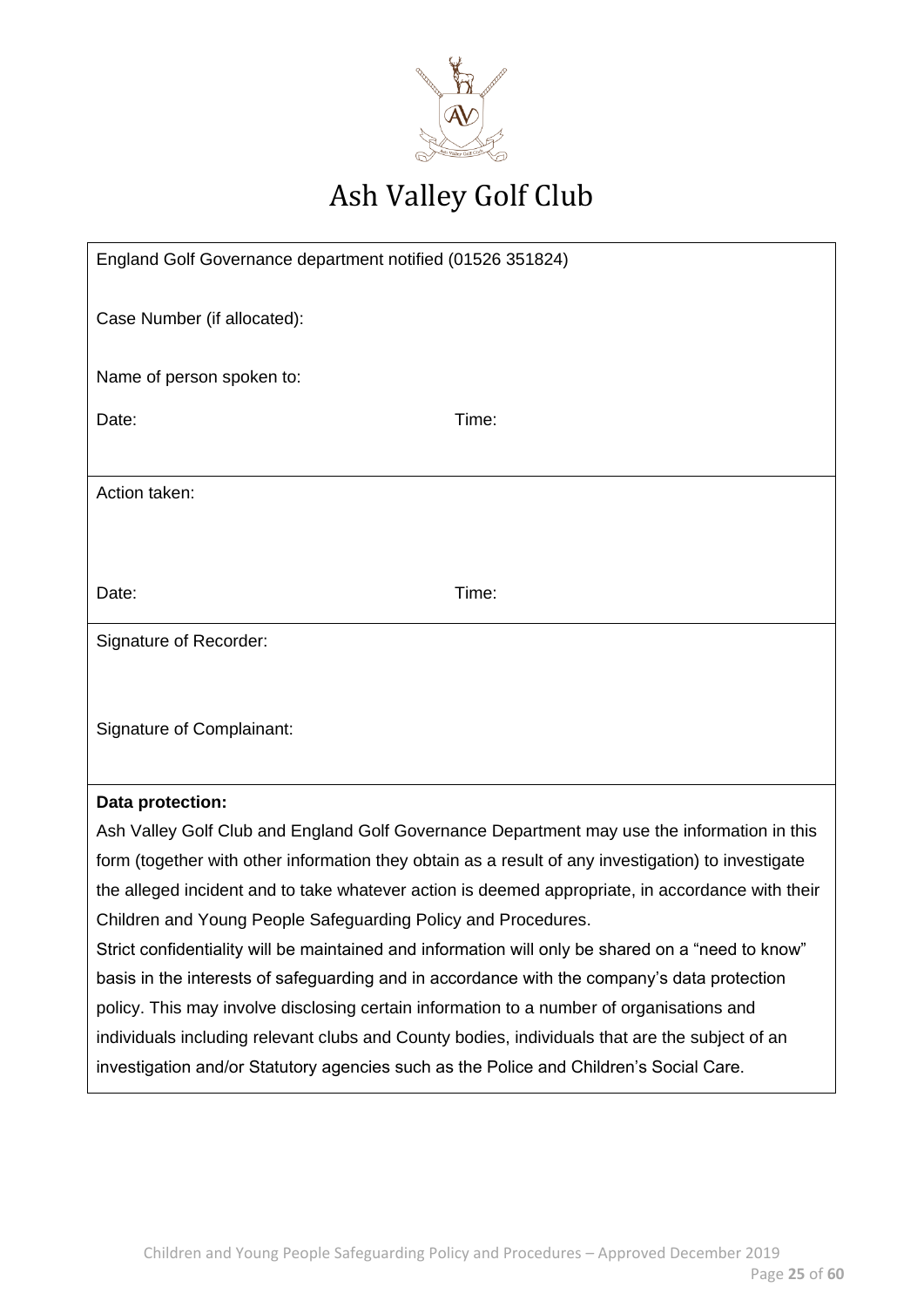

### <span id="page-25-0"></span>Accident Report Form – Ash Valley Golf Club

| Recorder's Name:                                                             |                                                                                           |
|------------------------------------------------------------------------------|-------------------------------------------------------------------------------------------|
| Address:                                                                     |                                                                                           |
|                                                                              |                                                                                           |
| Post Code:                                                                   | Telephone No:                                                                             |
| Name of Injured Person [s]:                                                  |                                                                                           |
| Address:                                                                     |                                                                                           |
|                                                                              |                                                                                           |
| Post Code:                                                                   | Telephone No:                                                                             |
|                                                                              |                                                                                           |
| Nature of Injury Sustained:                                                  |                                                                                           |
|                                                                              |                                                                                           |
|                                                                              | Where did the Accident occur: [include: date; time; location; and nature of the accident] |
|                                                                              |                                                                                           |
|                                                                              |                                                                                           |
| How did the Accident occur: [include: names; telephone numbers; etc.]        |                                                                                           |
|                                                                              |                                                                                           |
|                                                                              |                                                                                           |
| Were there any witnesses to the Accident: [include: names; statements, etc.] |                                                                                           |
|                                                                              |                                                                                           |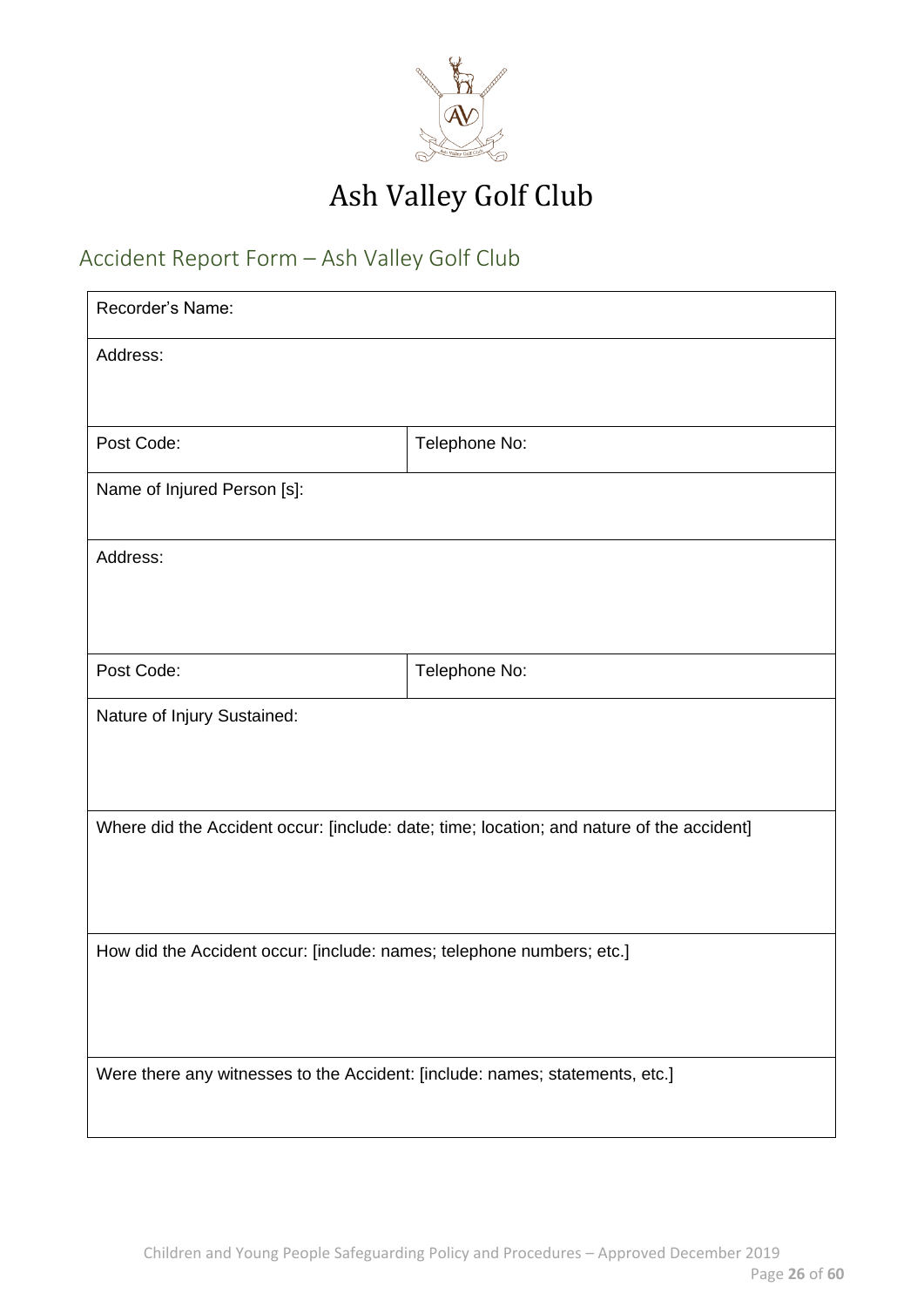

What action was taken: [include: treatment administered, by whom, etc.]

Were any other Agencies involved?: [e.g. Ambulance service] Have the Parents / Carers been contacted? YES NO [Please circle.] Does the accident need to be referred to England Golf Governance Dept? YES NO Date: Time: Signature of Recorder: **Data protection:** Ash Valley Golf Club and England Golf Governance Department may use the information in this form (together with other information they obtain as a result of any investigation) to investigate the alleged incident and to take whatever action is deemed appropriate, in accordance with their Children and Young People Safeguarding Policy and Procedures. Strict confidentiality will be maintained and information will only be shared on a "need to know" basis in the interests of safeguarding and in accordance with the company's data protection policy. This may involve disclosing certain information to a number of organisations and individuals including relevant clubs and County bodies, individuals that are the subject of an investigation and/or Statutory agencies such as the Police and Children's Social Care.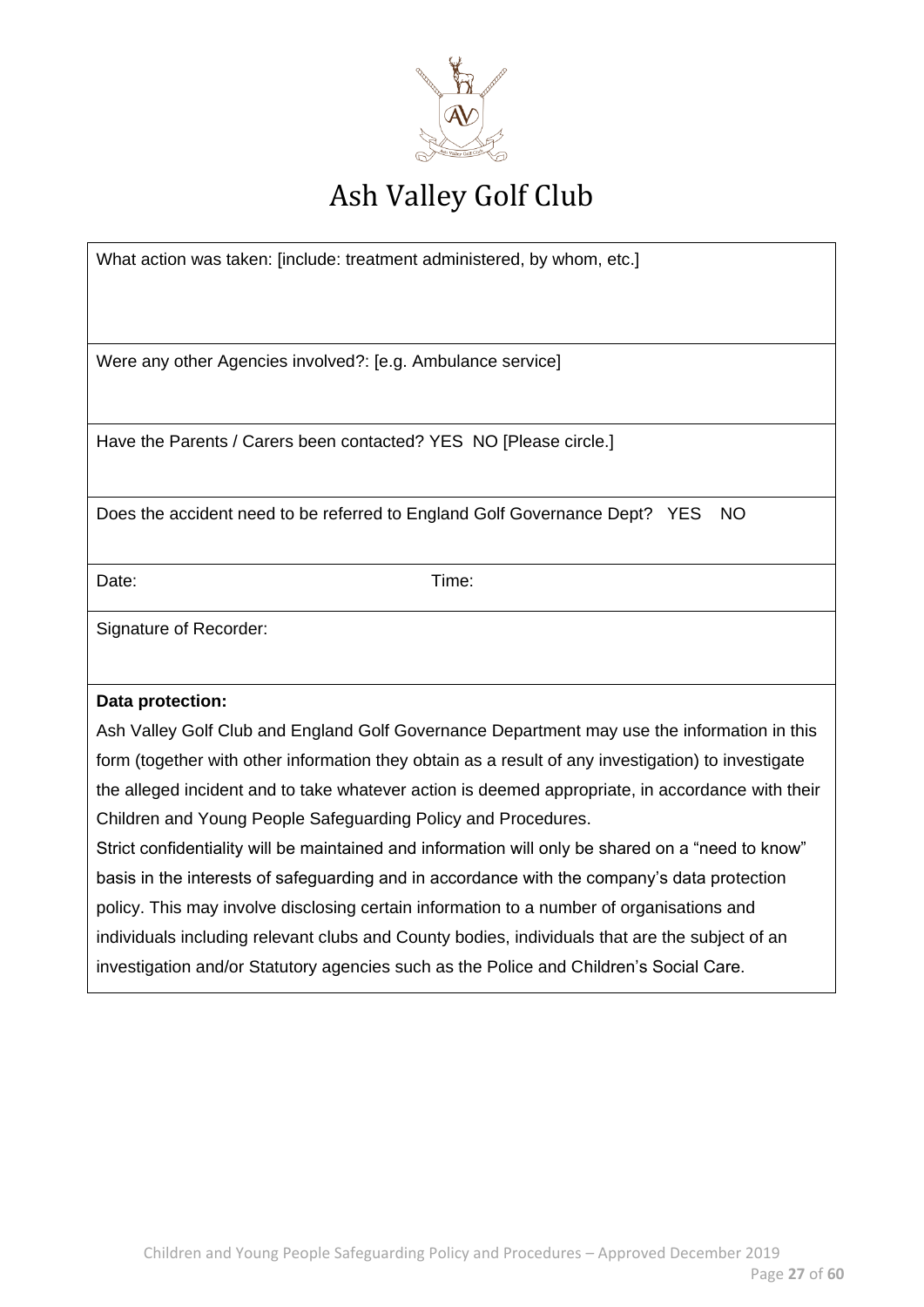

### <span id="page-27-0"></span>Junior Profile and Parental Consent Forms - Ash Valley Golf Club

Player profiles forms enable those responsible for children to have the information they need to deal effectively with any emergency situation that arises.

Although information obtained on these forms must be treated as confidential (and only given to those who need it to fulfil a duty of care for the child), it is also critically important this information is **readily to hand at sessions and matches.**

Clubs should devise their own workable system that achieves both objectives. A player profile form template is attached below for clubs to use should they wish:

Player Profile Form Template Ash Valley Golf Club

(For Players Under the age of 18)

The safety and welfare of juniors in our care is paramount, and it is therefore important that we are aware of any illness, medical condition and other relevant health details so that their best interests are addressed.

In compliance with the Data Protection Act 2018, GDPR and all relevant data protection legislation, all efforts will be made to ensure that information is accurate, kept up to date and secure and that it is used only in connection with the purpose and activities of the organisation. Information will not be kept once a person is no longer a member of the organisation. The information will be disclosed only to those members of the organisation for whom it is appropriate and relevant officers of England Golf where necessary.

It is the responsibility of the junior and their parent to notify the Club Welfare Officer (CWO) or Secretary if any of the details change at any time.

| Junior Name             |  |
|-------------------------|--|
| Date of Birth           |  |
| Address                 |  |
| <b>Telephone Number</b> |  |
| <b>Parents' Names</b>   |  |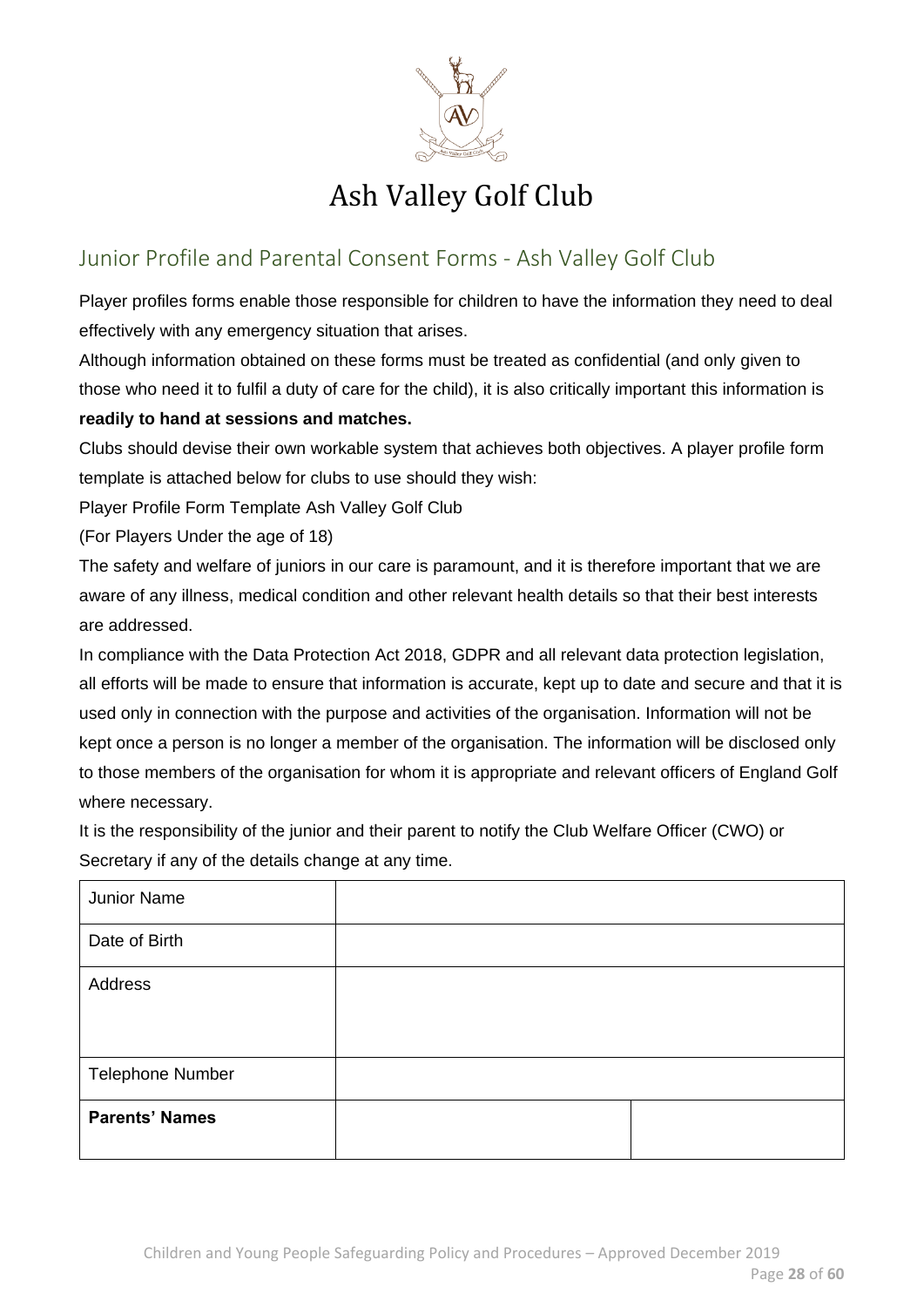

| <b>Address</b>            |  | (If different) |
|---------------------------|--|----------------|
|                           |  |                |
| Home Telephone No         |  |                |
|                           |  |                |
| Mobile Telephone No       |  |                |
| Work Telephone No         |  |                |
| <b>Emergency Contacts</b> |  |                |
| <b>Contact 1 Name</b>     |  |                |
| Relationship to child     |  |                |
| Home Telephone Number     |  |                |
| Mobile Telephone Number   |  |                |
| Work Telephone Number     |  |                |
| <b>Contact 2 Name</b>     |  |                |
| Relationship to child     |  |                |
| Home Telephone Number     |  |                |
| Mobile Telephone Number   |  |                |
| Work Telephone Number     |  |                |

| Please confirm details of all those with |  |
|------------------------------------------|--|
| Parental Responsibility for the Child.   |  |
|                                          |  |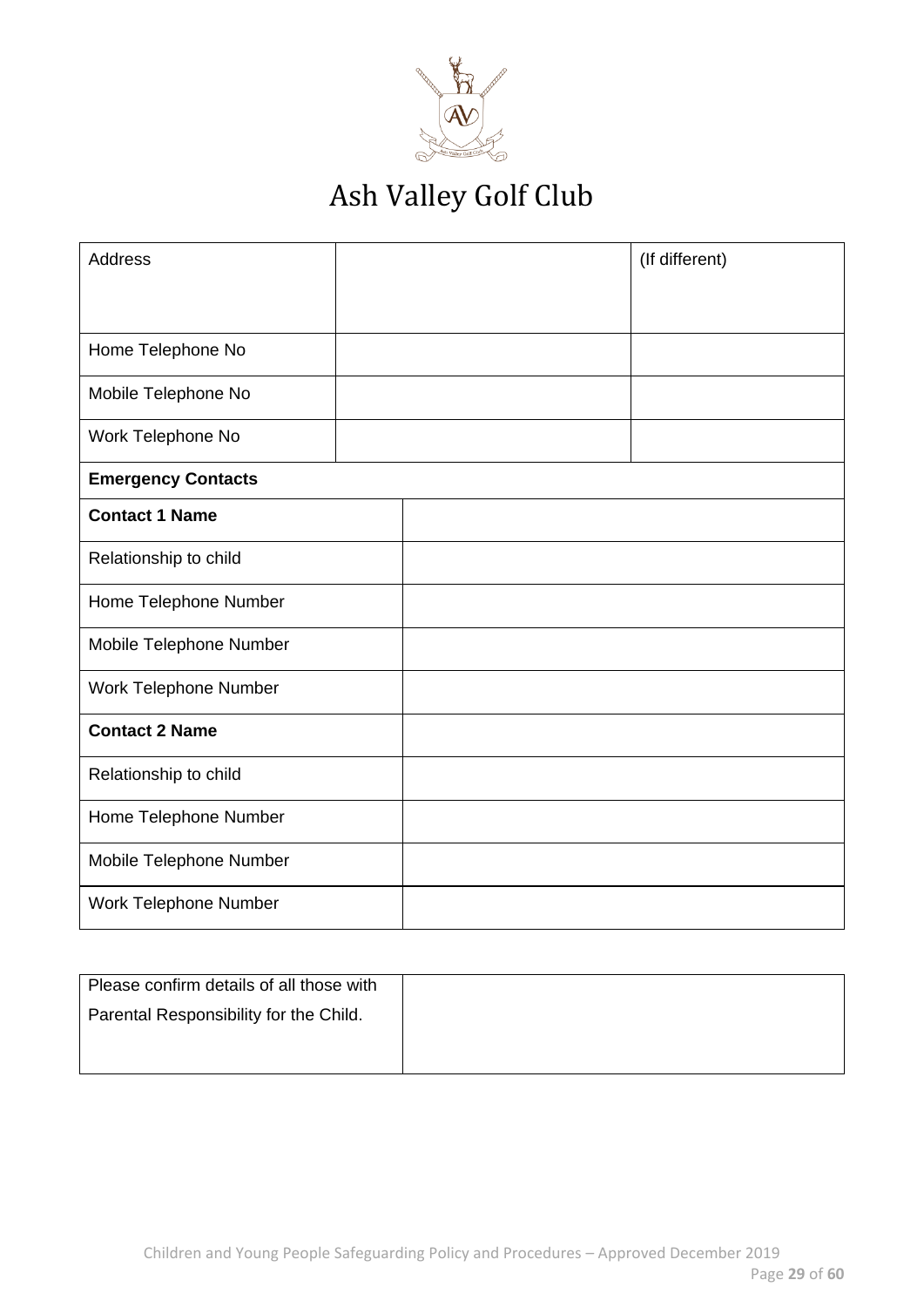

### <span id="page-29-0"></span>Medical Information

| Child's Doctor's name    |  |
|--------------------------|--|
| Doctor's Surgery Address |  |
|                          |  |
| Telephone Number         |  |

| Does your child experience any conditions requiring medical treatment and/or medication? YES $\Box$ |
|-----------------------------------------------------------------------------------------------------|
| NO <sub>D</sub>                                                                                     |
| *If yes please give details, including medication, dose and frequency.                              |
|                                                                                                     |
|                                                                                                     |
|                                                                                                     |
| Does your child have any allergies? YES $\Box$<br>NO <sub>D</sub>                                   |
|                                                                                                     |
| Does your child have any specific dietary requirements? YES of<br>NO <sub>D</sub>                   |
|                                                                                                     |
| If yes please give details                                                                          |
|                                                                                                     |
|                                                                                                     |
|                                                                                                     |
|                                                                                                     |
| What additional needs, if any, does your child have e.g. needs help to administer planned           |
| medication, assistance with lifting or access, regular snacks?                                      |
|                                                                                                     |
|                                                                                                     |
|                                                                                                     |
|                                                                                                     |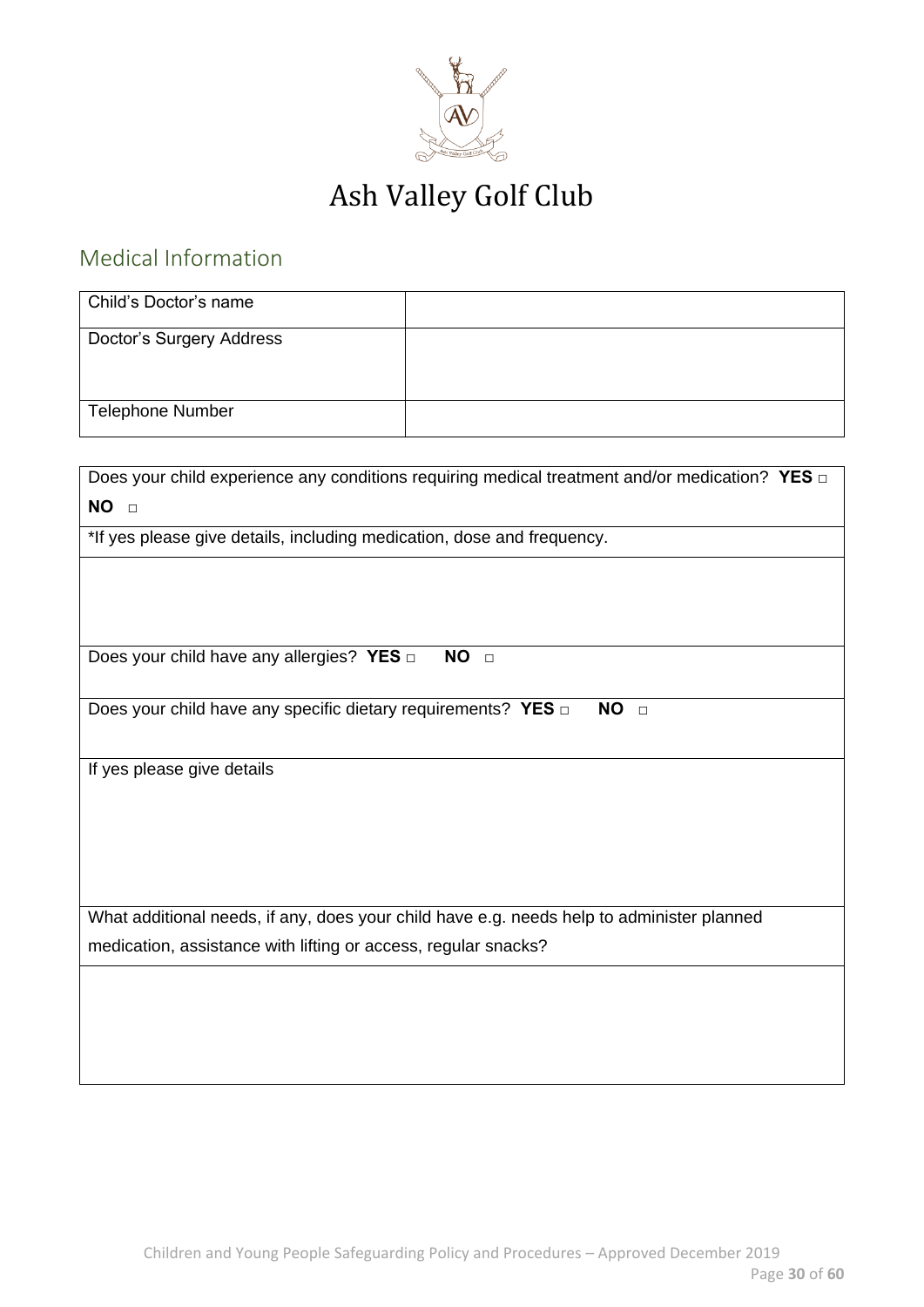

### <span id="page-30-0"></span>Disability

The Equality Act 2010 defines a disabled person as 'anyone with a physical or mental impairment, which has a substantial and long term adverse effect on his or her ability to carry out normal day to day activities'.

| NO <sub>D</sub><br>Do you consider your child to have a disability? YES $\Box$                 |  |  |
|------------------------------------------------------------------------------------------------|--|--|
| *If yes what is the nature of the disability?                                                  |  |  |
|                                                                                                |  |  |
|                                                                                                |  |  |
|                                                                                                |  |  |
|                                                                                                |  |  |
| Does your child have any communication needs e.g. non-English speaker/ hearing impairment/     |  |  |
| sign language user/ dyslexia? If yes, please tell us what we need to do to enable him/her them |  |  |
| to communicate with us fully                                                                   |  |  |
|                                                                                                |  |  |
|                                                                                                |  |  |
|                                                                                                |  |  |

#### **Consent from Parent/Legal Carer:**

I confirm to the best of my knowledge that my child does not suffer from any medical condition other than those detailed above. □

- I agree to notify the Club of any changes to this information.  $\Box$
- I give my consent that in an emergency situation, the club may act in my place (loco parentis), if the need arises for the administration of emergency first aid and/or other medical treatment which, in the opinion of a qualified medical practitioner, may be necessary. I also understand that in such an occurrence all reasonable steps will be taken to contact me or the alternative adult named in this form.  $\Box$

• The attached signature will denote that my child has my permission to be on the golf club's premises. .  $\square$ 

• I acknowledge that the club is not responsible for providing adult supervision for my child, except for formal junior golfing coaching, matches or competition. .  $\Box$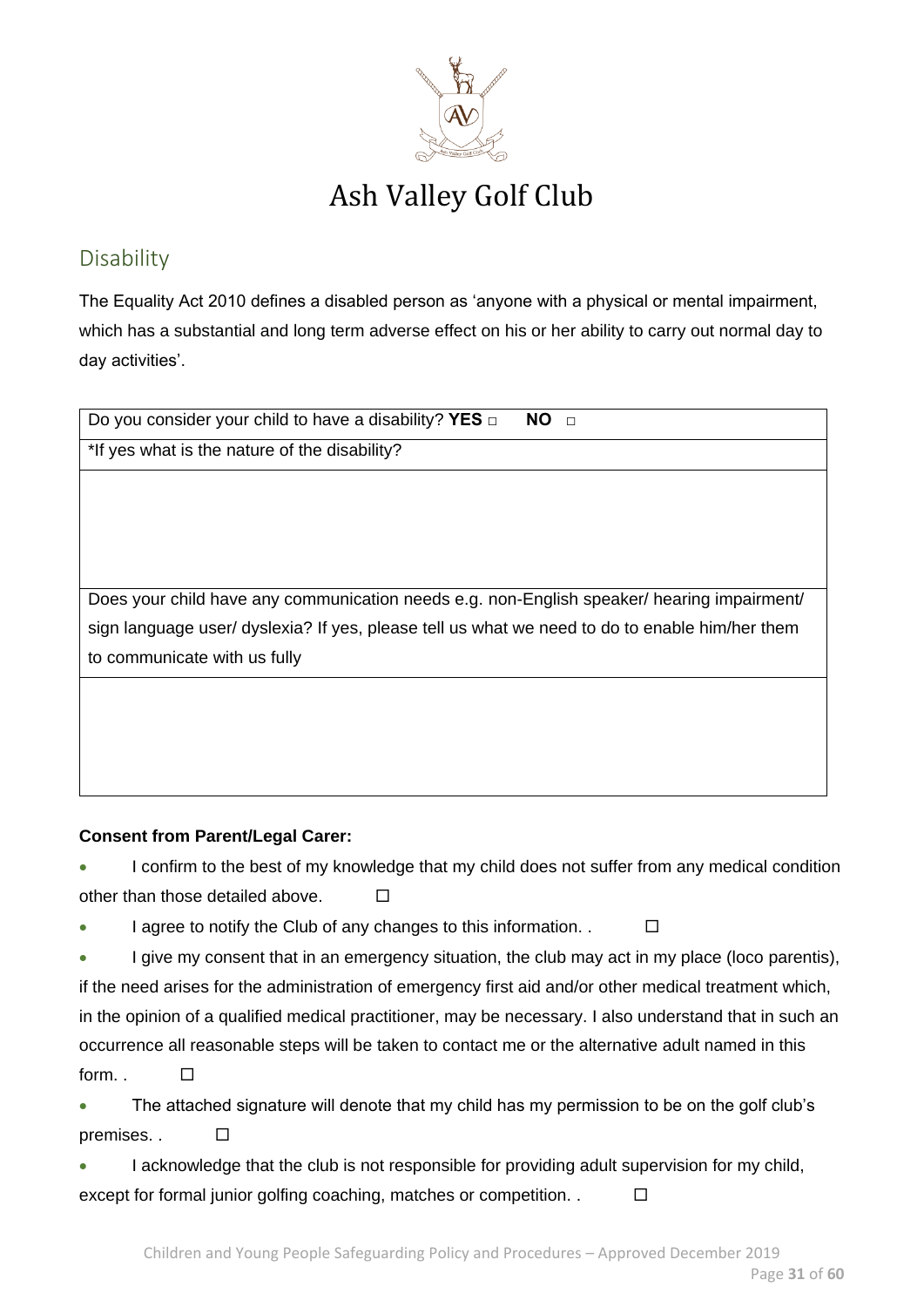

• I agree to my child being transported by club representatives to and from venues when he/she is representing the club.  $\Box$ 

### **(Please tick the boxes if agreed)**

| By signing this document I confirm that I have legal responsibility for |  |  |
|-------------------------------------------------------------------------|--|--|
|                                                                         |  |  |
| of how the information I have provided may be used.                     |  |  |
| <b>Signed - Parent/Carer</b>                                            |  |  |
|                                                                         |  |  |
| <b>Print name</b>                                                       |  |  |
| <b>Date</b>                                                             |  |  |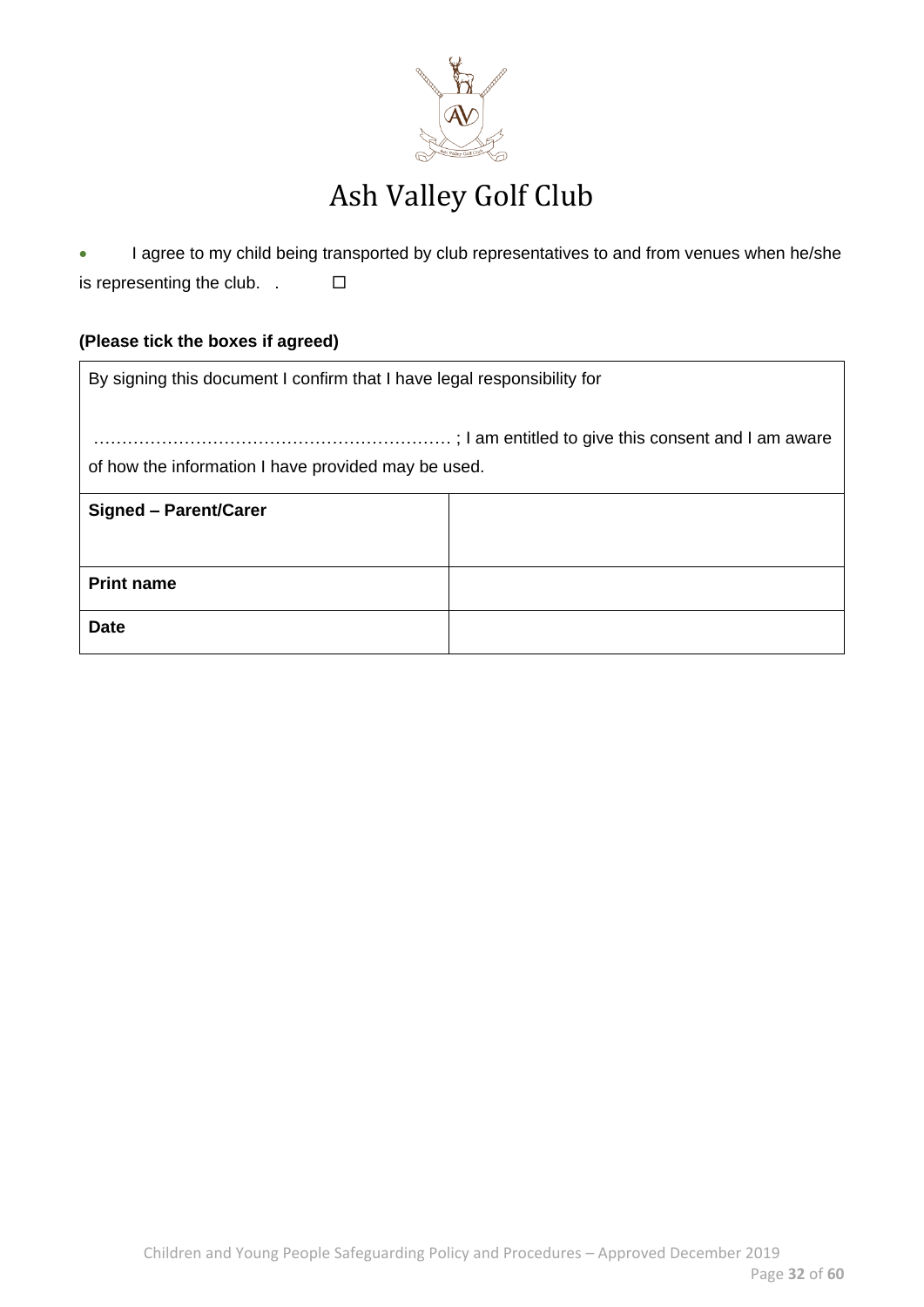

### <span id="page-32-0"></span>Photography Consent

This form is to be signed by the legal carer of a child under the age of 18, together with the child. Please note that if you have more than one child registered you will need to complete separate forms for each.

Ash Valley Golf Club recognises the need to ensure the welfare and safety of all children in golf. As part of our commitment to ensure their safety we will not permit photographs, video images or other images of your child to be taken (except where some incidental inclusion may not be possible to avoid) or used without your consent.

Ash Valley Golf Club will ensure that any image of a child where consent has not been obtained will not be published.

Ash Valley Golf Club will follow the guidance for the use of images of children as detailed within the Club's Safeguarding Children and Young People Policy.

Ash Valley Golf Club will take steps to ensure these images are used solely for the purposes for which they are intended i.e. the promotion and celebration of the activities of the club.

If you become aware that these images are being used inappropriately you should inform the Club Welfare Officer immediately.

The photographs may be available on the website http://\_\_\_\_\_\_\_\_\_\_\_\_\_\_\_\_ for the golf season 20xx. If at any time either the parent/ carer or the child wishes the data to be removed from the website, 7 days' notice must be given to the Club Welfare Officer after which the data will be removed.

### **To be completed by parent/carer**

| (Parent full name) consent to                                                                             | (name of                               |
|-----------------------------------------------------------------------------------------------------------|----------------------------------------|
| organisation) photographing or videoing _____                                                             | (name of child) under the stated rules |
| and conditions, and I confirm I have legal parental responsibility for this child and am entitled to give |                                        |
| this consent.                                                                                             |                                        |

| Signature ______________________________ |                                                                                      |          |
|------------------------------------------|--------------------------------------------------------------------------------------|----------|
| To be completed by child                 |                                                                                      |          |
|                                          |                                                                                      | (name of |
|                                          | organisation) photographing or videoing child under the stated rules and conditions. |          |
|                                          | Date                                                                                 |          |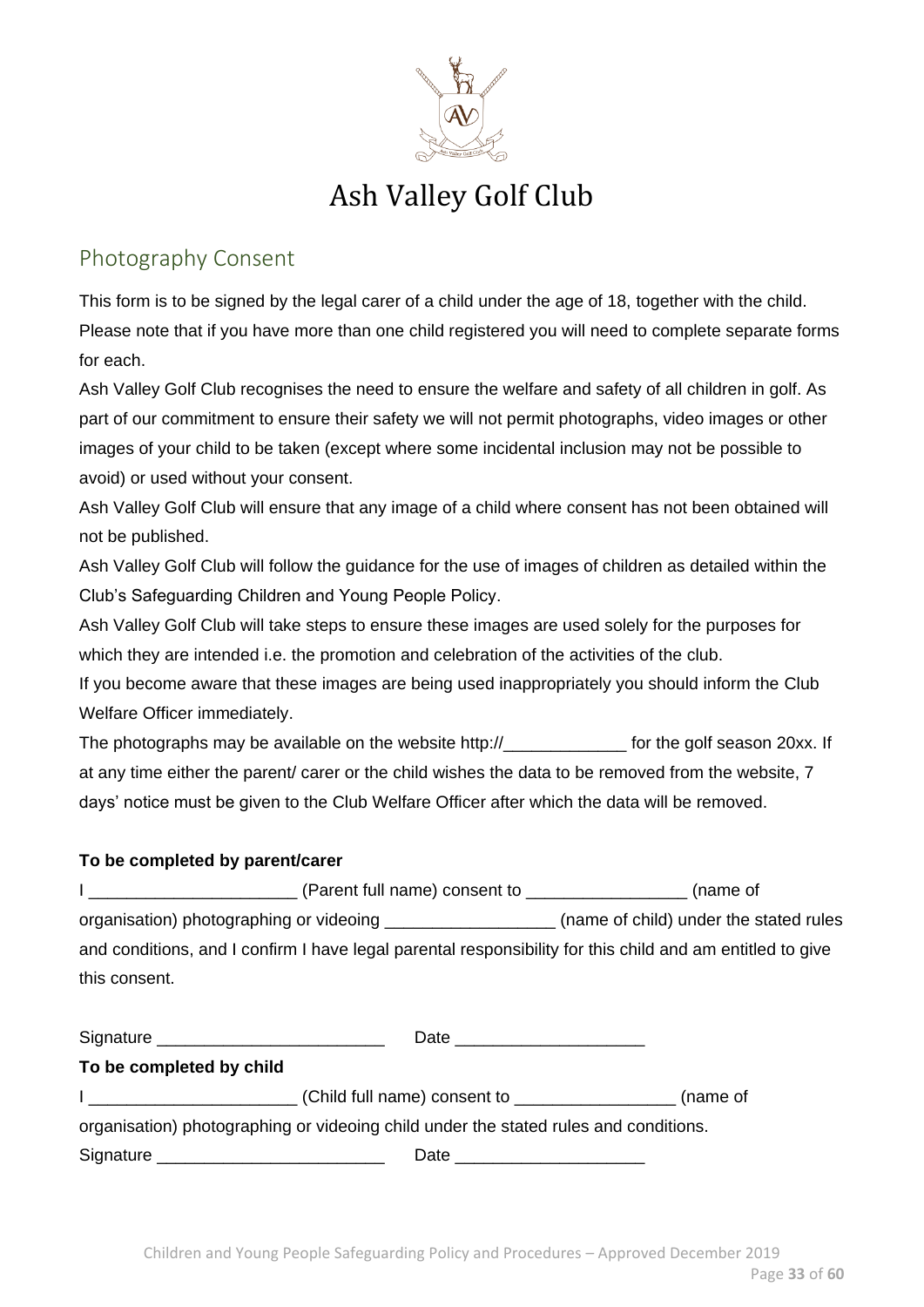

### <span id="page-33-0"></span>Volunteer / Staff Job Application Form – Ash Valley Golf Club

| <b>Position Applied for:</b>                                                                        |
|-----------------------------------------------------------------------------------------------------|
| <b>Personal Details</b>                                                                             |
| Title: Mr/Mrs/Miss/Dr/Other (please specify)                                                        |
| Full Name:                                                                                          |
| Any previous surname:                                                                               |
| Date and place of birth:                                                                            |
| National Insurance Number:                                                                          |
| <b>Present Address:</b>                                                                             |
|                                                                                                     |
| Post Code:                                                                                          |
| Telephone Numbers:                                                                                  |
| Email address:                                                                                      |
| <b>Current Occupation:</b>                                                                          |
| Name and address of Organisation:                                                                   |
|                                                                                                     |
| Role:                                                                                               |
| <b>Start Date:</b>                                                                                  |
| Relevant Experience including any previous experience of working with children and young<br>people: |
|                                                                                                     |
|                                                                                                     |
|                                                                                                     |
| <b>Reasons for applying:</b>                                                                        |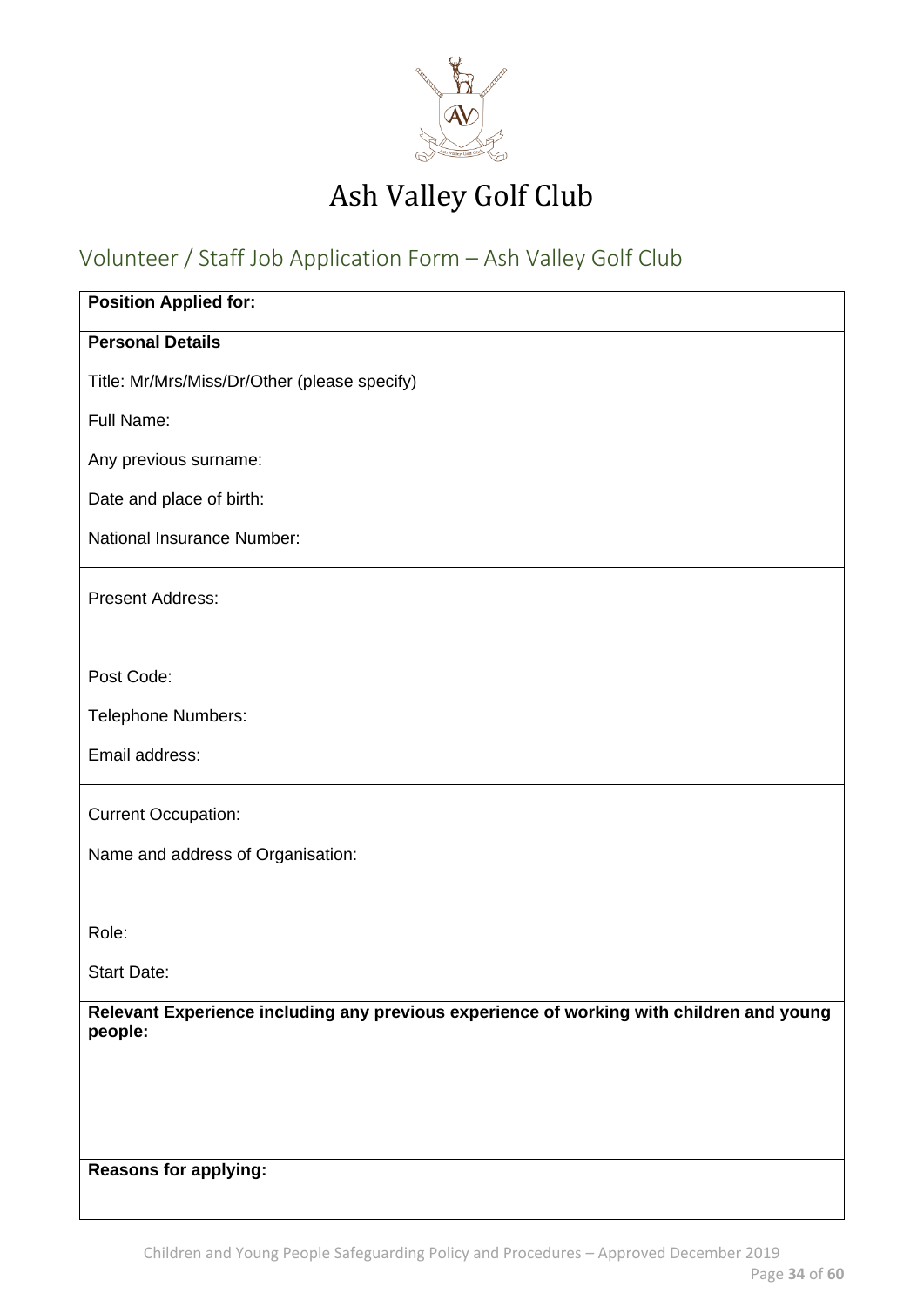

#### **References:**

Please provide the names and addresses of two people who know you well (one personal, one professional – current or previous employer, who are not related to you) whom we can contact to obtain a reference:

| Name:                    | Name:                    |
|--------------------------|--------------------------|
| <b>Address:</b>          | <b>Address:</b>          |
|                          |                          |
|                          |                          |
| <b>Telephone Number:</b> | <b>Telephone Number:</b> |

#### **Data Protection Notification:**

Information you have provided in completing this form will be used to process your application. Ash Valley Golf Club will keep the information you have supplied confidential and will not divulge it to third parties, except where required by law, or where we have retained the services of a third party representative to act on yout/our behalf.

#### **Authorisation:**

I have read the Data Protection notification and understand and agree to the use of my personal data in accordance with the Data Protection Act 2018, GDPR and all relevant data protection legislation.

| Signed: |  |  |
|---------|--|--|
|         |  |  |

Date:

#### **Declaration:**

I confirm that the information I have provided is correct and that any false or misleading information may lead to the termination of my appointment.

**Signed: Date:**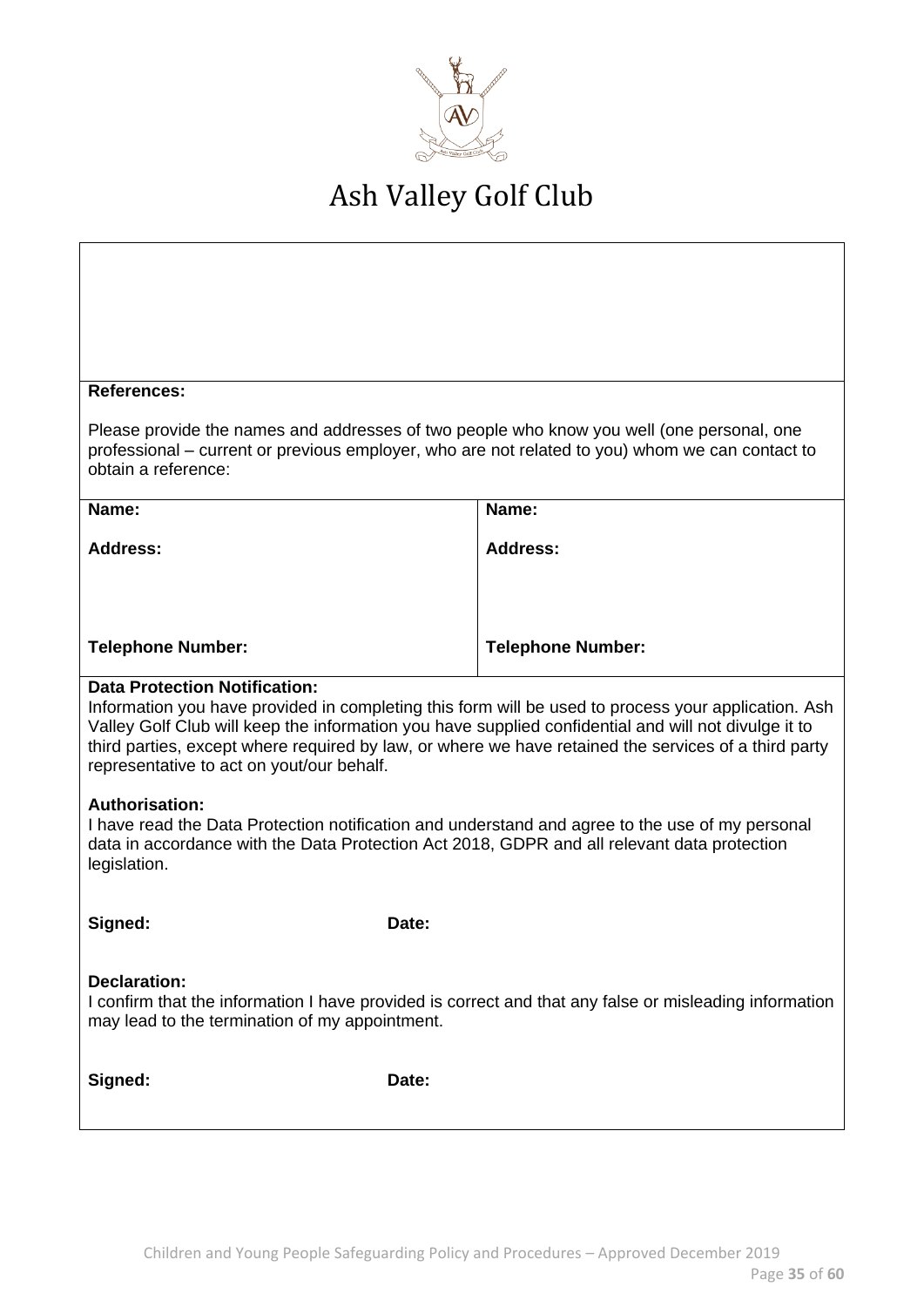

### <span id="page-35-0"></span>Self-Disclosure Form – Ash Valley Golf Club

To be completed at the same time as the application form:

Private and Confidential

For roles involving contact with children (under 18 year olds).

All information will be treated as confidential and managed in accordance with relevant data protection legislation and guidance. You have a right of access to information held on you under the Data Protection Act 2018.

#### **Part One**

| For completion by the organisation:          |                                                                              |  |
|----------------------------------------------|------------------------------------------------------------------------------|--|
| Name:                                        |                                                                              |  |
|                                              |                                                                              |  |
|                                              |                                                                              |  |
| <b>Address and Postcode:</b>                 |                                                                              |  |
|                                              |                                                                              |  |
|                                              |                                                                              |  |
| <b>Telephone/Mobile No:</b>                  |                                                                              |  |
|                                              |                                                                              |  |
| Date of Birth:                               |                                                                              |  |
|                                              |                                                                              |  |
| Gender:                                      | Female<br><b>Male</b><br>$\prime$                                            |  |
|                                              |                                                                              |  |
| Identification (tick box below):             |                                                                              |  |
|                                              | I confirm that I have seen identification documents relating to this person, |  |
|                                              | and I confirm to the best of my ability that these are accurate.             |  |
|                                              |                                                                              |  |
| <b>Either</b>                                |                                                                              |  |
| <b>UK Passport Number and Issuing Office</b> |                                                                              |  |
| <b>UK Driving Licence Number (with</b>       |                                                                              |  |
| picture)                                     |                                                                              |  |
| <b>Plus</b>                                  |                                                                              |  |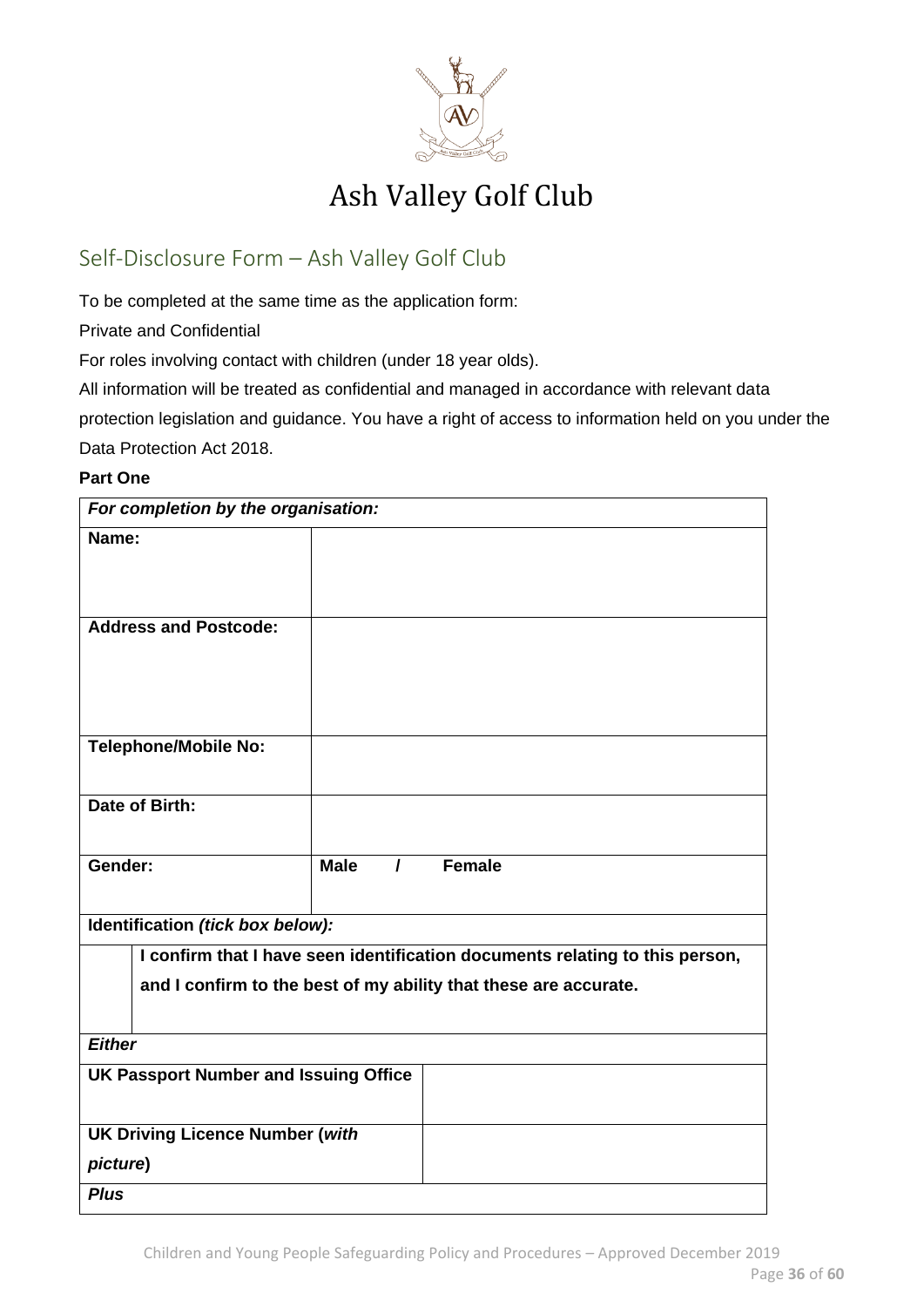

| <b>National Insurance Card or current</b> |  |
|-------------------------------------------|--|
| <b>Work Permit Number</b>                 |  |
| <b>Signature of authorised Employing</b>  |  |
| Officer:                                  |  |
|                                           |  |
| <b>Print name:</b>                        |  |
|                                           |  |
|                                           |  |
| Date:                                     |  |
|                                           |  |
|                                           |  |

#### **Part Two**

**NOTE:** If the role you have applied for involves frequent or regular contact with or responsibility for children you will also be required to provide a valid DBS (Disclosure and Barring Service) certificate which will provide details of criminal convictions; this may also include a Barring List check depending on the nature of the role (see organisational guidance about eligibility for DBS checks).

| For completion by the individual (named in Part one):              |                                 |
|--------------------------------------------------------------------|---------------------------------|
| Have you ever been known to any Children's Services department     | <b>YES</b><br>NO.               |
| as being a risk or potential risk to children?                     | (if Yes, please provide further |
|                                                                    | information below):             |
|                                                                    |                                 |
|                                                                    |                                 |
|                                                                    |                                 |
| Have you been the subject of any disciplinary investigation and/or | <b>NO</b><br>YES                |
| sanction by any organisation due to concerns about your behaviour  | (if Yes, please provide further |
| towards children?                                                  | <i>information</i> )            |
|                                                                    |                                 |
|                                                                    |                                 |
|                                                                    |                                 |
| Confirmation of Declaration (tick box below)                       |                                 |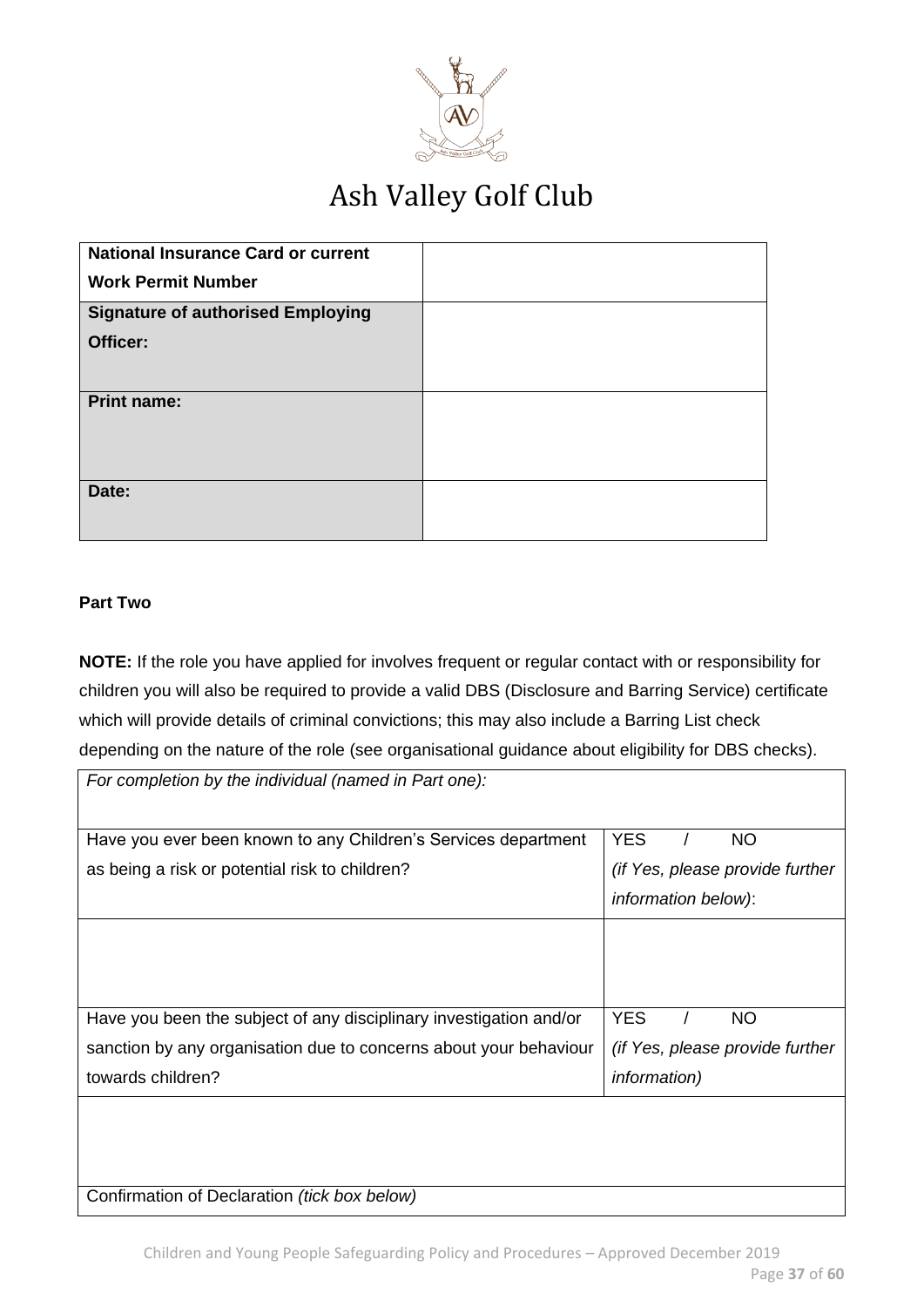

| I agree that the information provided here may be processed in connection with recruitment        |  |  |
|---------------------------------------------------------------------------------------------------|--|--|
| purposes and I understand that an offer of employment may be withdrawn or dismissal may           |  |  |
| result if information is not disclosed by me and subsequently come to the organisation's          |  |  |
| attention.                                                                                        |  |  |
| In accordance with the organisation's procedures if required I agree to provide a valid DBS       |  |  |
| certificate and consent to the organisation clarifying any information provided on the disclosure |  |  |
| with the agencies providing it.                                                                   |  |  |
| I agree to inform the organisation within 24 hours if I am subsequently investigated by any       |  |  |
| agency or organisation in relation to concerns about my behaviour towards children or young       |  |  |
| people.                                                                                           |  |  |
| I understand that the information contained on this form, the results of the DBS check and        |  |  |
| information supplied by third parties may be supplied by the organisation to other persons or     |  |  |
| organisations in circumstances where this is considered necessary to safeguard other              |  |  |
| children.                                                                                         |  |  |
| Signature:                                                                                        |  |  |
|                                                                                                   |  |  |
| Print name:                                                                                       |  |  |
|                                                                                                   |  |  |
| Date:                                                                                             |  |  |
|                                                                                                   |  |  |
| Club Walfare Officer                                                                              |  |  |

**Club Welfare Officer …………………………………………..:**

**I have seen and checked the above responses, if any of the boxes above are ticked YES, I have referred this form to England Golf Governance Department for a risk assessment and advice.**

Signed: **date: date: date:**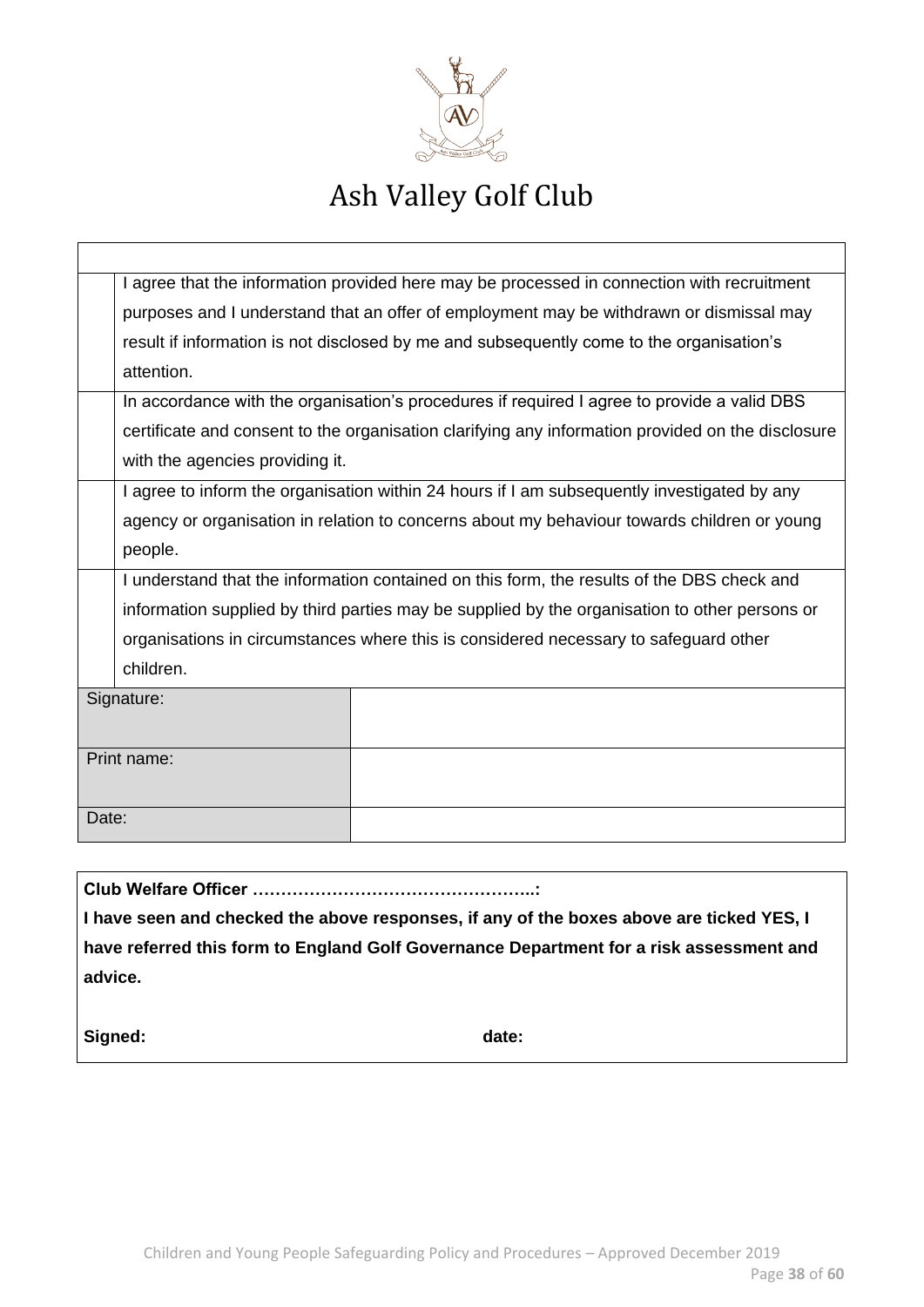

### <span id="page-38-0"></span>Reference Form - Ash Valley Golf Club

#### Reference form

#### (Name)

has expressed an interest in becoming a club member of staff, volunteer / coach\* (\*delete as appropriate) and has given your name as a referee.

As this post involves substantial access to children and as an organisation committed to safeguarding children, it is important that if you have any reason to be concerned about this applicant that you do not complete the following form, but please contact me on: Telephone:

Name:

Organisation:

Any information disclosed in this reference will be treated in confidence and in accordance with relevant legislation and guidance, and will only be shared with the person conducting the assessment of a candidate's suitability for a post, if he or she is offered the position in question.

- How long have you known the person?
- In what capacity?
- What attributes does this person have which would make him/her suited to a role working with children?
- How would you describe his/her personality?

Signed:

Date: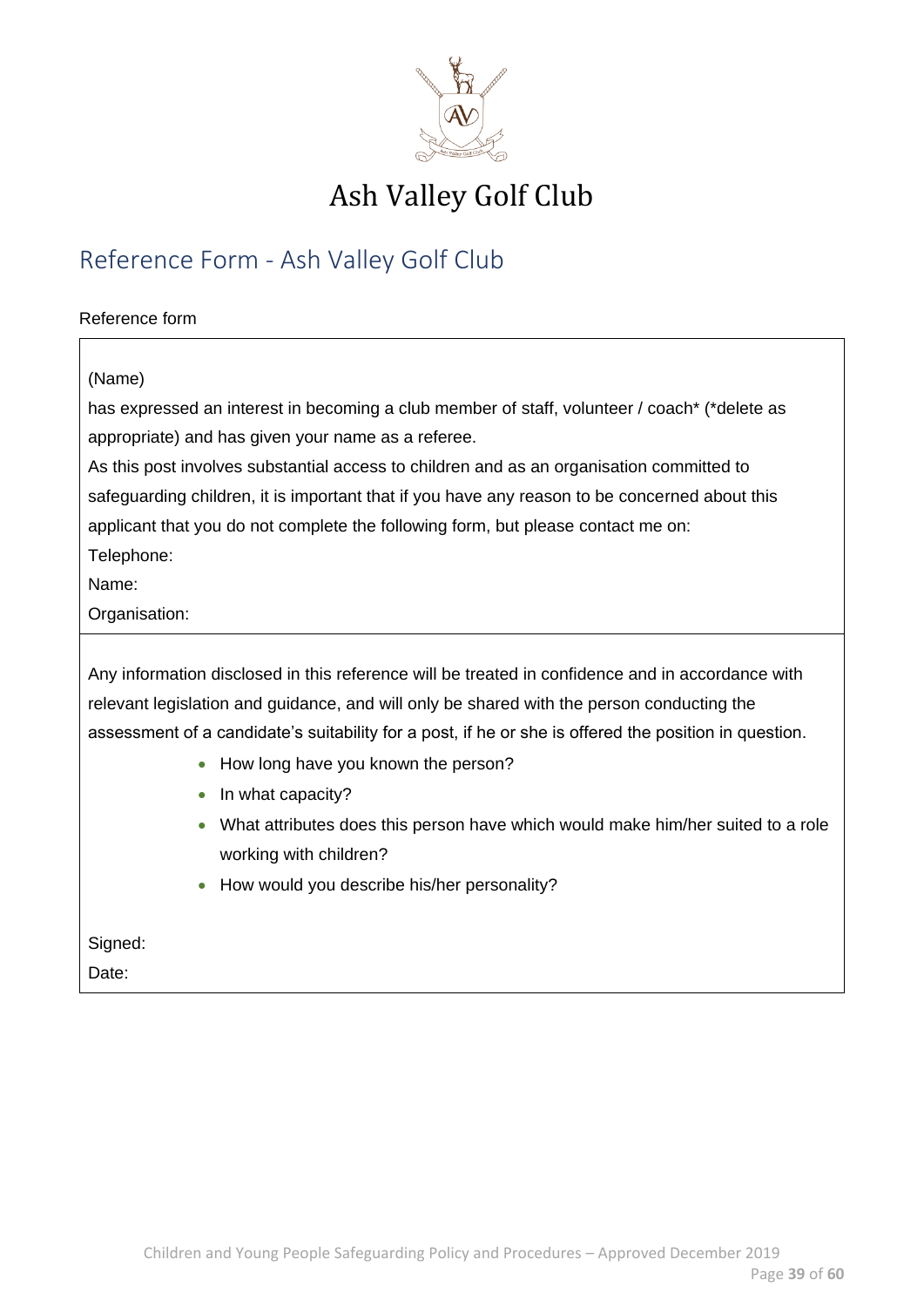

### <span id="page-39-0"></span>Guidance for Parents

Ash Valley Golf Club is delighted to welcome you and your child to what we hope is the first of many events that you will be taking part in.

The positive effect of your support, as a parent, can't be overstated. Your behaviour has a real influence on the way your child experiences golf.

First things first – why is your child showing an interest in the sport? Is it to learn a new game? To hang out with their friends? Because they did it in school and liked it? Or because you play? Make sure they're playing for their own reasons, not yours.

To enable us to provide the best possible experience for you and your child, we kindly request that you read through the following guidance and complete the attached forms.

- Take an interest in your child's activity and progress and be supportive.
- Familiarise yourself with the Ash Valley Golf Club Safeguarding Policy (attached).
- Familiarise yourself with
- Codes of Conduct for parents, coaches, children and young people.
- Transport Policy.
- Changing Room Policy.
- Photography, Videoing and the use of Social Media Policies.

• Complete the attached Parental Consent Form which will enable event organisers to cater for any particular needs that your child may have (e.g. medical conditions and medications, allergies, learning difficulties etc.), as well as contact you in the unlikely event of an emergency.

• Go through the attached Code of Conduct **with** your child and return a signed copy to the club/event organiser.

• Be punctual when dropping off and picking up your child from coaching/ events. It is important to communicate with the club if collecting your child after an event/coaching session may cause a problem.

• Introduce yourself to the adults involved in the supervision of your child.

• When leaving your child, make sure they have the necessary provisions for the day, including the ability to meet the requirements of changing weather conditions. Please ensure that your mobile is switched on when you are away from the club, so that you can be contacted in an emergency.

• Encourage your child to take part and support club activities such as coaching & competitions.

• Help your child to arrange golf with other juniors away from club organised activities so they have someone to play golf with.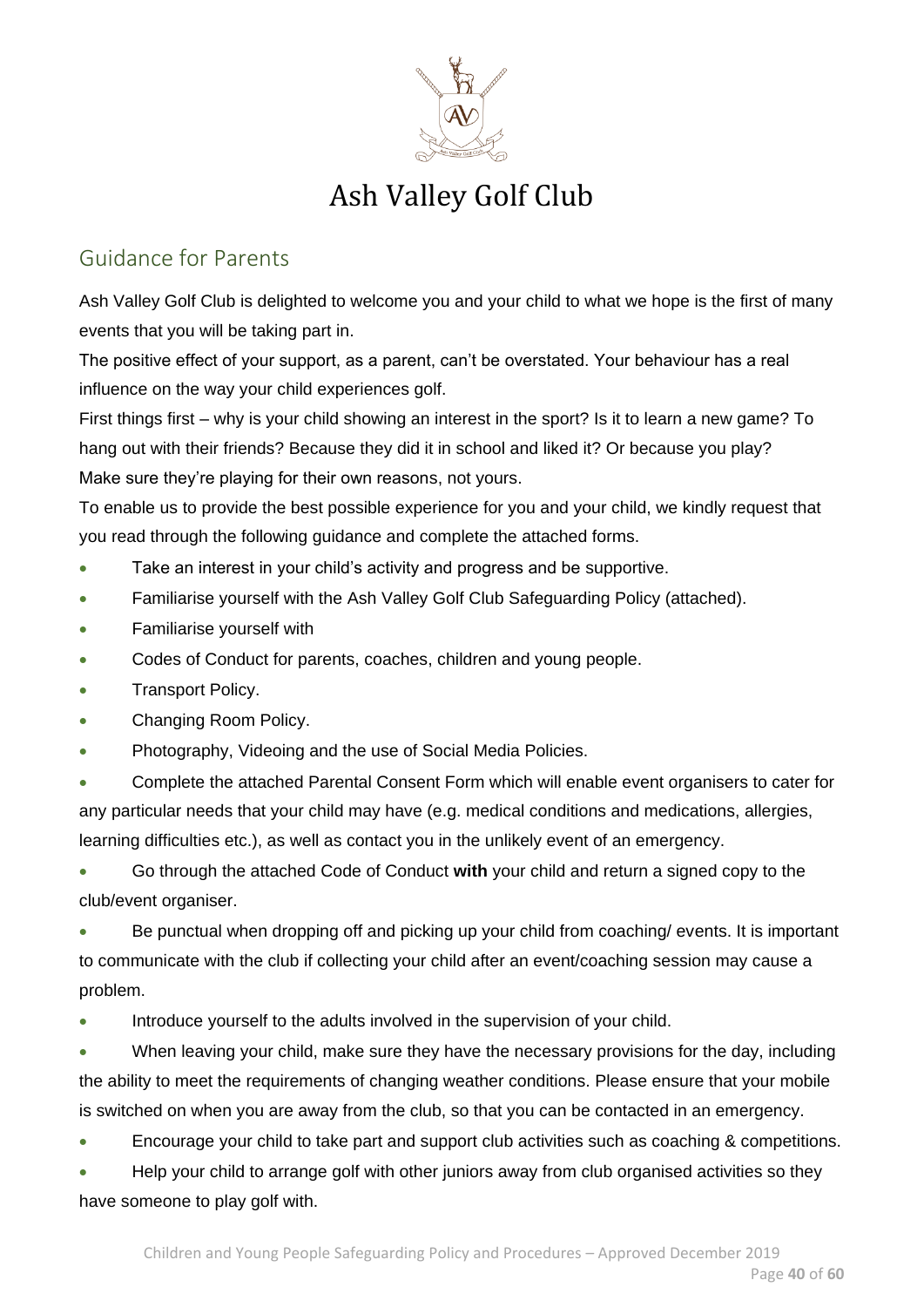

- As a parent/carer you are encouraged to:
- Discuss any concerns regarding the organisation of activities or the behaviour of adults towards your child with the Club Welfare Officer, who will treat any concerns you or your child may have in the strictest confidence
- England Golf Lead Safeguarding Officer is also available for advice: 01526 351824

**Club Welfare Officer** Faye Dixon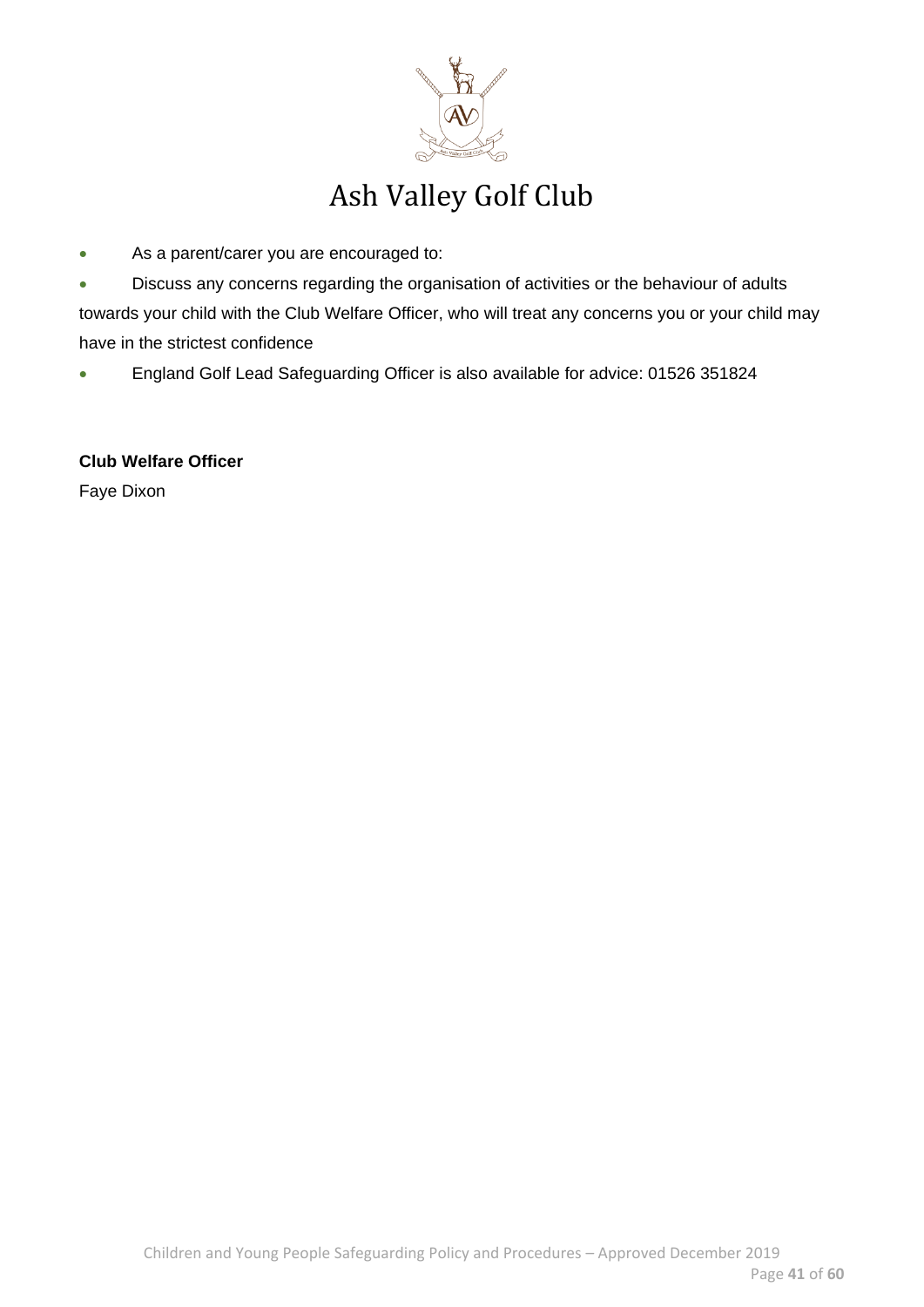

### <span id="page-41-0"></span>Managing Young People on Away Trips – Ash Valley Golf Club

The following provides good practice guidance for taking teams on an away fixture for a day (not overnight)

- appoint a team manager with clear roles and responsibilities
- appoint a designated safeguarding lead contact (not the team manager) who is appropriately trained and competent for the role and responsibilities
- establish well in advance where the fixture is
- ensure you have sufficient staff to manage and look after the young people
- obtain written permission from the parents/carers or carers for participation, transporting and supervising. An up to date photograph of each child must be attached to the child's consent form (for use in the event of any child going missing)
- ensure that a welfare plan has been written and communicated to staff, participants and carers
- ensure all staff responsible for the young people have been DBS checked to the appropriate level and staff have had appropriate safeguarding training
- ensure that a risk assessment has been conducted
- ensure that there is a contact available e.g a staff member who is not travelling away, who will act as the key contact point if required.

#### **Accommodation**

Whatever the accommodation, the team manager should ensure that the children are safe. Discuss your code of conduct and discipline policy with the staff at the accommodation. All children must know which rooms staff are in and how to contact them if required.

If rooms are equipped with satellite TV, inappropriate programmes may be available. It may be possible to have these programmes disconnected.

If rooms have fridges, all alcohol must be removed.

Check the accommodation policy for extras on bills, breakages and lost keys. All accommodation must be clean and with access to sufficient toilet and bathing facilities. It is not acceptable:

- For children to share a bed
- For male and female children to share a room
- For staff to share a room with children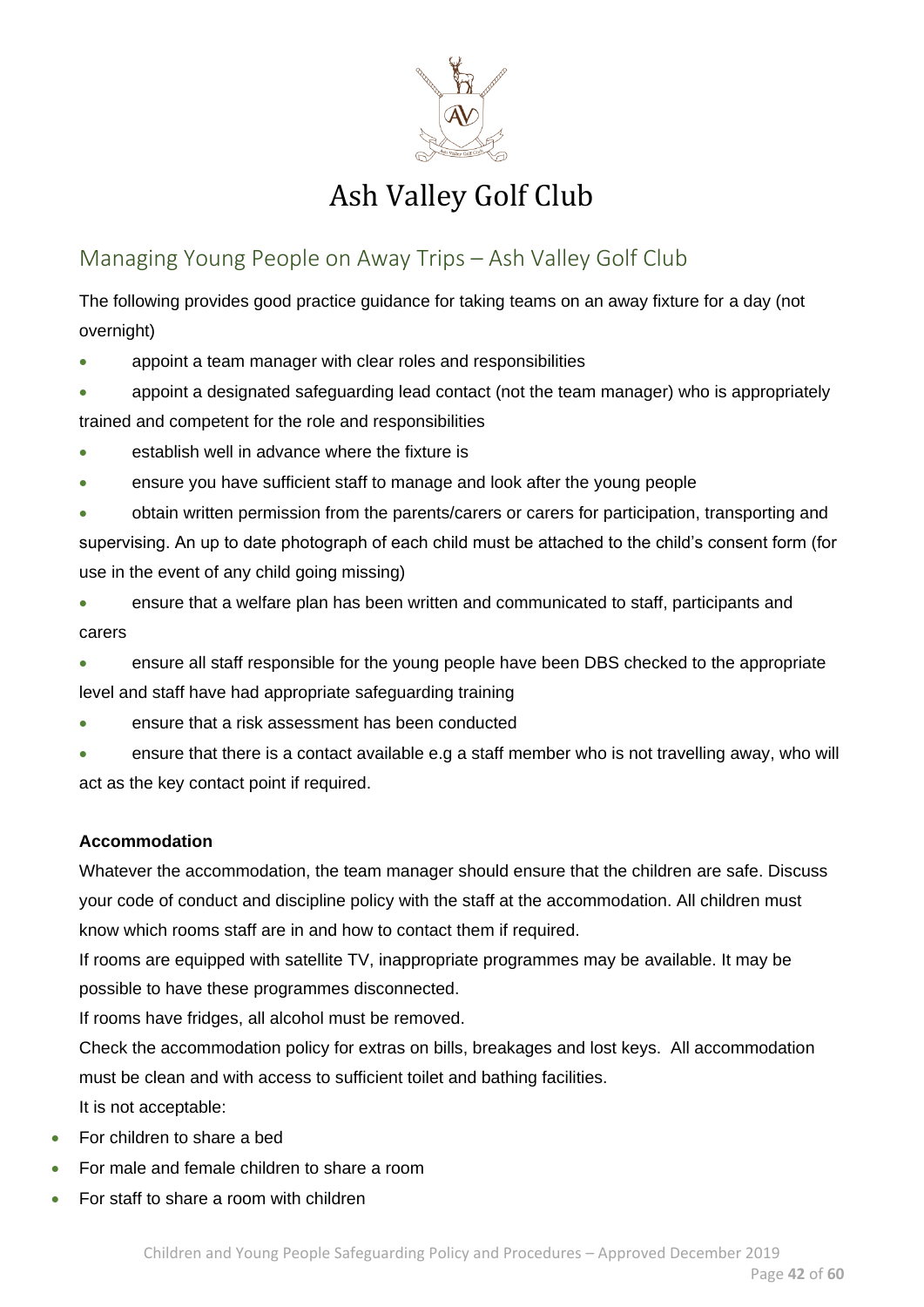

• Checks must be made to ensure that the needs of children with disabilities are met. For wheelchair users, it is important to check access to the building, room and bathroom facilities

### **Overnight Stays**

Those responsible for organising overnight stays should establish the purpose of the trip, confirm the dates, location, and duration. You should also conduct a risk assessment, identify suitable venues and facilities for both fixtures and accommodation and consider the following:

- Purpose of the trip.
- Who will be going, children? Staff?
- How much will it cost? How much spending money is required?
- What insurance cover is required?
- Supervision of children, both playing and non-playing time.
- Catering for all food requirements.
- Communication with parents (see above)
- Ensure a list of the team and staff is left, with contact number and address of the accommodation
- Ensure that there are emergency contact numbers for all the team and staff.
- An itinerary giving as much detail as possible.
- Emergency procedures and telephone contacts.
- Codes of contact for both staff and children.
- Welfare and child protection procedures.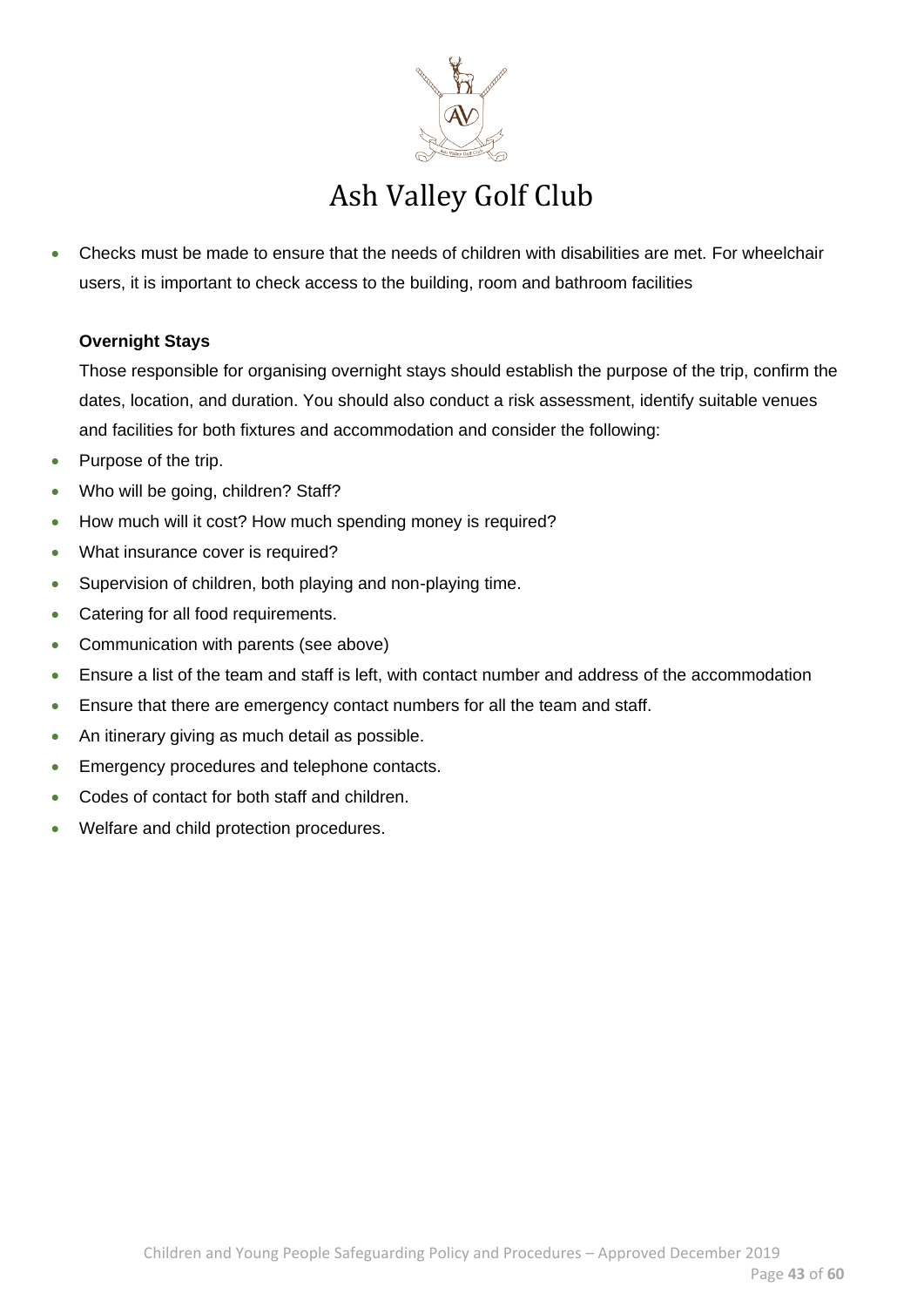

### <span id="page-43-0"></span>Social Media and Other Guidance - Ash Valley Golf Club

This guidance gives procedures that will support and underpin the use of social networking and other online services within **Ash Valley Golf Club**. It is important that all members, staff, volunteers, coaches, officials/referees, board members, or anyone working on behalf of **Ash Valley Golf Club** are aware of this policy and agree to the following terms.

### **Advice for Individual**

- Do not accept children as contacts on social networking sites if you hold a position of trust with children/young people.
- Where contact through social networking sites is used for professional reasons, restrict the communication to professional content and obtain written consent from parents prior to establishing contact.
- Include a third party in any communications to children, e.g. copy parents into communications.
- Use the privacy settings on the various sites to ensure that your content will only be viewed by appropriate people.
- Ensure that any content you place on a social networking site is age-appropriate. Do not use the site to criticise or abuse others.
- Know where to direct junior members and their parents for information.
- Know how to report concerns.
- Know how to keep data safe and secure. This should include the personal contact data of individuals, such as mobile numbers, email addresses and social networking profiles.

#### **Advice for Children**

- Consider carefully who you invite to be your friend online and make sure they are who you actually think they are.
- There are websites that offer advice about protecting yourself online, such as [www.ceop.gov.uk](http://www.ceop.gov.uk/) and [www.childnet.com](http://www.childnet.com/)
- Make sure you use privacy settings so that only friends can view your profile.
- Remember that anything you post on websites may be shared with people you don't know.
- Never post comments, photos, videos, etc., that may upset someone, that are untrue or that are hurtful. Think about whether you may regret posting the content at a later date.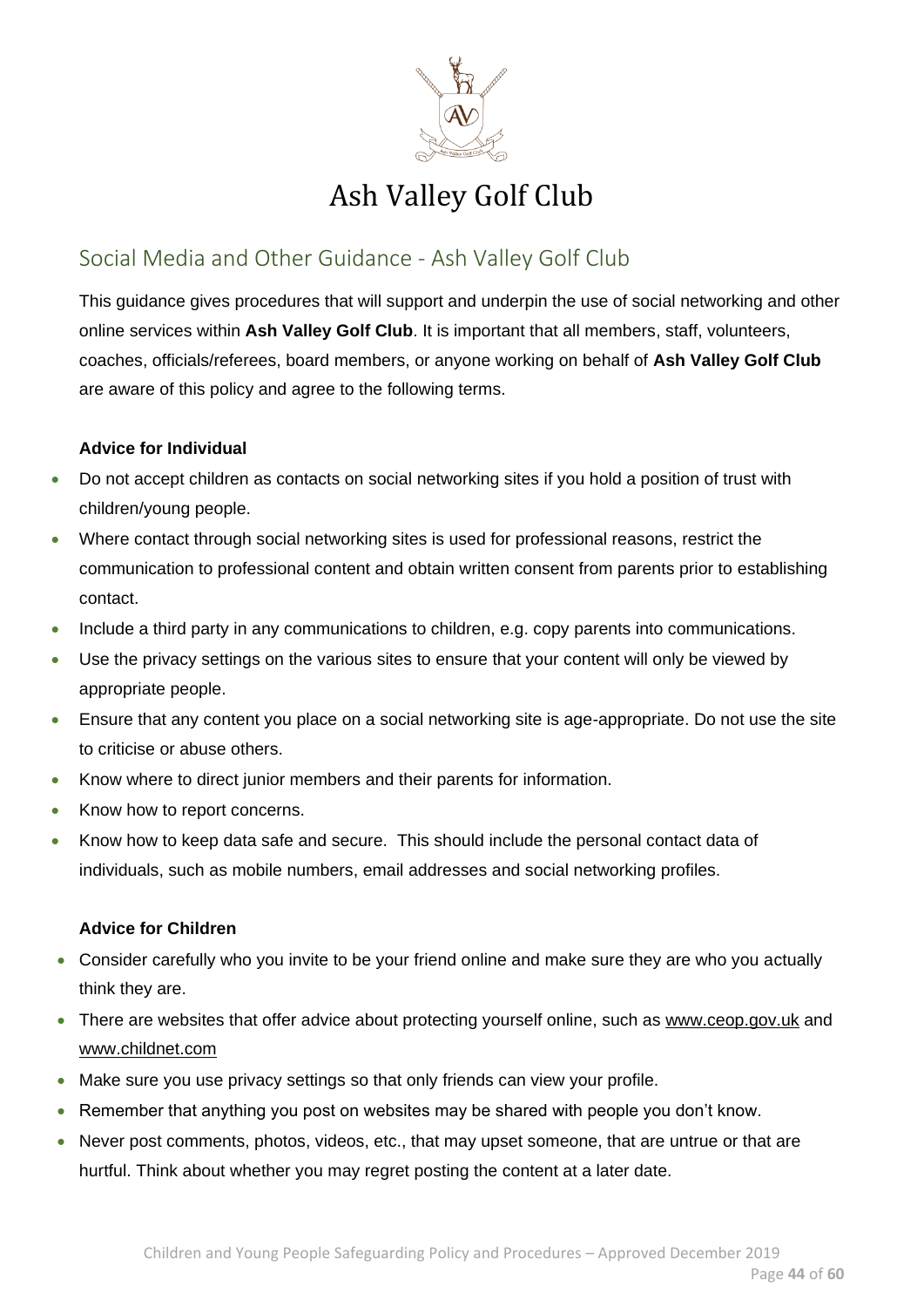

- If you are worried or upset about something that's been posted about you, or by texts you receive from other juniors or adults involved with the club, raise this with your Club Welfare Officer. Alternatively contact your National Governing Body Lead Safeguarding Officer (England Golf 01526 351824). Do not suffer alone. You will be listened to and your concerns will be taken seriously.
- If you want to talk to someone anonymously, call Childline on 0800 1111, or contact them on the web at [www.childline.org.uk.](http://www.childline.org.uk/) You can also call the NSPCC on 0808 800 5000.

#### • **Advice for Parents**

- Make yourself knowledgeable about social networking platforms and how they work.
- Go on the internet with your child and agree what sites are acceptable to visit. Regularly check that they are staying within the agreed limits.
- Encourage your child to talk to you about what they have been doing on the internet.
- Make sure they feel able to speak to you if they ever feel uncomfortable, upset or threatened by anything they see online.
- Encourage children to look out for each other when they're online. Explain that it's all part of staying safe and having fun together.
- Explain to children that it's not safe to reveal personal information, such as their name, address or phone number on the internet. Encourage them to use a cool nickname rather than their own name.
- Attachments and links in emails can contain viruses and may expose children and young people to inappropriate material. Teach children to only open attachments or click on links from people they know.

#### **Further Advice for Parents of Young Golfers**

- If you are concerned about any texts, social networking posts or any other use of communication technology by members of the golf club, volunteers or members of staff, raise this with the Club Welfare Officer. They will look into the matter and take appropriate action. Alternatively contact England Golf Lead Safeguarding Officer Tel 01526 351824.
- In addition to reporting concerns to England Golf (National Governing Body), you should immediately report possible online abuse to the Child Exploitation and Online Protection Centre (CEOP) or the police. Law enforcement agencies and the internet service provider may need to take urgent steps to locate a child and/or remove the content from the internet. Where a young person may be in immediate danger, dial 999.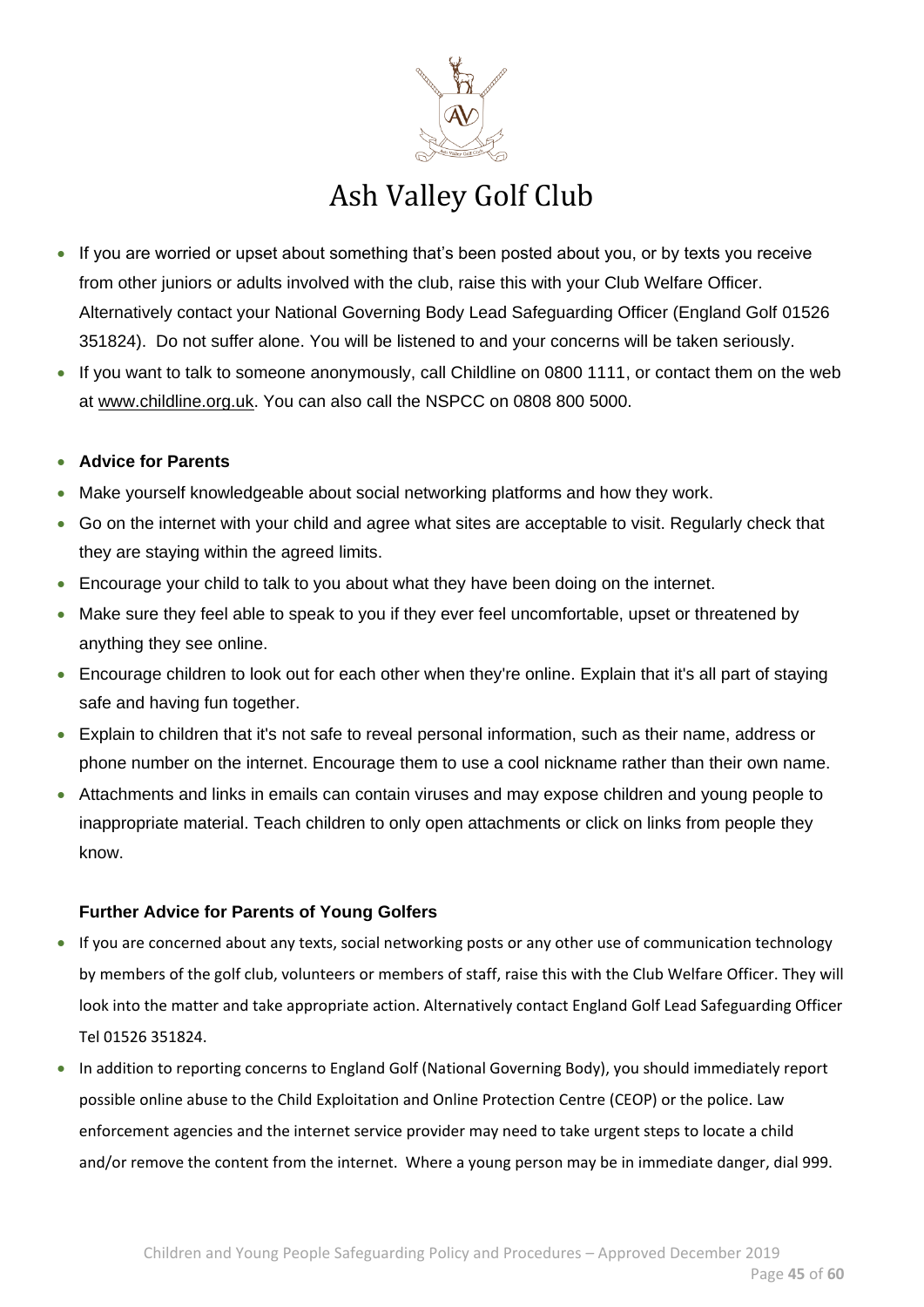

- Do not post/send negative or critical comments or messages about other children in the club, staff or volunteers. If you have concerns about a person, these should be raised using appropriate channels within the club and not using social media.
- If you wish to speak to an external organisation for advice, you can contact the NSPCC helpline on 0808 800 5000.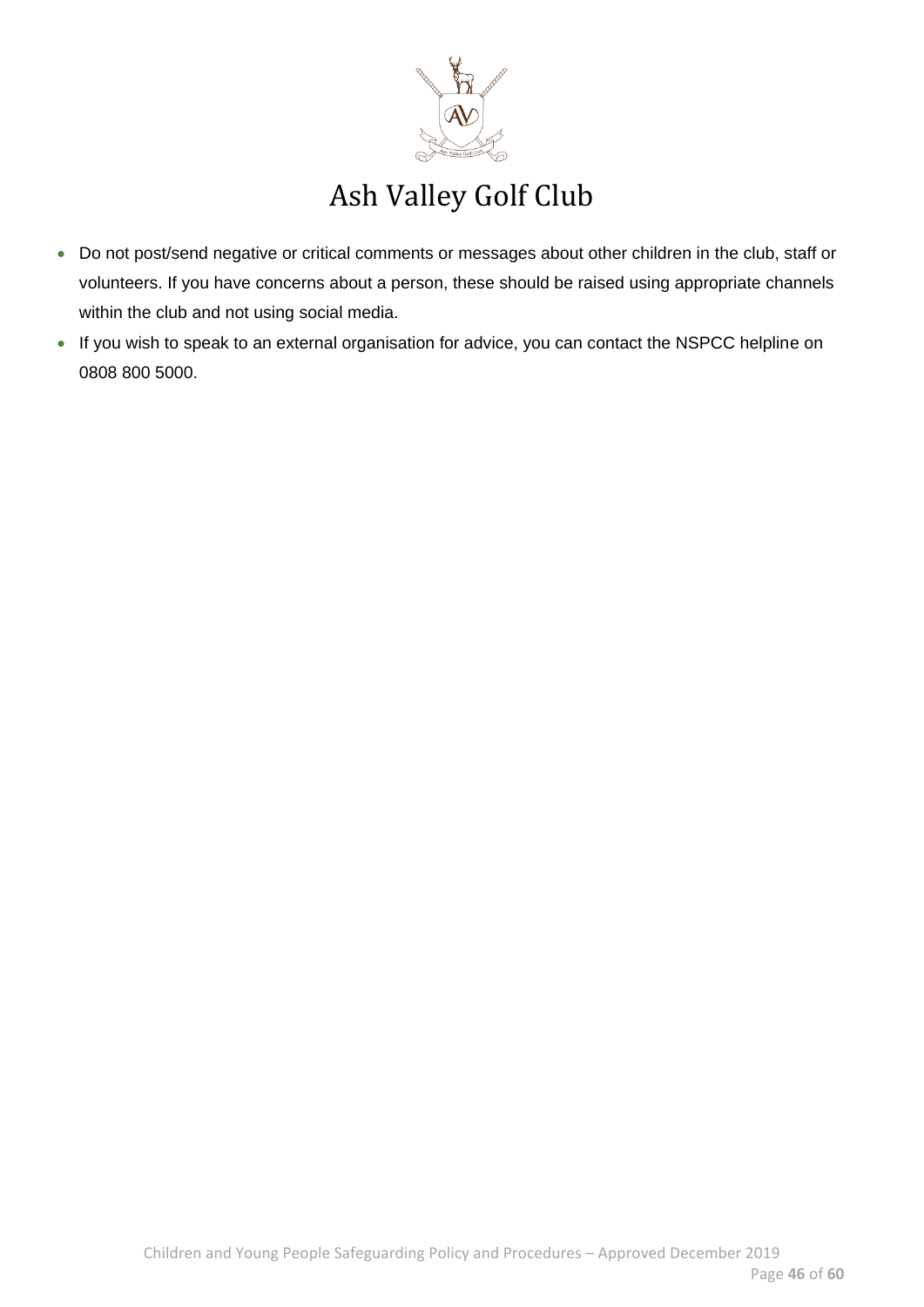

### <span id="page-46-0"></span>Whistleblowing Policy - Ash Valley Golf Club

Safeguarding children, young people and adults at risk requires everyone to be committed to the highest possible standards of openness, integrity and accountability.

As a club, we are committed to encouraging and maintaining a culture where people feel able to raise a genuine safeguarding concern and are confident that it will be taken seriously.

You may be the first to recognise that something is wrong but feel that you cannot express your concerns as this may be disloyal to your colleagues or you may that you will be the victim of harassment or victimisation as a result.

Children, Young People and Adults at risk need someone like you to safeguard their welfare.

#### **What is whistle blowing?**

In the context of safeguarding, "whistle blowing" is when someone raises a concern about the wellbeing of a child or an adult at risk.

A whistle blower may be:

- a player;
- a volunteer;
- a coach;
- other member of staff;
- an official;
- a parent;
- a member of the public.

#### **Reasons for whistle blowing:**

Those involved in sport must acknowledge their individual responsibilities and bring matters of concern to the attention of the relevant people and/or agencies. Although this can be difficult it is particularly important where the welfare of children may be at risk.

Each individual has a responsibility for raising concerns about unacceptable practice or behaviour:

- To protect or reduce risk to others
- To prevent a problem from becoming worse or more widespread
- To prevent becoming implicated yourself

#### **What prevents those individuals from whistle blowing:**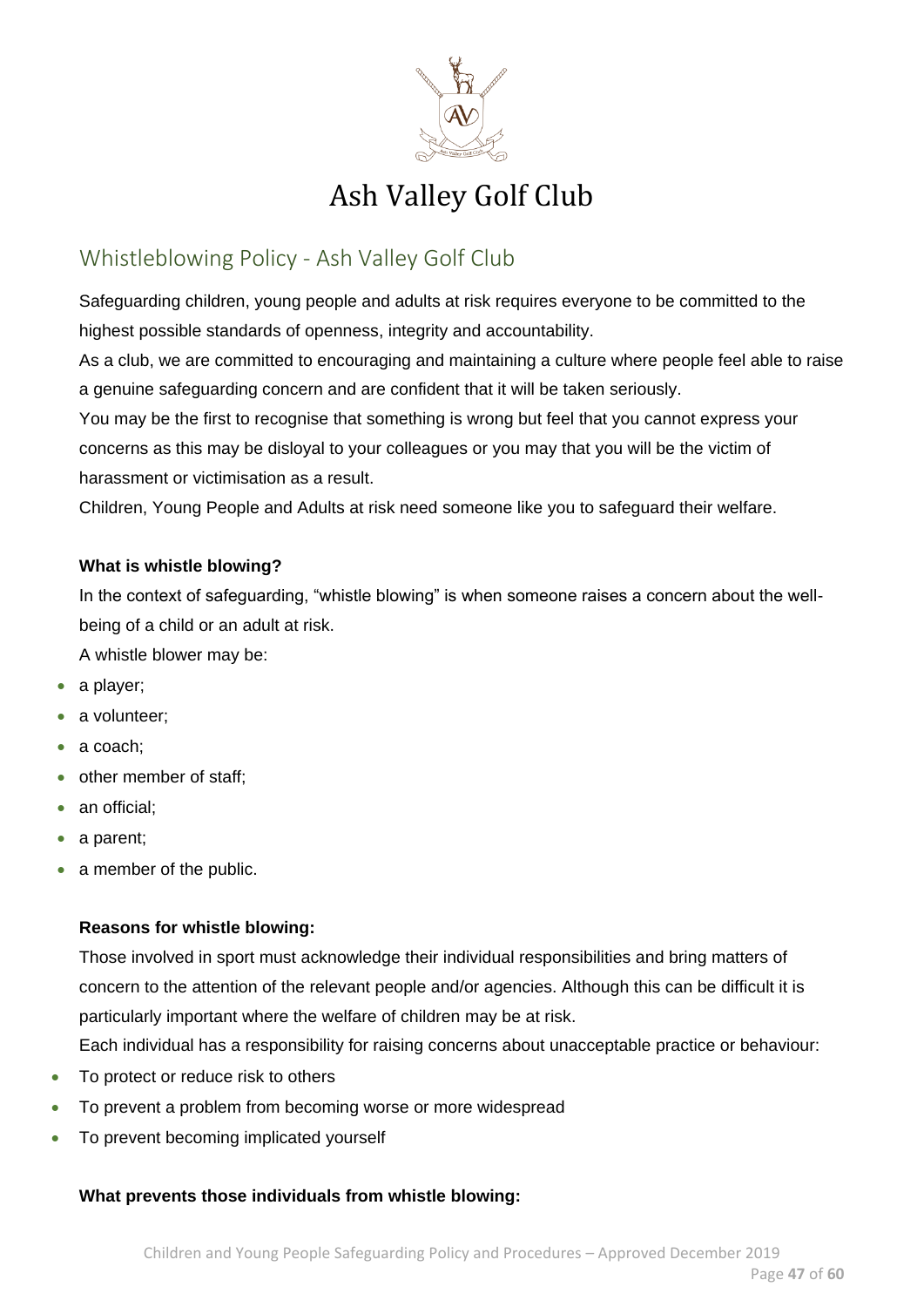

- Starting a chain of events that they have no control of
- Disrupting work or training
- Fear of getting it wrong or making a mistake
- Fear of repercussions
- Fear of damaging careers
- Fear of not being believed.

If a child or an adult at risk is in immediate danger or risk of harm, the police should be contacted by calling 999.

Where a child or an adult at risk is not in immediate danger the first person you should report your suspicion or allegation to is your Club Welfare Officer. If for any reason you cannot, or do not wish to report the matter to your Club Welfare Officer please contact Brendan Tonks England Golf Lead Safeguarding Officer on 01526 351856 or email [safeguarding@englandgolf.org](mailto:safeguarding@englandgolf.org) Alternatively you can contact the Local Authority Designated Officer (LADO) or the NSPCC on 0808 800 5000.

#### **Information to include when raising a concern**

The whistle blower should provide as much information as possible regarding the incident or circumstance which has given rise to the concern, including:

- their name and contact details (unless they wish to remain anonymous);
- names of individuals involved;
- date, time and location of incident/circumstance; and
- whether any witnesses were present.

Ash Valley Golf Club assures that all involved will be treated fairly and that all concerns will be properly considered. In cases where suspicions prove to be unfounded, no action will be taken against those who report their concerns, provided they acted in good faith and without malicious intent.

#### **What happens next?**

• You should be given information on the nature and progress of any enquiries – this may vary depending on the nature and result of the investigations.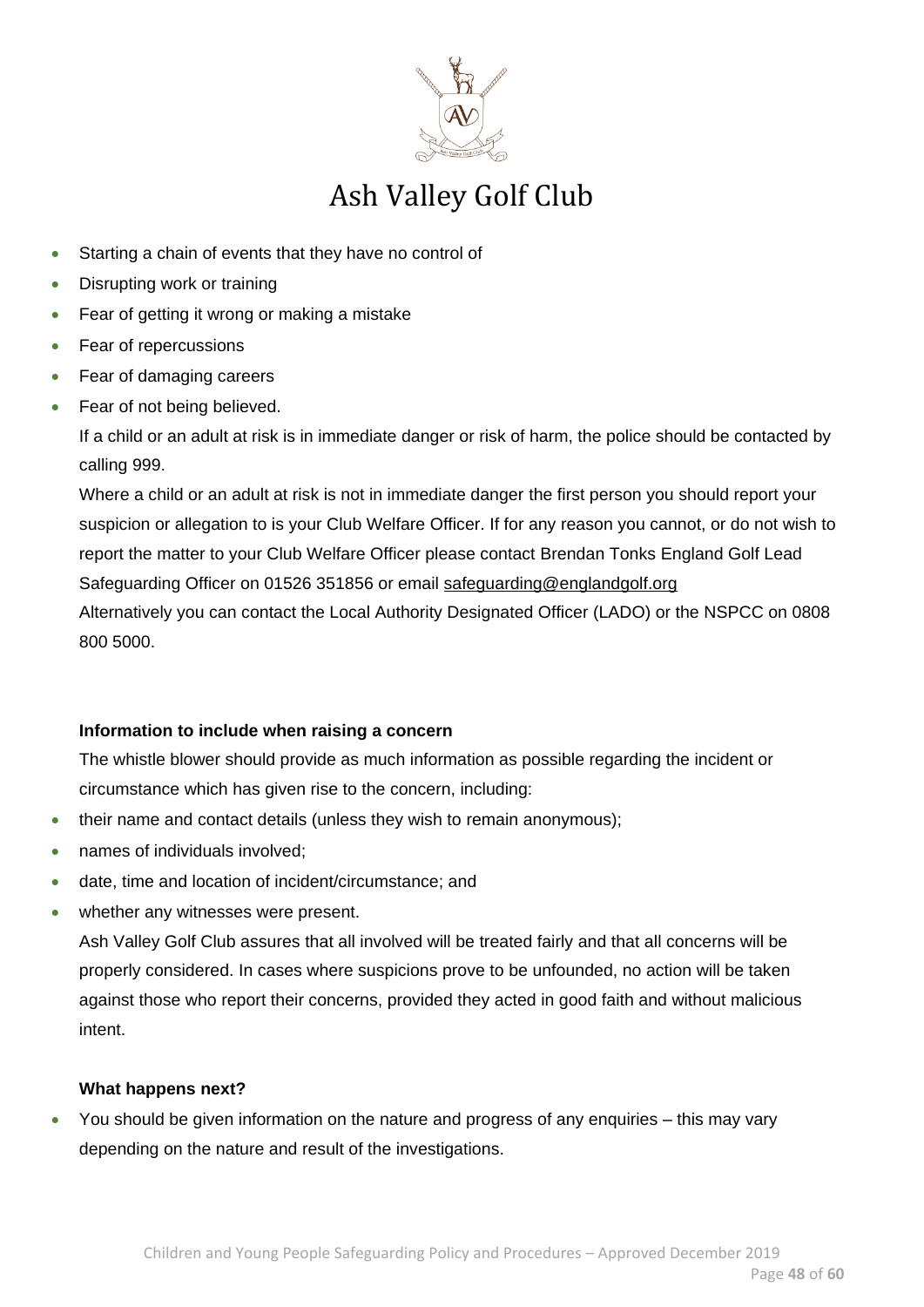

- All concerns will be treated in confidence. During the process of investigating the matter, every effort will be made to keep the identity of those raising the concern to the minimum number of individuals practicable.
- Your Club has a responsibility to protect you from harassment or victimisation
- No action will be taken against you if the concern proves to be unfounded and was raised in good faith
- Malicious allegations may be considered a disciplinary offence The Public Interest Disclosure Act 1998 protects whistle blowers from victimisation, discipline or dismissal where they raise genuine concerns of misconduct or malpractice. If the whistle blower does not believe that the concern has been dealt with appropriately and wishes to speak to someone outside the club or the England Golf Governance Department the NSPCC Whistleblowing advice line should be contacted on 0800 028 0285 or by emailing [help@nspcc.org.uk.](mailto:help@nspcc.org.uk)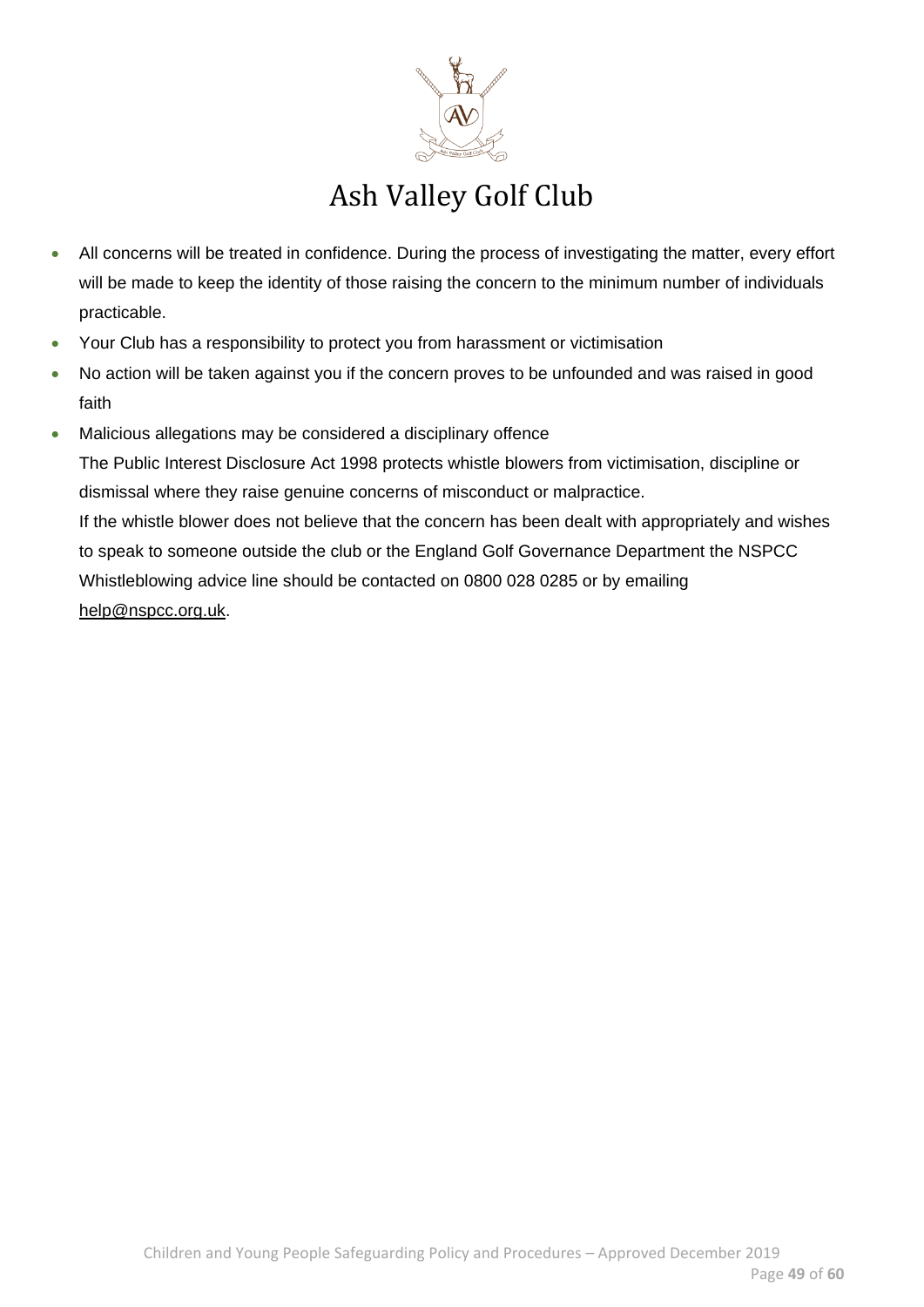

### <span id="page-49-0"></span>England Golf DBS Flowchart

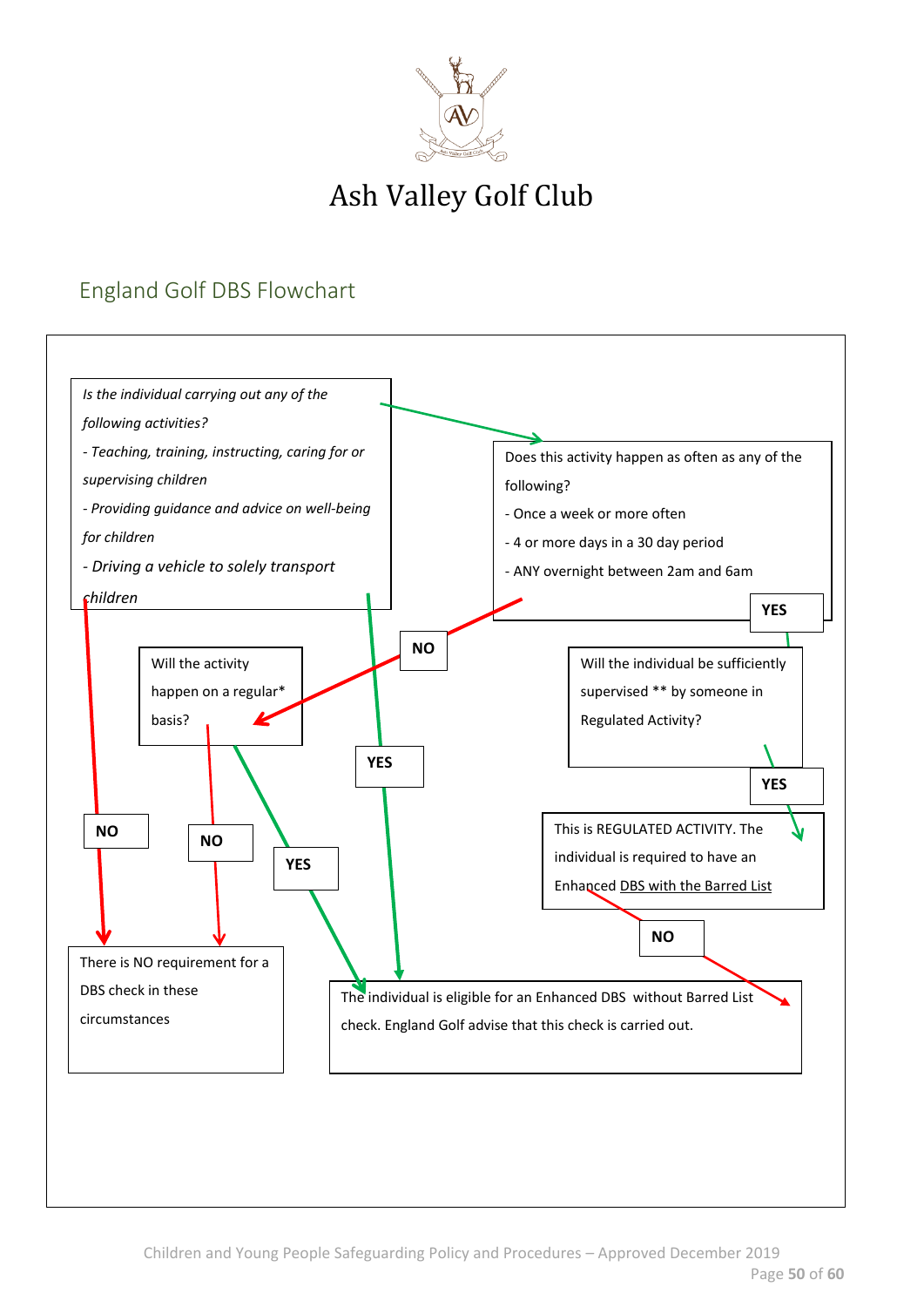

\* Regular is open to definition - it is suggested that annually would be insufficient but an argument for eligibility could be made if the individual does an activity once a month or a number of times over the summer period, for example.

\*\*Supervision must be 'reasonable in all the circumstances to ensure the protection of children'. It must be 'regular and day to day' (supervision must not be concentrated in first few weeks and then tail off). Supervision must be undertaken by someone who is in Regulated Activity themselves.

### <span id="page-50-0"></span>Categories of child abuse

### **Abuse can happen on any occasion or in any place where children and young people are present.**

Child abuse is any form of physical, emotional or sexual mistreatment or lack of care that leads to injury or harm. Children may be abused in a family or in an institutional or community setting by those known to them or, more rarely, by a stranger. Children can be abused by adults, either male or female, or by other children.

Safeguarding is defined as:

- Protecting children from maltreatment;
- Preventing impairment of children's health or development;
- Ensuring that children are growing up in circumstances consistent with the provision of safe and effective care; and
- Taking action to enable all children to have the best life chances.

Child Protection is the activity that is undertaken to protect specific children who are suffering or are likely to suffer significant harm.

There are 4 main types of abuse: neglect, physical abuse, sexual abuse and emotional abuse. Children and young people can also be harmed through poor practice and bullying within a sport setting.

**Neglect** is when adults consistently or repeatedly fail to meet a child's basic physical and/or psychological needs which could result in the serious impairment of the child's health or development e.g. failure to provide adequate food, shelter and clothing; failing to protect a child from physical harm or danger; or the failure to ensure access to appropriate medical care or treatment. It may also include refusal to give love, affection and attention.

Examples in sport could include a coach or supervisor repeatedly failing to ensure children are safe, exposing them to undue cold, heat or extreme weather conditions without ensuring adequate clothing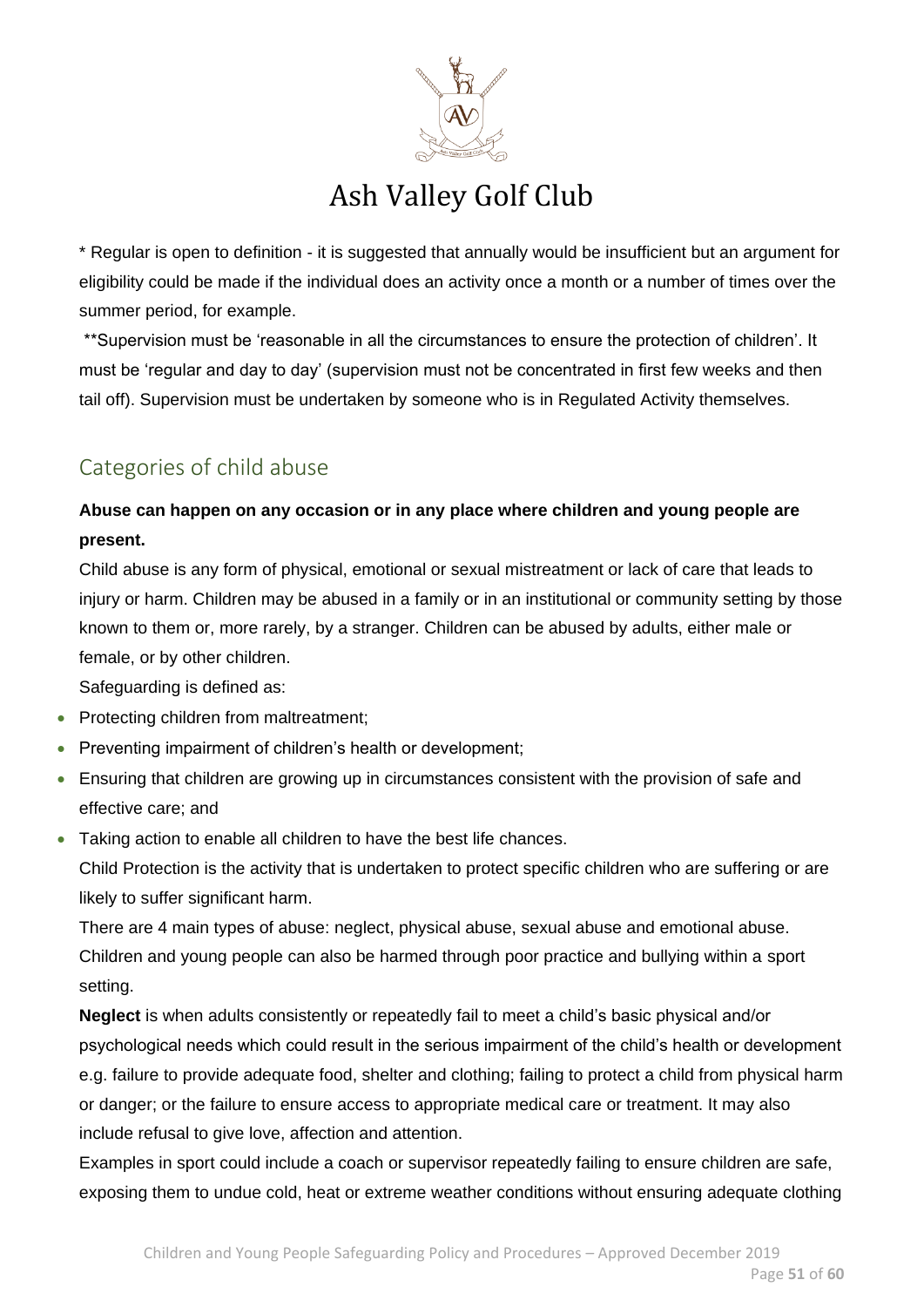

or hydration; exposing them to unnecessary risk of injury e.g. by ignoring safe practice guidelines, failing to ensure the use of safety equipment, or by requiring young people to participate when injured or unwell.

**Physical abuse** is when someone physically hurts or injures children by hitting, shaking, throwing, poisoning, burning, biting, scalding, suffocating, drowning or otherwise causing harm. Physical harm may also be caused when a parent or carer feigns the symptoms of, or deliberately causes, ill health to a child whom they are looking after.

Examples in sport may be when the nature and intensity of training or competition exceeds the capacity of the child's immature and growing body; where coaches encourage the use of drugs or harmful substances to enhance performance or delay puberty; if athletes are required to participate when injured; or when sanctions used by coaches imposed involve inflicting pain.

**Sexual abuse** is where children and young people are abused by adults (both male and female) or other children who use them to meet their own sexual needs. This could include full sexual intercourse, masturbation, oral sex, anal intercourse, kissing and sexual fondling. Showing children pornographic material (books, videos, pictures) or taking pornographic images of them are also forms of sexual abuse.

Sexual abusers groom children, protective adults and clubs/organisations in order to create opportunities to abuse and reduce the likelihood of being reported.

Examples in sport may include coaching techniques involving physical contact with children creating situations where sexual abuse can be disguised and may therefore go unnoticed. The power and authority of, or dependence on, the coach if misused, may also lead to abusive situations developing. Contacts made within sport and pursued e.g. through texts, Facebook or Twitter have been used to groom children for abuse.

**Child Sexual Exploitation** is a form of child sexual abuse. It occurs where an individual or group takes advantage of an imbalance of power to coerce, manipulate or deceive a child or young person under the age of 18 into sexual activity

(a) in exchange for something the victim needs or wants, and/or

(b) for the financial advantage or increased status of the perpetrator or facilitator.

The victim may have been sexually exploited even if the sexual activity appears consensual. Child sexual exploitation does not always involve physical contact; it can also occur through the use of technology.

**Emotional abuse** is the persistent emotional ill-treatment of a child so as to cause severe and persistent adverse effects on the child's emotional development. It may involve conveying to children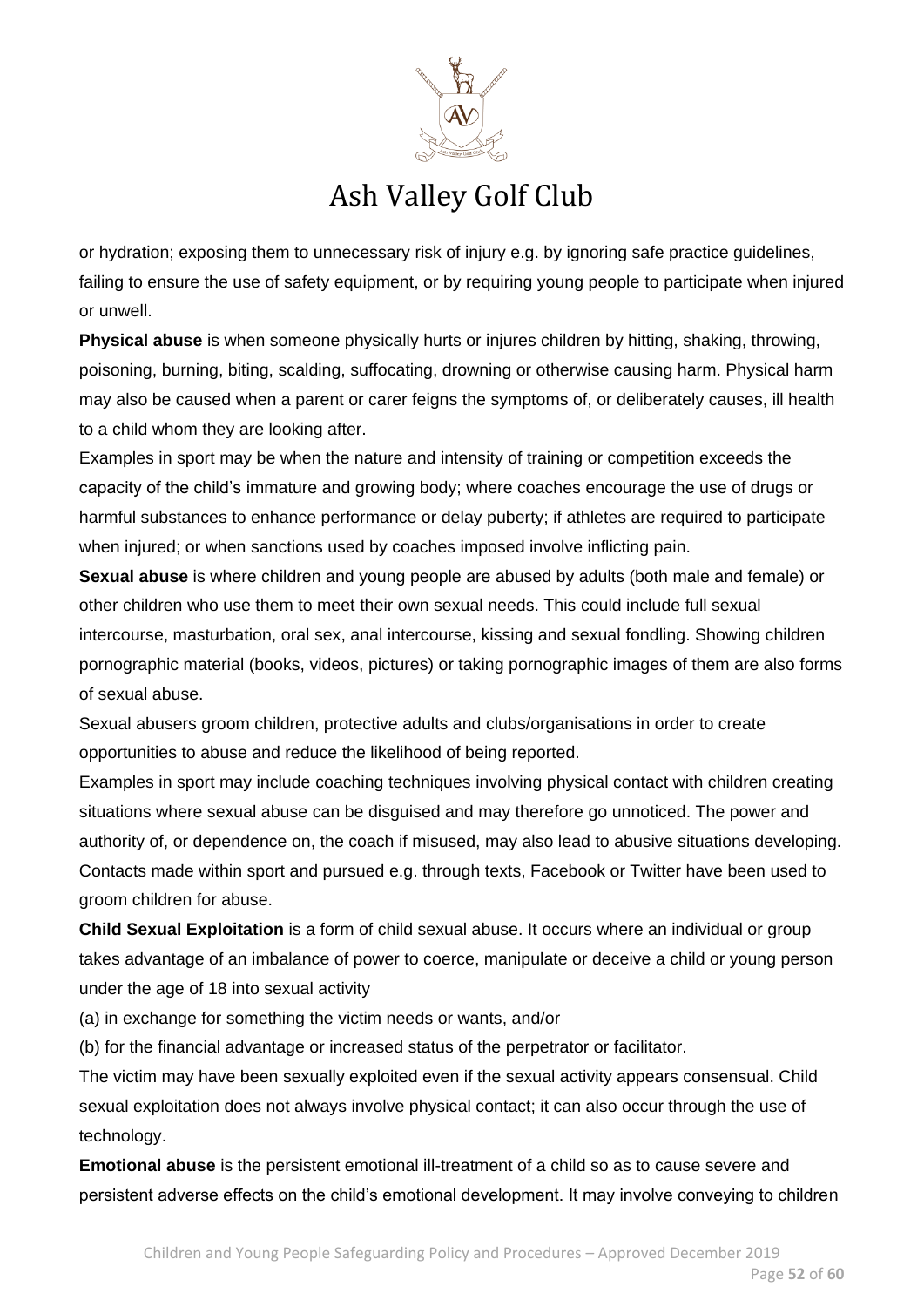

that they are worthless or unloved, inadequate, or valued only insofar as they meet the needs of another person.

It may feature age or developmentally inappropriate expectations being imposed on children or even the over protection of a child. It may involve causing children to feel frightened or in danger by being constantly shouted at, threatened or taunted which may make the child very nervous and withdrawn. Some level of emotional abuse is involved in all types of ill-treatment of a child.

Examples in sport may include children who are subjected to constant criticism, name-calling, sarcasm, bullying, racism or pressure to perform to unrealistically high expectations; or when their value or worth is dependent on sporting success or achievement.

### <span id="page-52-0"></span>A Short Guide for Club Members

*The purpose of this document is to make all Club members aware of their safeguarding responsibility, identify particular areas of the Safeguarding Policy that they should be aware of and give some guidance on reporting procedures if a concern is identified. A club may choose to display this on a notice board or give a copy to all new/existing members.* 

### **Safeguarding Children and Young People – A Short Guide for Club Members**

Ash Valley Golf Club is committed to ensure that the sport of golf is one within which children and young people involved can thrive and flourish in a safe environment and that all children, young people and adults at risk have a fun, safe and positive experience when playing golf. Ash Valley Golf Club is an affiliated member of England Golf and follows the England Golf Safeguarding Children and Young People Policy and procedures.

You might be thinking "**What has safeguarding got to do with me?"**

Government guidance makes it clear that 'Safeguarding is everyone's responsibility'.

Anyone who has a negative experience of sport at a young age is less likely to become a regular long-term participant. It's important for the future of your club and the sport as a whole that children and young people have an enjoyable experience.

### **All club members have a part to play in making that happen.**

All adults should contribute to the club meeting its overall duty of care, be aware of our club's safeguarding policy, and know what to do if they are concerned about a young person. Ash Valley Golf Club asks our members to

• **Familiarise yourself with the Ash Valley Golf Club Safeguarding Policy.**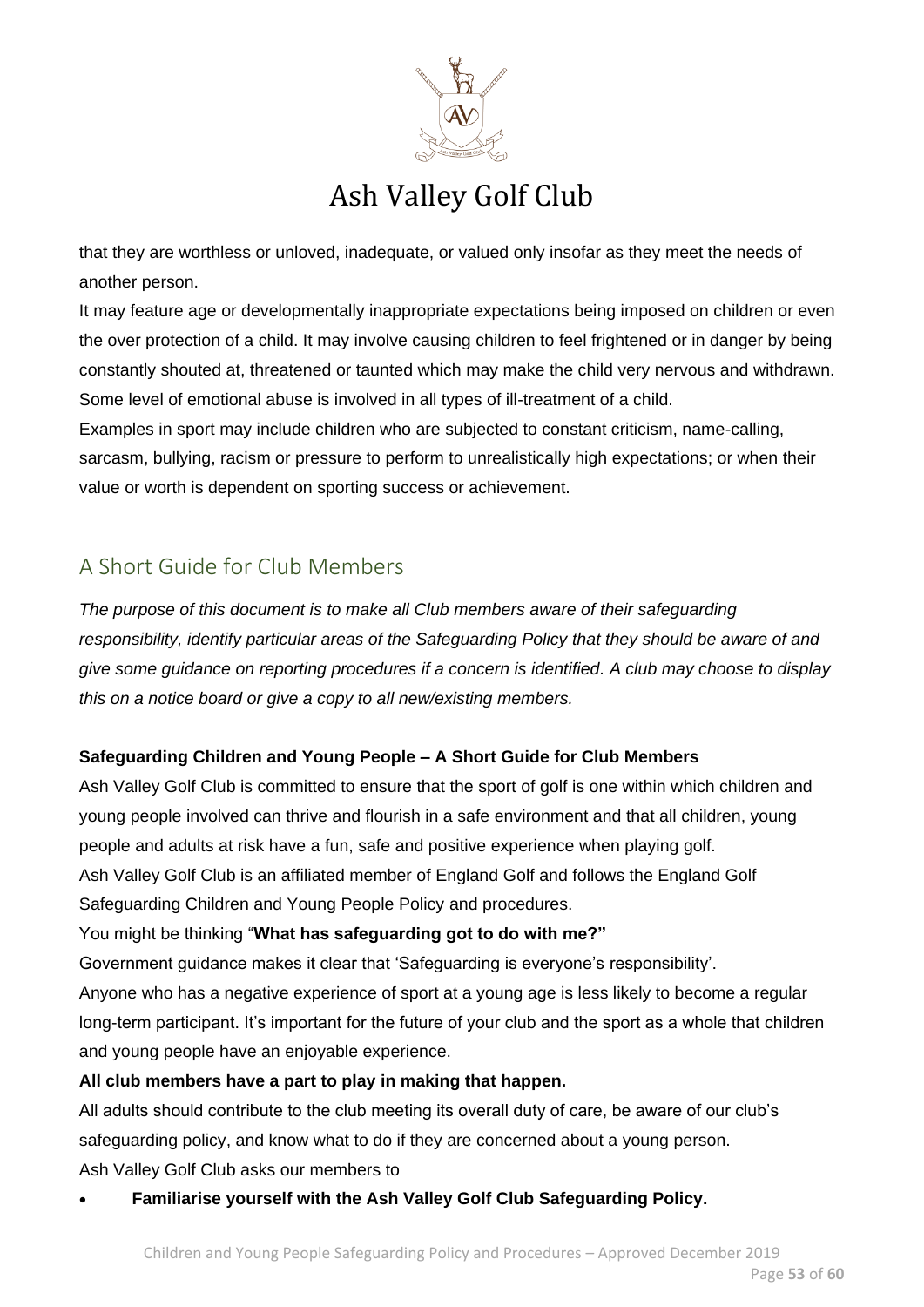

*The full copy of the ASH VALLEY GOLF CLUB Safeguarding Children and Young People Policy is available on our website [www.ashvalley.co.uk](http://www.ashvalley.co.uk/)*

• In particular familiarise yourself with: *(Golf Clubs can add relevant information from their Safeguarding Policy in each section)*

### **1. ASH VALLEY GOLF CLUB Codes of Conduct**

*For example - Adults should always be aware that age related differences exist and conduct themselves in a manner that both recognises this and prioritises the welfare of children and young people.*

### **2. Anti-Bullying Policy**

*For example - ASH VALLEY GOLF CLUB believe that every effort must be made to eradicate bullying in all its forms. The Club will not tolerate bullying in any of its forms during club matches, competitions, coaching or at any other time while at the club.*

### **3. Transport Policy**

*For example - The club believes it is primarily the responsibility of parents/carers to transport their child/children to and from events.*

### **4. Changing Room Policy**

*For example - The changing rooms are used by all members & visitors. Wherever possible adults will avoid changing or showering at the same time as children but parents will be made aware that with limited changing room space there will be occasions when adults and children may need to share the facilities. Where a parent/carer does not consent to their child accessing the changing rooms, it is their responsibility to either supervise the child while in the changing rooms or ensure that they do not use them.* 

#### **5. Photography, Videoing and the use of Social Media Policies**

*Think very carefully before contacting a young person via mobile phone, e-mail or social media. Do not accept children as contacts on social networking sites if you hold a position of trust with children/young people.*

*In general stick to group communications, copy the communication to a parent and only communicate about organisational matters.*

#### **What should I do if I'm concerned about a child or young person?**

A concern may involve the behavior of an adult towards a child at the club, or something that has happened to the child outside the club.

Children and young people may confide in adults they trust, in a place where they feel comfortable.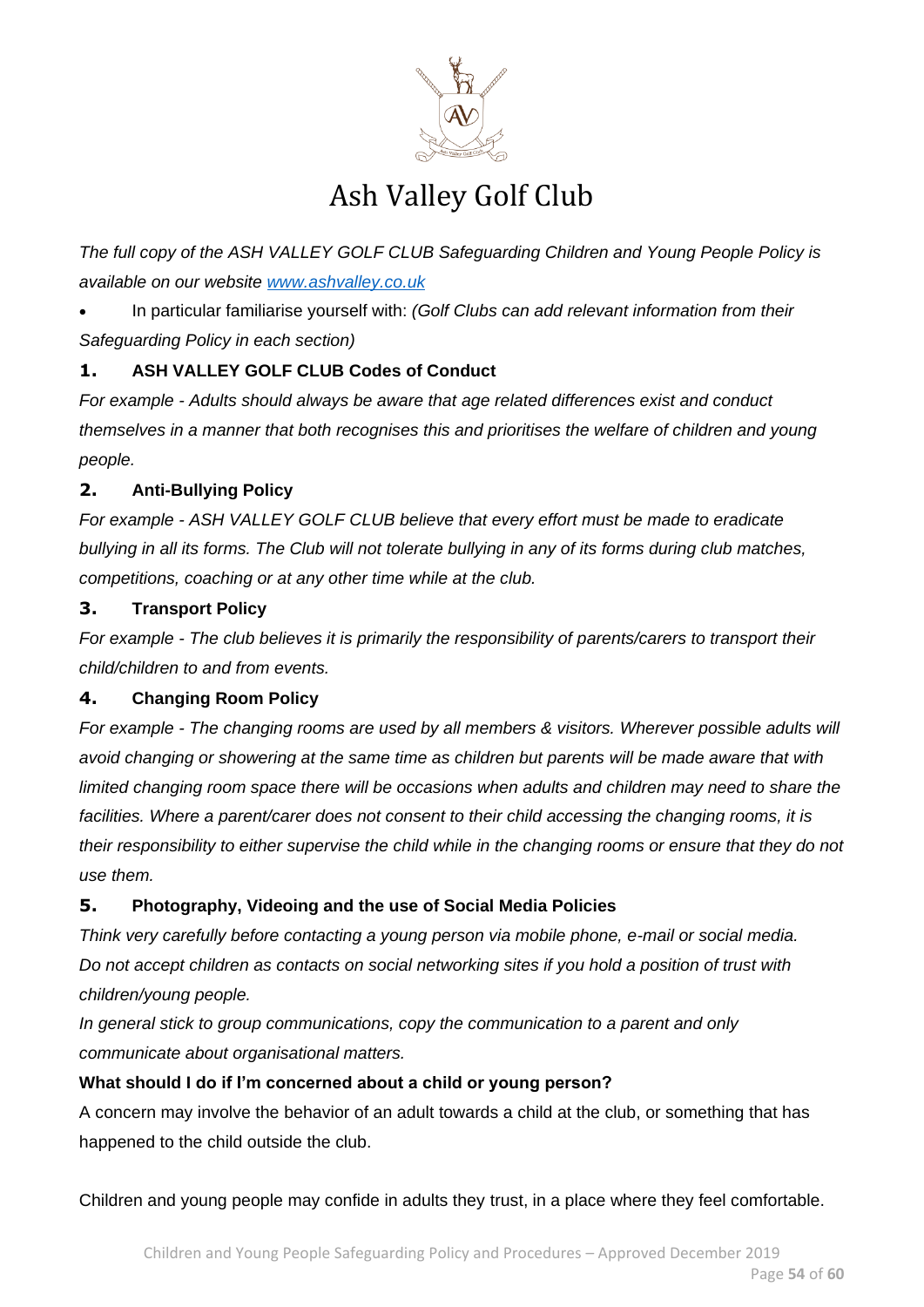

An allegation may range from verbal bullying, to inappropriate contact online, to neglect or emotional abuse, to physical or sexual abuse.

If you are concerned about a child, it is not your responsibility to investigate further, but it is your responsibility to act on your concerns and share them.

Pass the information to Faye Dixon Ash Valley Golf Club Welfare Officer who will follow the club's Safeguarding procedures.

Name: Faye Dixon Email Address: [faye@ashvalley.co.uk](mailto:faye@ashvalley.co.uk) or faye\_vm\_dixon@hotmail.com Telephone Number: 07961 113438 If you believe the child is at immediate risk of harm, call the Police.

Other useful contacts:

NSPCC 24-hour helpline Tel: 0808 800 5000 | England Golf Lead Safeguarding Officer 01526 351824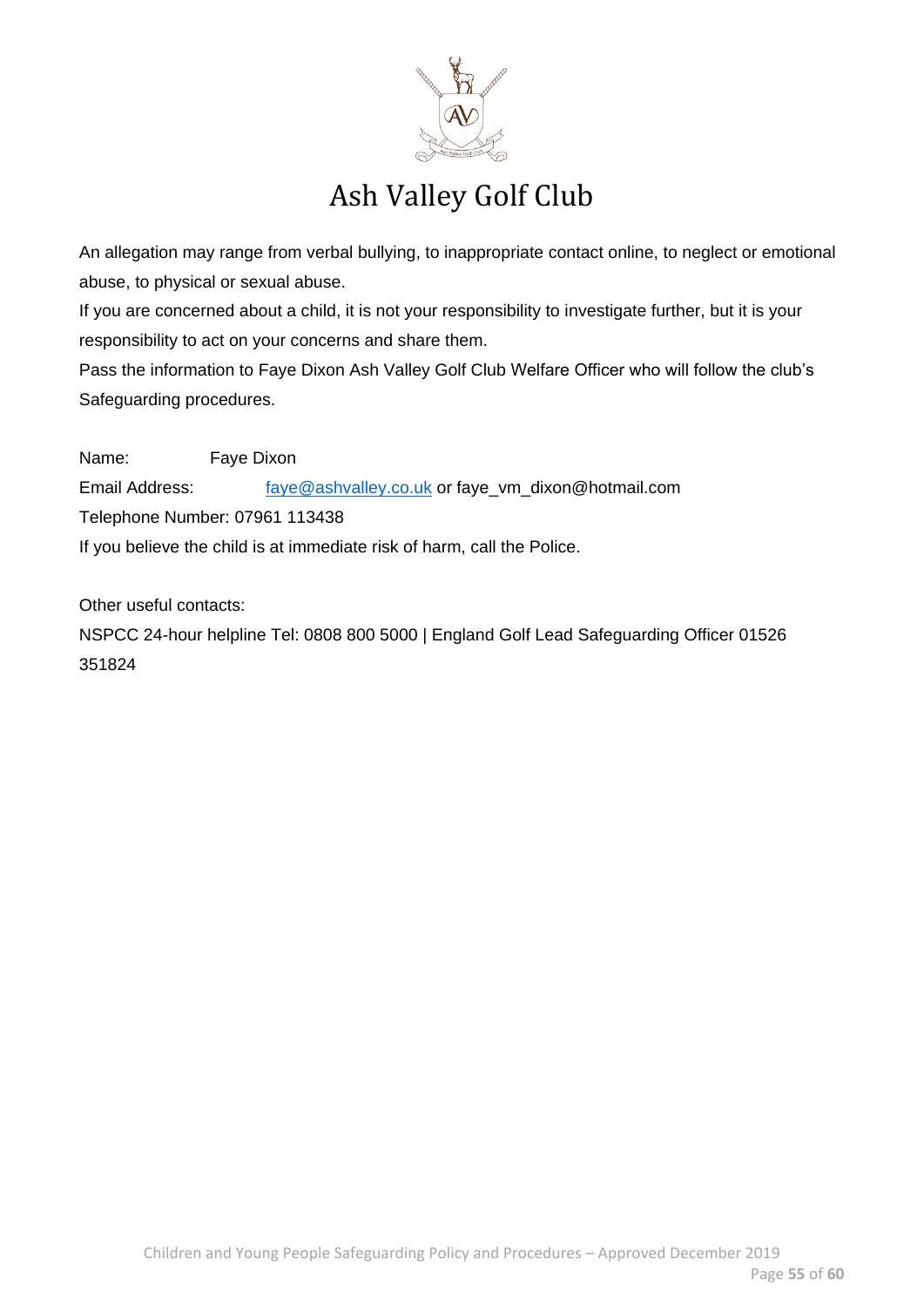

### <span id="page-55-0"></span>Photography Policy – Ash Valley Golf Club

Whilst Ash Valley Golf Club does not seek to prohibit those with a legitimate interest in filming or photographing children participating in sporting activities it recognises that such activity should take place within an appropriate policy framework.

This policy applies at any Ash Valley Golf Club event at which children under the age of 18 are participating.

#### **Policy**

The Ash Valley Golf Club policy is as follows;

The welfare of children taking part in golf is paramount.

Children and their parents/carers and/or Ash Valley Golf Club should have control over the images taken of children at Ash Valley Golf Club events.

The golfing activity should not be misused purely for the purpose of obtaining images of children. Images should not be sexual or exploitative in nature or open to misinterpretation and misuse.

The identity of children in a published image should be protected so as not to make the children vulnerable. (If the name of an individual golfer is published with their photograph to celebrate an achievement other personal contact details should never accompany the picture).

#### **Procedure**

### **Official/professional photographers and those using 'professional' equipment**

Ash Valley Golf Club requires that anyone wishing to take photographic or video images, at any Ash Valley Golf Club event at which children under the age of 18 are participating, in an official or professional capacity or using 'professional' camera or video equipment registers their details with the Ash Valley Golf Club Championship Office. This must be done before carrying out any such activity on the golf course (including the practice ground) or surrounding area or in the clubhouse. Once registered an identification label will be issued as confirmation of registration. Anyone found using photographic or video equipment without an appropriate identification label will be questioned. Ash Valley Golf Club reserves the right to refuse to grant permission to take photographic or video images if it sees fit.

Photographers must obtain consent from parents to take and use their child's image.

#### **Parents/carers/family members of competitors**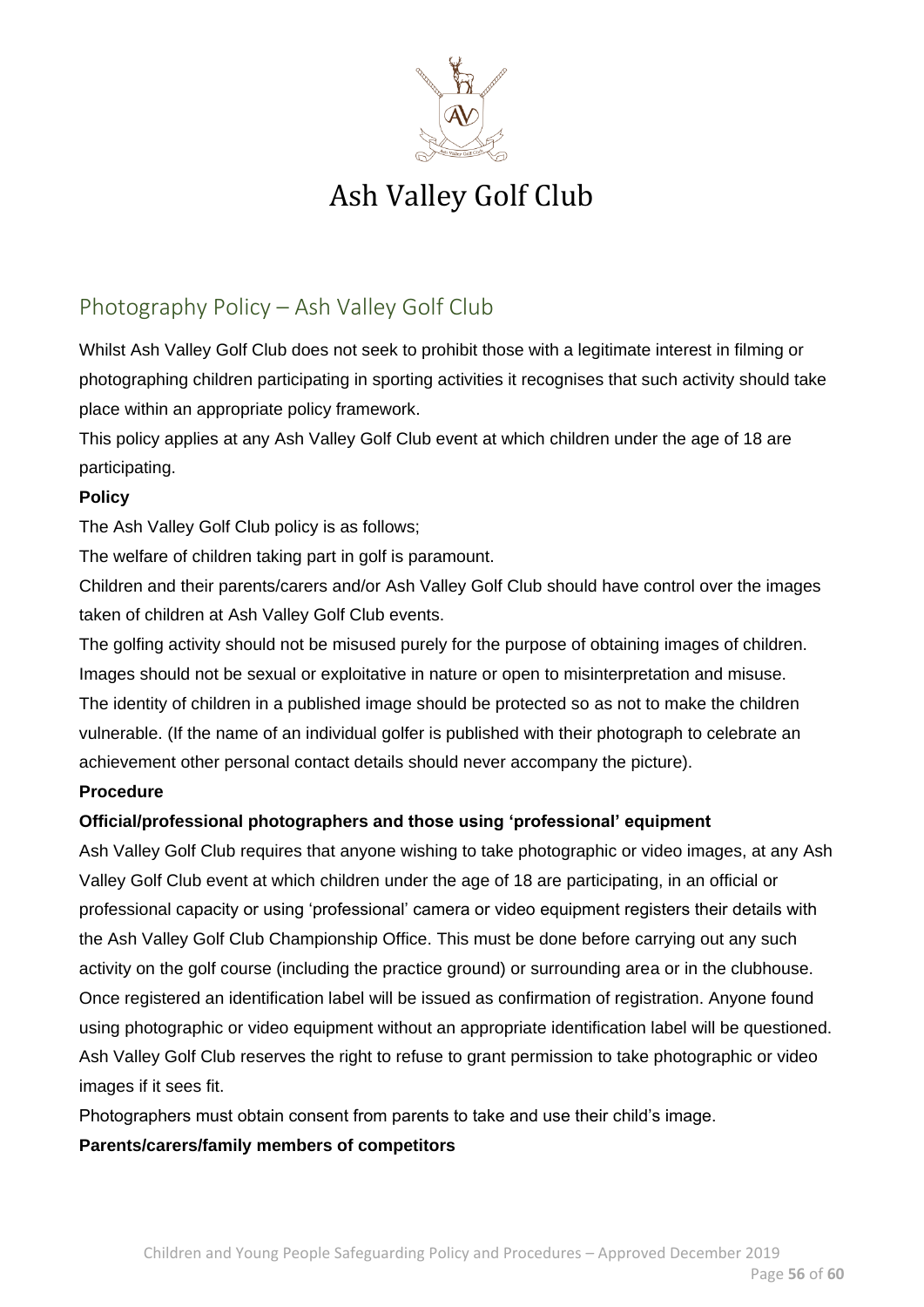

Parents, carers and family members taking occasional informal photographs with mobile devices of their own child, ward or family member at a Ash Valley Golf Club event do not need to register their details with Ash Valley Golf Club.

If such photographs include other children (eg at a prize presentation) they should not be publicly displayed or published on social media unless the prior permission of the parents/carers of all the children in the photographs has been obtained.

### **Concerns**

If competitors or parents have any concerns they should raise them by contacting the Ash Valley Golf Club Championship Office immediately.

Ash Valley Golf Club will notify the relevant authorities should it have any doubts as to the authenticity of any individual taking photographs.

### <span id="page-56-0"></span>Anti-bullying policy – Ash Valley Golf Club

### **The Ash Valley Golf Club will:**

- recognise its duty of care and responsibility to safeguard all participants from harm
- promote and implement this anti-bullying policy in addition to our safeguarding policy and procedures
- seek to ensure that bullying behaviour is not accepted or condoned
- require all members of the Ash Valley Golf Club to be given information about, and sign up to, this policy
- take action to investigate and respond to any alleged incidents of bullying
- encourage and facilitate children and young people to play an active part in developing and adopting a code of conduct to address bullying
- ensure that staff, volunteers and coaches are given access to information, guidance and/or training on bullying.
- **Each participant, coach, volunteer or official will:**
- respect every child's need for, and rights to, a play environment where safety, security, praise, recognition and opportunity for taking responsibility are available
- respect the feelings and views of others
- recognise that everyone is important and that our differences make each of us special and should be valued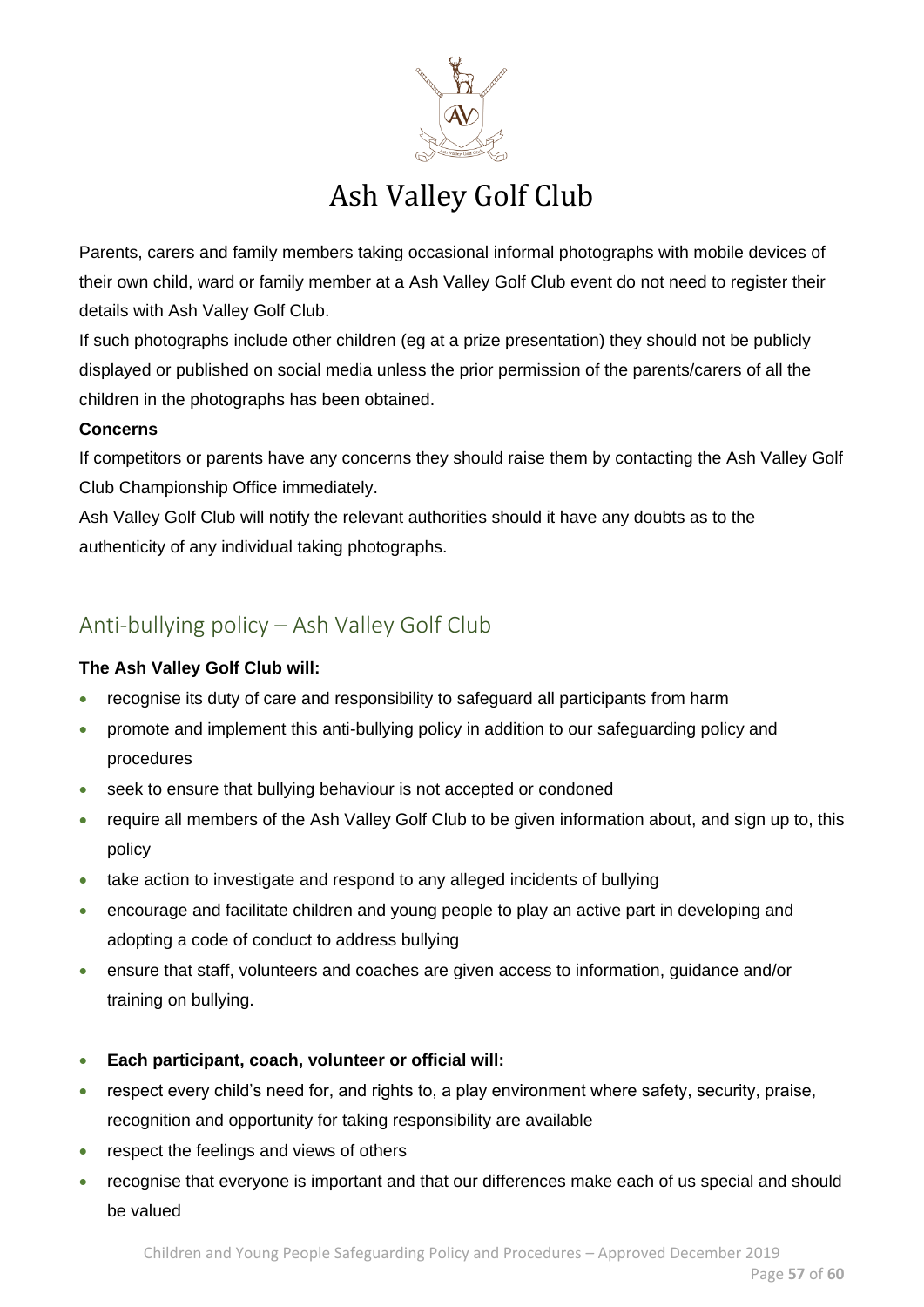

- show appreciation of others by acknowledging individual qualities, contributions and progress
- be committed to the early identification of bullying, and prompt and collective action to deal with it
- ensure safety by having rules and practices carefully explained and displayed for all to see
- report incidents of bullying they see by doing nothing you are condoning bullying.

### **Bullying**

- all forms of bullying will be addressed
- everybody in the Ash Valley Golf Club has a responsibility to work together to stop bullying
- bullying can include online as well as offline behaviour
- bullying can include:
	- o physical pushing, kicking, hitting, pinching etc.
	- $\circ$  name calling, sarcasm, spreading rumours, persistent teasing and emotional torment through ridicule, humiliation or the continual ignoring of individuals
	- $\circ$  posting of derogatory or abusive comments, videos or images on social network sites
	- o racial taunts, graffiti, gestures, sectarianism sexual comments, suggestions or behaviour
	- o unwanted physical contact
- children with a disability, from ethnic minorities, young people who are gay or lesbian, or those with learning difficulties are more vulnerable to this form of abuse and are more likely to be targeted.

#### • **Support to the child**

- children should know who will listen to and support them
- systems should be established to open the door to children wishing to talk about bullying or any other issue that affects them
- potential barriers to talking (including those associated with a child's disability or impairment) need to be identified and addressed at the outset to enable children to approach adults for help
- children should have access to helpline numbers
- anyone who reports an incident of bullying will be listened to carefully and be supported
- any reported incident of bullying will be investigated objectively and will involve listening carefully to all those involved
- children being bullied will be supported and assistance given to uphold their right to play and live in a safe environment which allows their healthy development
- those who bully will be supported and encouraged to stop bullying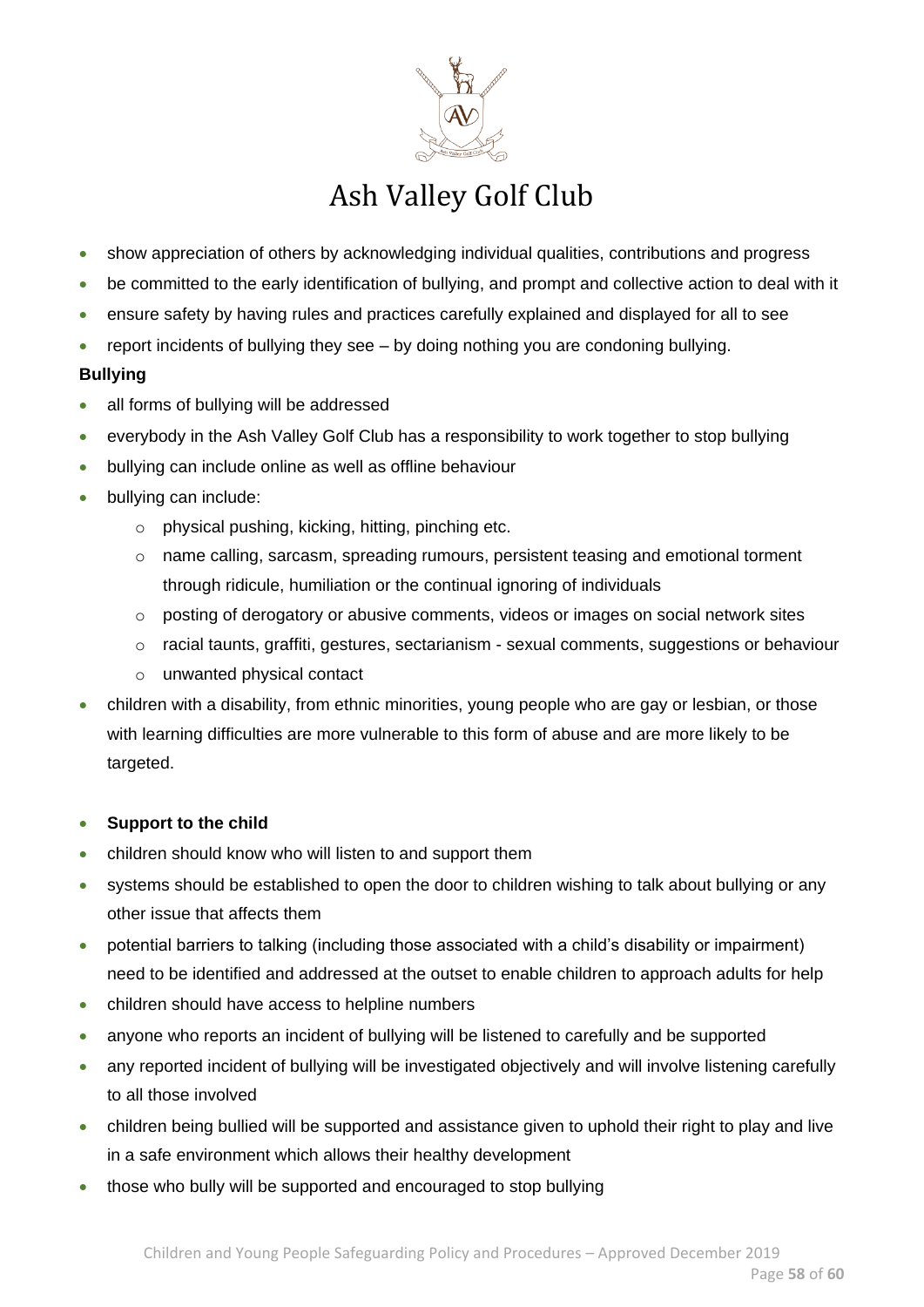

- sanctions for those bullying others that involve long periods of isolation, or which diminish and make individuals look or feel foolish in front of others, will be avoided.
- **Support to the parents/carers**
- parents/carers to be advised on Ash Valley Golf Club bullying policy and practice
- any incident of bullying will be discussed with the child's parents/carers
- parents/carers will be consulted on action to be taken (for both victim and bully) and agreements made as to what action should be taken
- information and advice on coping with bullying will be made available
- support should be offered to the parents/carers including information on other agencies or support lines.

#### **Useful contacts**

Ash Valley Golf Club Welfare Officer, NAME, CONTACT DETAILS NSPCC Helpline 0808 800 5000 ChildLine 0800 1111 / [www.childline.org.uk](http://www.childline.org.uk/) Kidscape [www.kidscape.org.uk](http://www.kidscape.org.uk/) Anti-Bullying Alliance [www.antibullyingalliance.org.uk](http://www.antibullyingalliance.org.uk/) England Golf Lead Safeguarding Officer 01526 351824

*The purpose of this document is to make all Club members aware of their safeguarding responsibility, identify particular areas of the Safeguarding Policy that they should be aware of and give some guidance on reporting procedures if a concern is identified. A club may choose to display this on a notice board or give a copy to all new/existing members.*  **Safeguarding Children and Young People**